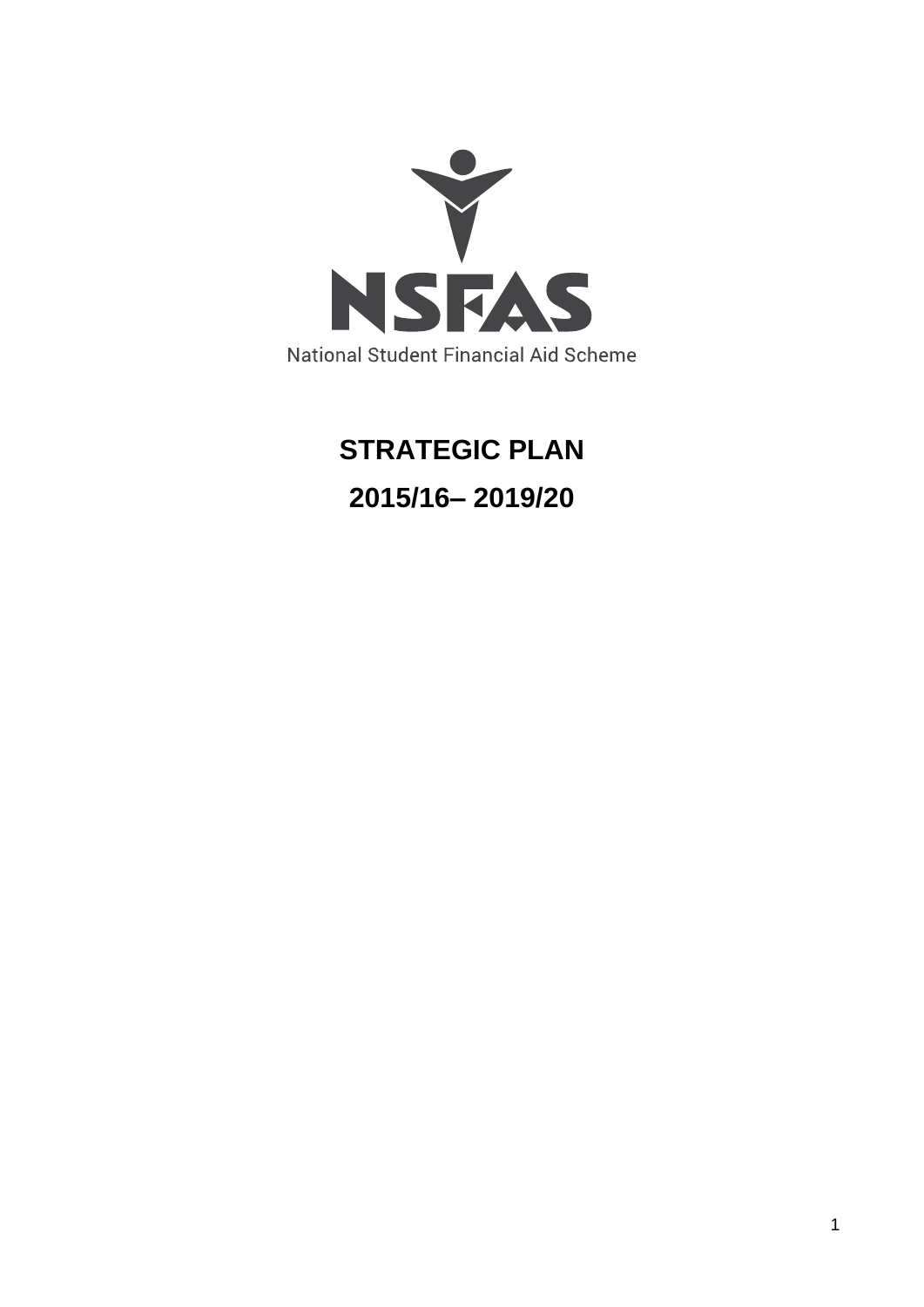### **Table of contents**

| <b>PART A: STRATEGIC OVERVIEW</b>                                            |  |
|------------------------------------------------------------------------------|--|
|                                                                              |  |
|                                                                              |  |
|                                                                              |  |
|                                                                              |  |
|                                                                              |  |
|                                                                              |  |
| 5.2INFLUENCES WITHIN THE POST-SCHOOL EDUCATION AND TRAINING ENVIRONMENT12-13 |  |
|                                                                              |  |
|                                                                              |  |
|                                                                              |  |
|                                                                              |  |
|                                                                              |  |
|                                                                              |  |
|                                                                              |  |
|                                                                              |  |
|                                                                              |  |
|                                                                              |  |
|                                                                              |  |
|                                                                              |  |
|                                                                              |  |
|                                                                              |  |
|                                                                              |  |
|                                                                              |  |
|                                                                              |  |
|                                                                              |  |
|                                                                              |  |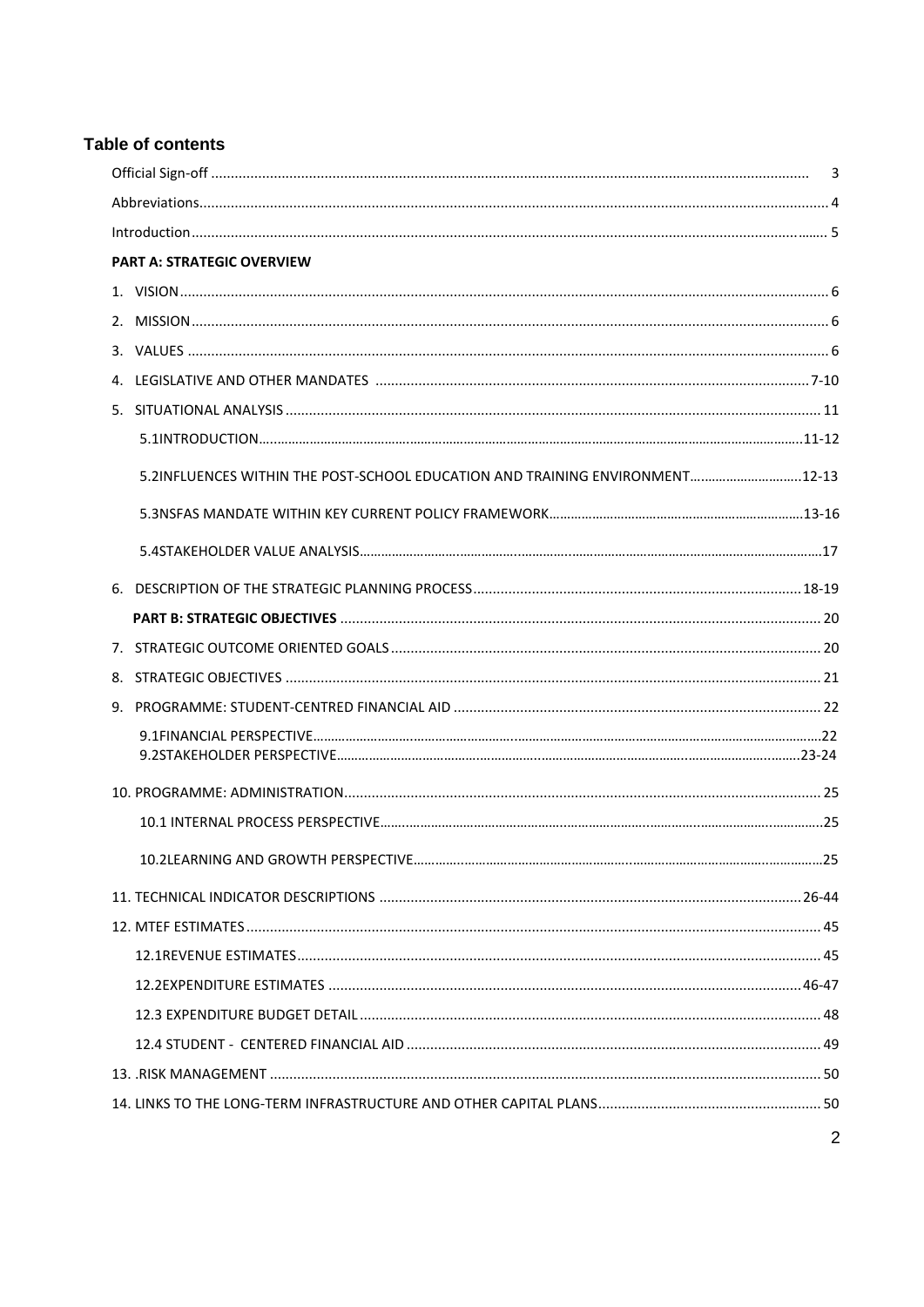### <span id="page-2-0"></span>**Official Sign-off**

It is hereby certified that this Strategic Plan:

- was developed by the management of the National Student Financial Aid Scheme (NSFAS) under the guidance of its Board;
- takes into account all the relevant legislation, regulation and policies;
- accurately reflects the strategic outcome-orientated goals and objectives that NSFAS will endeavour to achieve in the year 2019/20.

Prepared by:

 Ms. N Ncede  **Acting Senior Manager: Planning and Performance**

**Signature:**

Recommended by:

 Mr. M. Nhiwatiwa  **General Manager Finance**

Recommended by:

Mr Prakash Mangrey **Risk and Financial Advisor (office of the Administrator)**

Akrahr

**Signature:** 

**Signature:**

**Approved by**

Dr. Randall Carolissen **Administrator** 

**Signature:**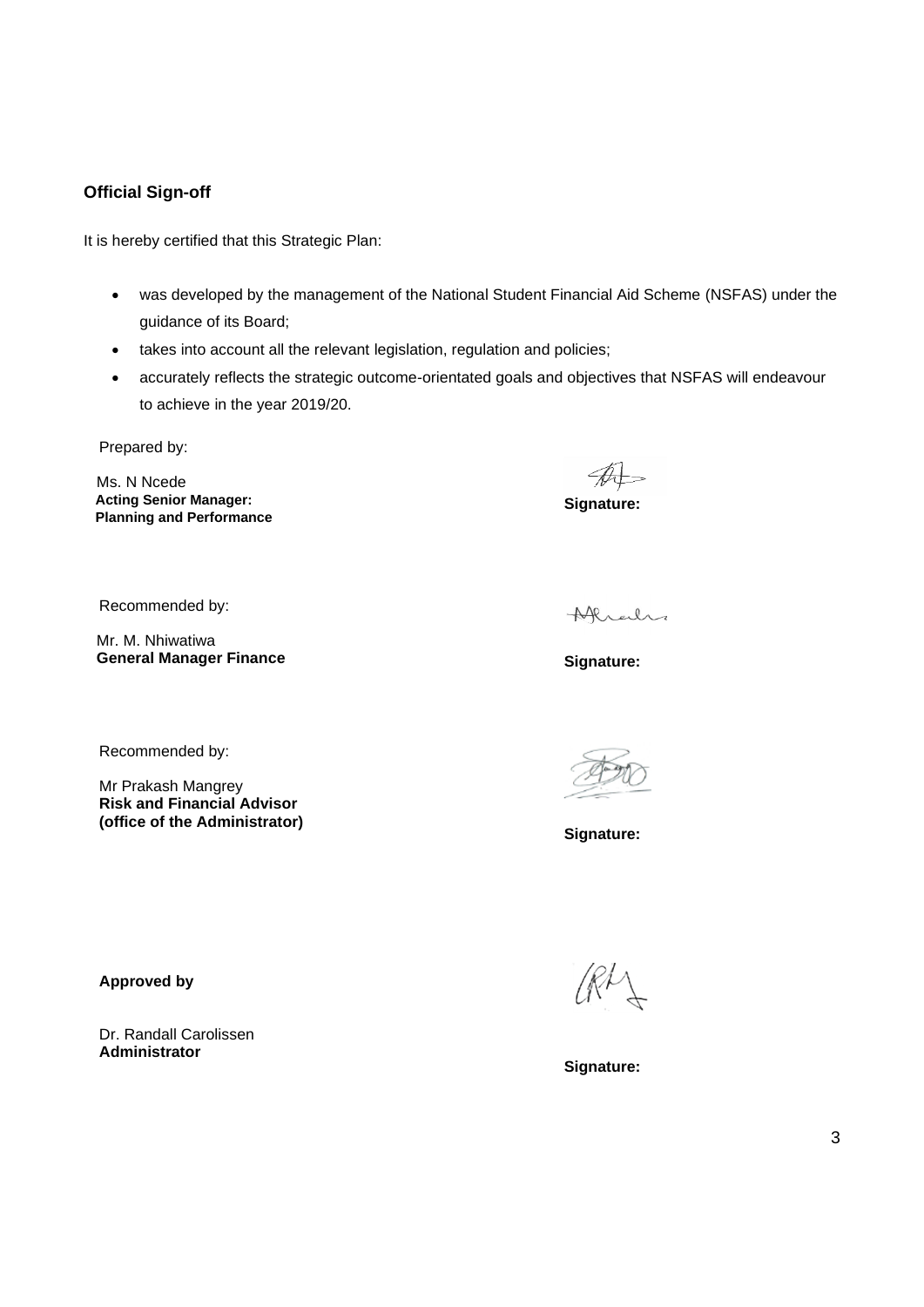### <span id="page-3-0"></span>**Abbreviations**

| <b>AGSA</b>      | <b>Auditor-General South Africa</b>                              |
|------------------|------------------------------------------------------------------|
| <b>CFO</b>       | <b>Chief Financial Officer</b>                                   |
| $\overline{CIO}$ | <b>Chief Information Officer</b>                                 |
| COO              | <b>Chief Operations Officer</b>                                  |
| <b>CGICTAS</b>   | Corporate Governance of Information and Communication Technology |
|                  | <b>Assessment Standards</b>                                      |
| <b>DBE</b>       | Department of Basic Education                                    |
| <b>DHET</b>      | Department of Higher Education and Training                      |
| EO               | <b>Executive Officer</b>                                         |
| <b>EXCO</b>      | <b>Executive Committee</b>                                       |
| <b>FTE</b>       | <b>Full Time Equivalent</b>                                      |
| <b>GM</b>        | <b>General Manager</b>                                           |
| <b>LAFSOP</b>    | Loan Agreement Form / Schedule of Particulars                    |
| <b>MTEF</b>      | Medium Term Expenditure Framework                                |
| <b>MTSF</b>      | Medium Term Strategic Framework                                  |
| <b>MTT</b>       | <b>Ministerial Task Team</b>                                     |
| <b>NDP</b>       | National Development Plan                                        |
| <b>NSDS</b>      | National Skills Development Strategy                             |
| <b>NSF</b>       | <b>National Skills Fund</b>                                      |
| <b>NSFAS</b>     | National Student Financial Aid Scheme                            |
| <b>PCHET</b>     | Portfolio Committee on Higher Education and Training             |
| <b>PPPFA</b>     | Preferential Procurement Policy Framework Act                    |
| <b>SARS</b>      | South African Revenue Service                                    |
| <b>SETA</b>      | Sector Education and Training Authority                          |
| <b>SMART</b>     | Specific, Measurable, Achievable, Realistic and Time-bound       |
| <b>SRCs</b>      | <b>Student Representative Councils</b>                           |
| <b>STUCEM</b>    | <b>Student-Centred Model</b>                                     |
| <b>TVET</b>      | Technical and Vocational Education and Training                  |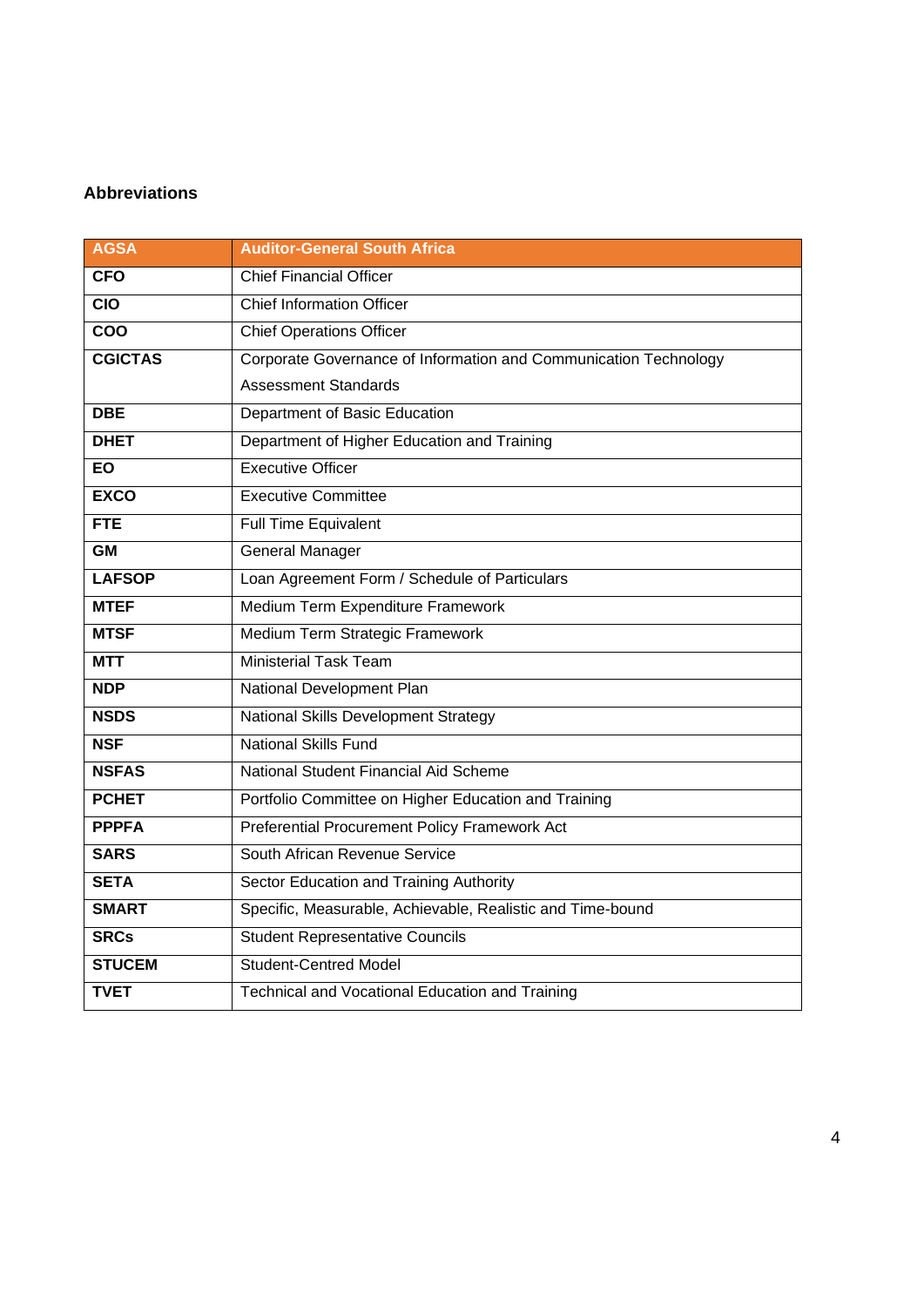### **INTRODUCTION**

This document sets out the Strategic Plan of the National Student Financial Scheme (NSFAS) for the fiscal year 2019/2020 in accordance with national imperatives and represents the aspirations of NSFAS to deliver on its mandate. This Strategic Plan is a revision of the 2015/2016 to 2019/2020 plan.

The Strategic Plan defines the strategic objectives, targets and key performance indicators (KPIs) which will be utilised to measure performance. The Strategic Plan also identifies the funding required to achieve the stated strategic objectives.

This document sets out priorities for NSFAS in a manner that emphasises the outcomes-orientated monitoring and evaluation approach of the Presidency and has been guided by:

- National Development Plan 2030
- Medium Term Strategic Framework 2014-2019
- NSFAS Act (Act 56 of 1999 as amended);
- Ministerial Review of NSFAS, 2009;
- White Paper for Post-School Education and Training;
- Other relevant legislation, regulation, policies and the changing post-school environment in which NSFAS operates.

This Strategic Plan outlines a disciplined approach to supporting the ongoing transformation of NSFAS by continuing to build on the foundation that has been laid over the past three years. It is based on the two strategic goals guiding the entity's strategic direction, namely:

Goal 1: An efficient and effective public entity in student financial aid;

**Goal 2:** Access to higher education and improved student financial aid environment.

In delivering the objectives set out in this plan, NSFAS will be working with many other organisations which share its dedication to providing access to higher education and training.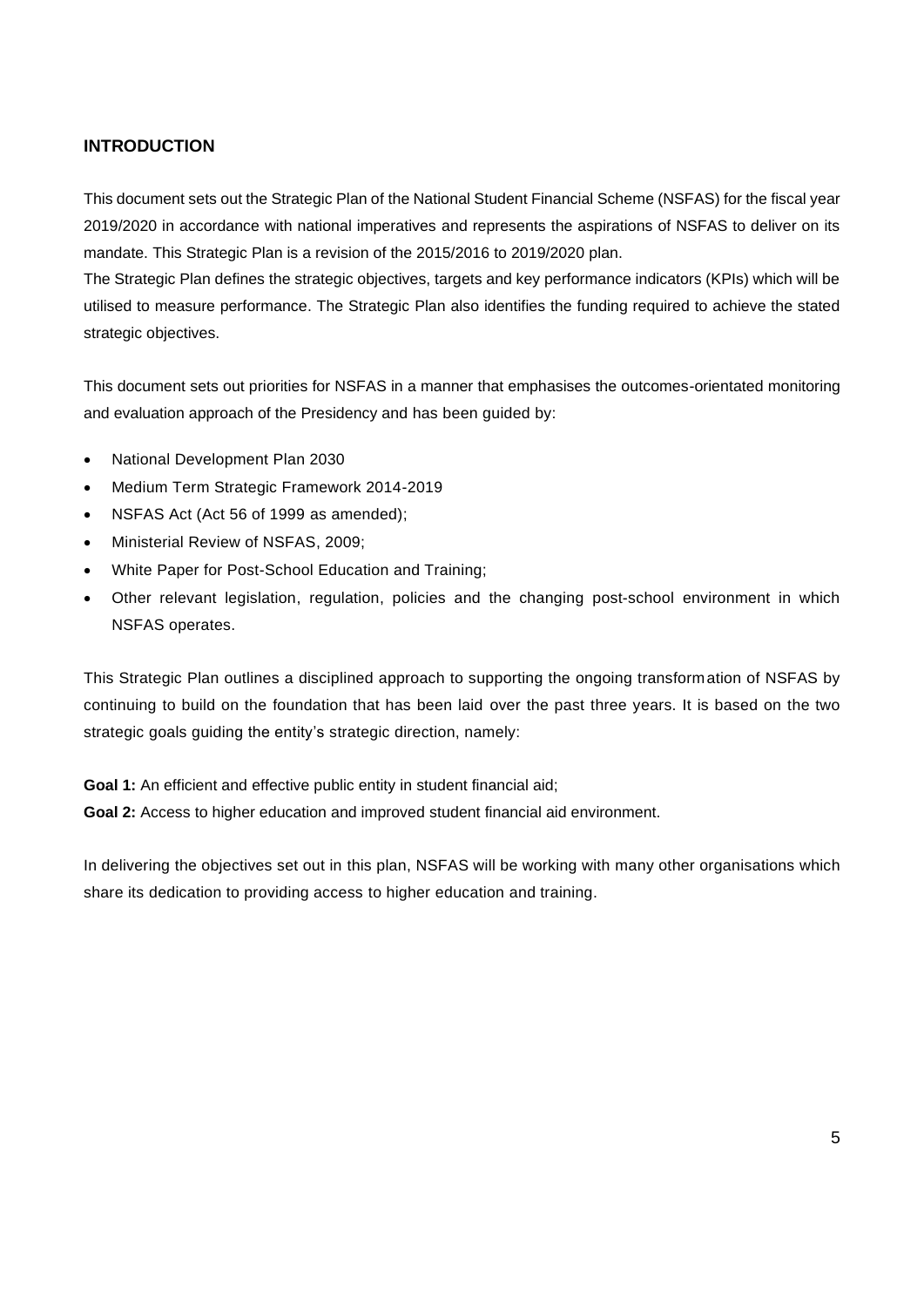### **PART A: STRATEGIC OVERVIEW**

# <span id="page-5-0"></span>**1. VISION**

A model public entity that provides financial aid to all eligible public University and Technical and Vocational Education and Training (TVET) college students from poor and working-class families.

# <span id="page-5-1"></span>**2. MISSION**

To transform NSFAS into an efficient and effective provider of financial aid to students from poor and workingclass families in a sustainable manner that promotes access to, and success in, higher and further education and training, in pursuit of South Africa's national and human resource development goals.

The mission statement is made up of three distinct elements which describe why NSFAS exists, what we do, and the impact on our constituency:

- NSFAS exists to provide financial aid to eligible students at public TVET colleges and public Universities;
- NSFAS identifies eligible students, provides loans and bursaries and collects student loan repayments to replenish the funds available for future generations of students; and,
- NSFAS supports access to, and success in, higher education and training for students from poor and workingclass families who would otherwise not be able to afford to study.

### **3. VALUES**

- **Accessibility**  NSFAS will create an environment that allows efficient, effective and direct access to funding for eligible students.
- **Transparency**  NSFAS will be open and honest with all students and stakeholders.
- **Integrity – NSFAS will** act with integrity towards all stakeholders
- **Accountability – NSFAS will** take responsibility for our actions
- **Respect –** NSFAS will treat our staff members, institutions and all stakeholders with respect and fairness.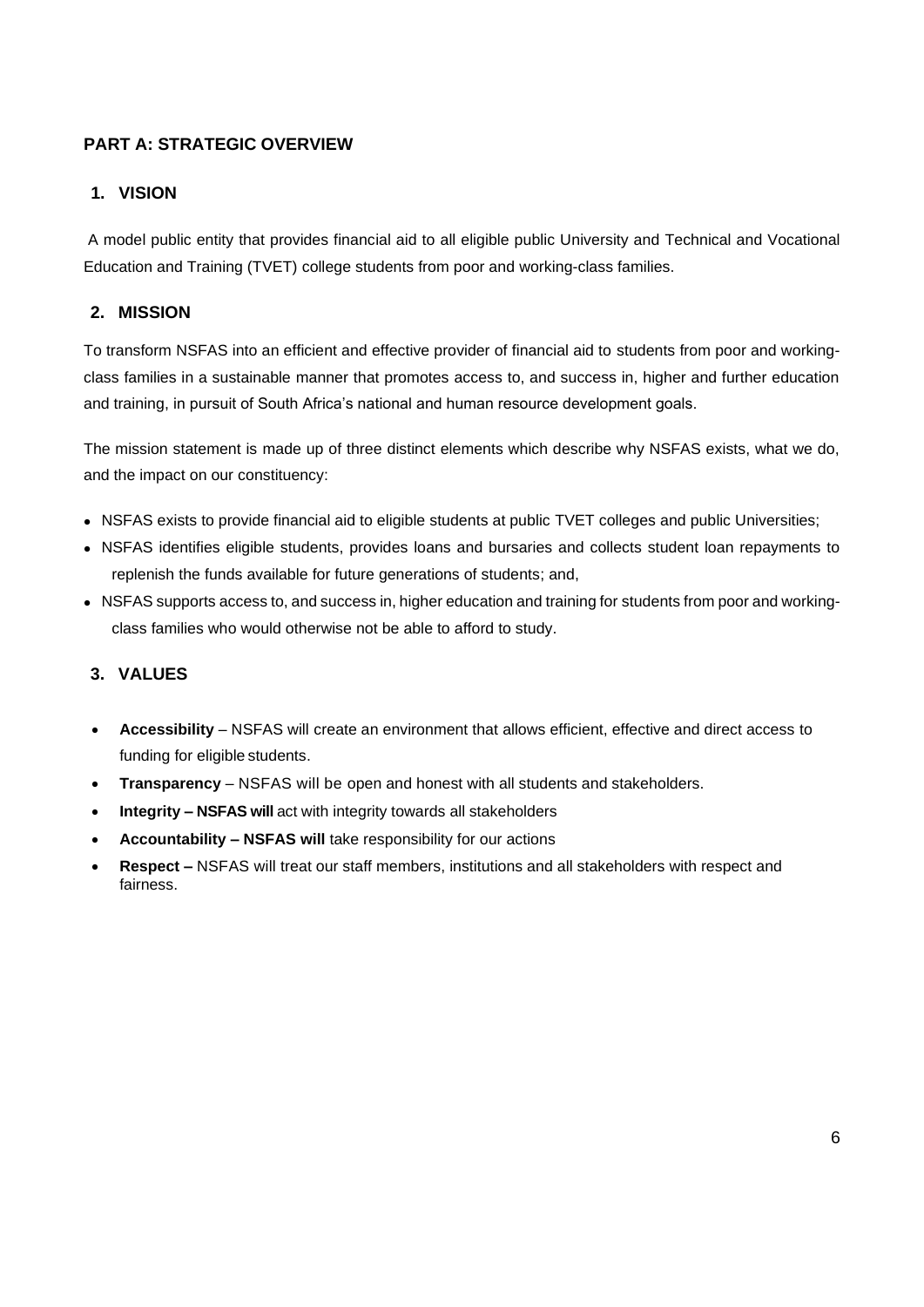### **4. LEGISLATIVE AND OTHER MANDATES**

### **4.1 Constitutional mandates**

### **The Constitution of the Republic of South Africa, 1996**

**The bill of rights of the Constitution of the Republic of South Africa Act (108 Of 1996), states in Section 29 (1) (a): "Everyone has the right … to a basic education, including adult basic education; and to further education, which the state, through reasonable measures, must make progressively available and accessible".**

The core objectives of the National Student Financial Aid Scheme are based on the following constitutional mandates**:**

**(I)** NSFAS was established according to the National Student Financial Aid Scheme Act (Act 56 of 1999 as amended) and incorporated TEFSA (Tertiary Education Fund of South Africa) from 1993 to 2000, TEFSA was the primary non-profit company in terms of Section 21 of the Companies Act and ceased to operate in July 2000. All existing loans on the TEFSA books were transferred to NSFAS.

The Constitution of the Republic of South Africa, (Act 108 of 1996) also establishes two key bodies that play an oversight role over NSFAS. The Portfolio Committee on Higher Education and Training is established by the rules of the National Assembly as enshrined in Section 57(2) (a). The Committee is therefore an extension of the National Assembly and derives its mandate from Parliament. The Select Committee on Education and Recreation is a Committee of the National Council of Provinces (NCOP). Functions of this committee amongst others are to monitor the financial and non-financial performance of government departments and their entities to ensure that national objectives are met

### **(II) NSFAS Act 56 of 1999 as amended; is established to provide the following;**

- Provide loans and bursaries to eligible students;
- Develop criteria and conditions for the granting of loans and bursaries to eligible students in consultation with the minister of higher education and training;
- Raise funds;
- Recover loans;
- Maintain and analyse a database and undertake research for the better utilisation of financial resources;
- Advising the minister on matters relating to financial aid for students
- Undertaking other functions assigned to it by the NSFAS act 56 of 1999 as amended or by the Minister.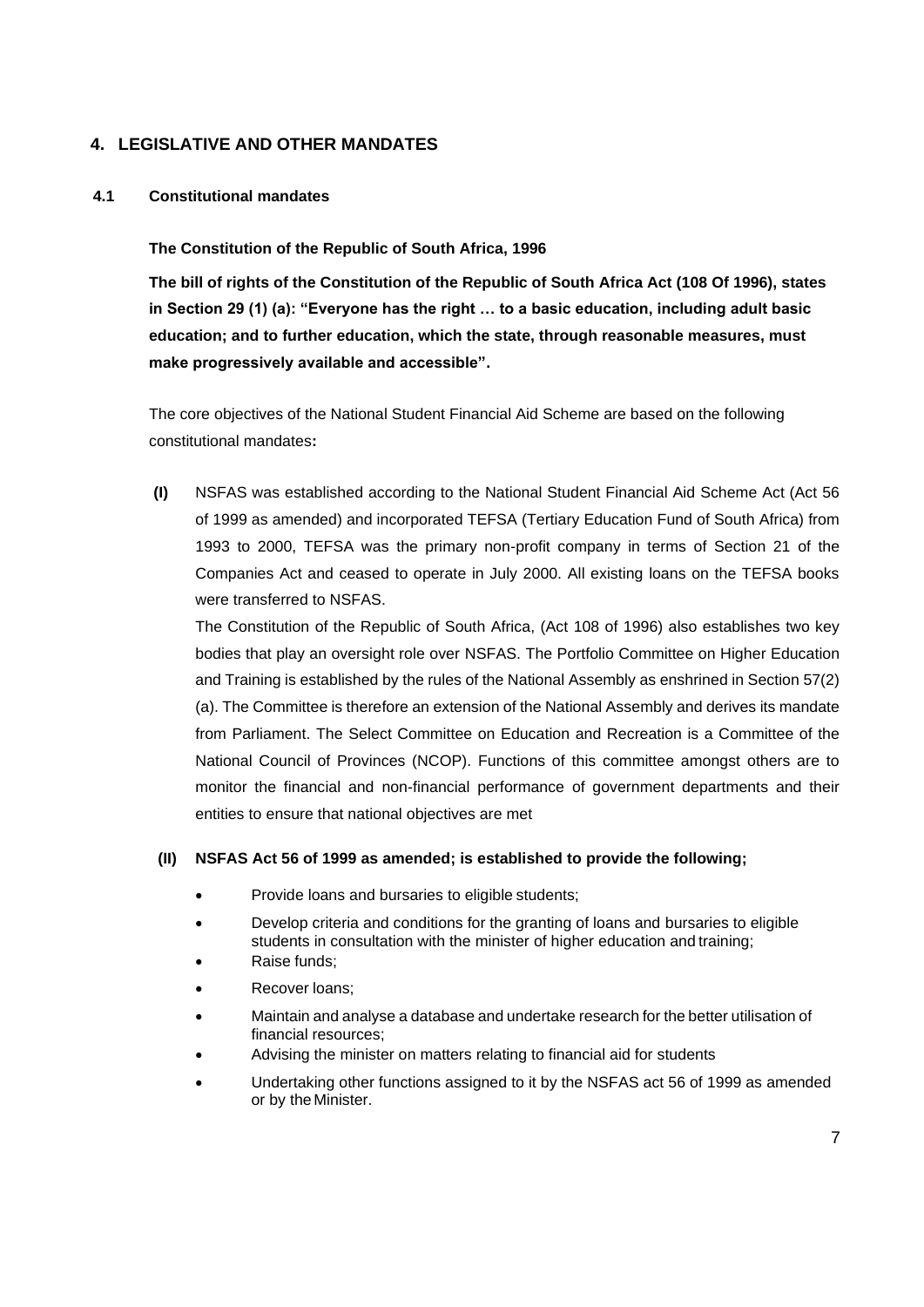(III) Following various Ministerial reports and task teams over the past few years, the need for the NSFAS Act to be reviewed has been recognised by the DHET. Through a process initiated by the DHET, a task team has been put into place to consider the critical changes to the Act that need to be made. These changes will be in line with key recommendations from the MTT report and the current NSFAS practices, evolved over time and in response to changing needs within the sector and codified through rules that have been produced by NSFAS.

Following the fee-free education announcement, the Minister of Higher Education and Training has published regulations (Government Gazette Vol. 631, No. 41390<sup>1</sup>) to the NSFAS Act for public comment which confirms NSFAS's mandate, in consultation with the Minister (Government Gazette Vol. 634, No. 41554<sup>2</sup>) in that it may determine and revise:

- criteria for eligibility for financial aid; and
- set different eligibility criteria for different forms of financial aid.

The regulations also expand NSFAS's mandate to include:

- Entering into Public Private Partnerships (PPPs) to enable NSFAS to extend, and/or administer, and/or recover loans granted for financial aid
- Making payment of such amount of the loan or bursary as is not payable to the institution, to the borrower or bursar or to the approved service provider for payment to the borrower or bursar.

### **4.2 Legislative mandates**

- **(I)** The Republic of South Africa (1997) Higher Education Act, No. 101 of 1997 aims to:
	- Regulate higher education
	- Provide for the establishment, composition and functions of a Council on Higher Education;
	- Provide for the establishment, governance and funding of public higher education institutions;
	- Provide for the appointment and functions of an independent assessor;
	- Provide for the registration of private higher education institutions;
	- Provide for quality assurance and quality promotion in higher education;

<sup>1</sup> Also known as the Regulations on Additional Functions Assigned to NSFAS, 2017

<sup>&</sup>lt;sup>2</sup> Also known as the Regulations on Additional Functions Assigned to NSFAS, 2018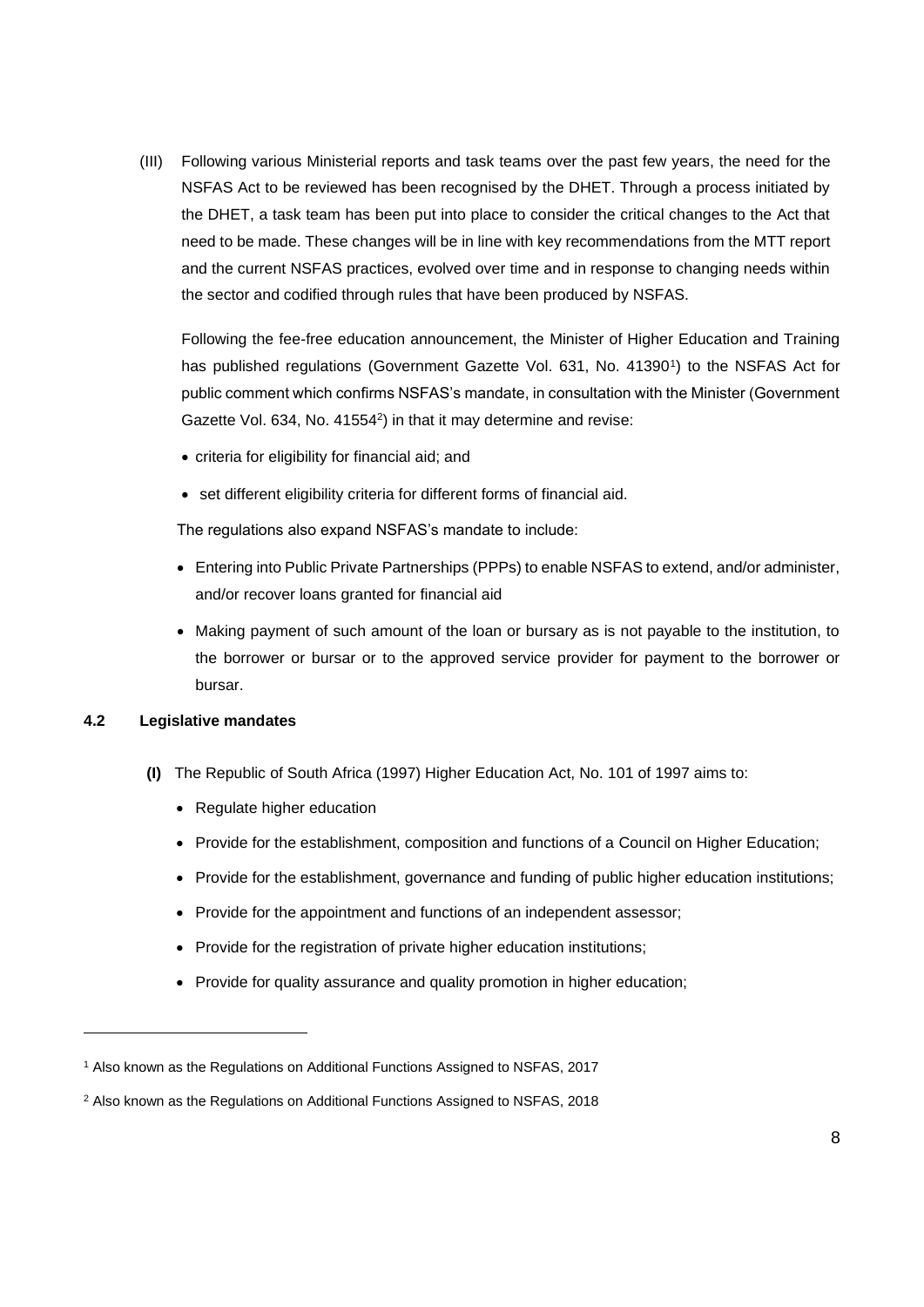• Provide for transitional arrangements and the repeal of certain laws; and to provide for matters connected therewith.

### **(II) Public Finance Management Act**

As a public entity, NSFAS is also subject to the Public Finance Management Act (PFMA), Act 1 of 1999 as amended, in terms of which NSFAS is listed as a Schedule 3A entity. The NSFAS Act specifies that the board must manage, govern and administer NSFAS. The Act requires the board to establish a five-member board executive committee and a board finance committee.

NSFAS is listed as a Schedule 3A national public entity in terms of the PFMA. These entities are extensions of a department with the mandate to fulfil a specific economic or social responsibility of government. Boards of public entities have considerable fiduciary responsibility including the "reasonable protection of the assets and records of the public entity" and prevention of "any prejudice to the financial interests of the state".

### **(III) Public Audit Act, 2004 (Act 25 of 2004)**

This Act assigns the supreme auditing function to the Auditor-General, which includes the auditing of the administrations of public entities. Audit reports on all entities are tabled in parliament.

### **(IV) National Credit Act**

NSFAS is subject to the National Credit Act (NCA) (Act 34 of 2005), which requires all credit providers to register with the National Credit Regulator (NCR). The NCA prevails over all other legislation dealing with the provision of credit. NSFAS is registered as a credit provider under registration number NCRP 2655.

### **(V) Government Gazette Vol 638 No 41851 dated 21 August 2018**

The Administrator will take over the Governance, Management and Administration of NSFAS for a period of one year from the date of this Gazette. The general and specific terms of the Administrator during this period will be to:

• Ensure the effective close out of the 2017 and 2018 student funding cycles. This involves resolving data integration challenges as a matter of urgency, finalising all necessary funding decisions, ensuring reconciliation of funding data between agreements are in place and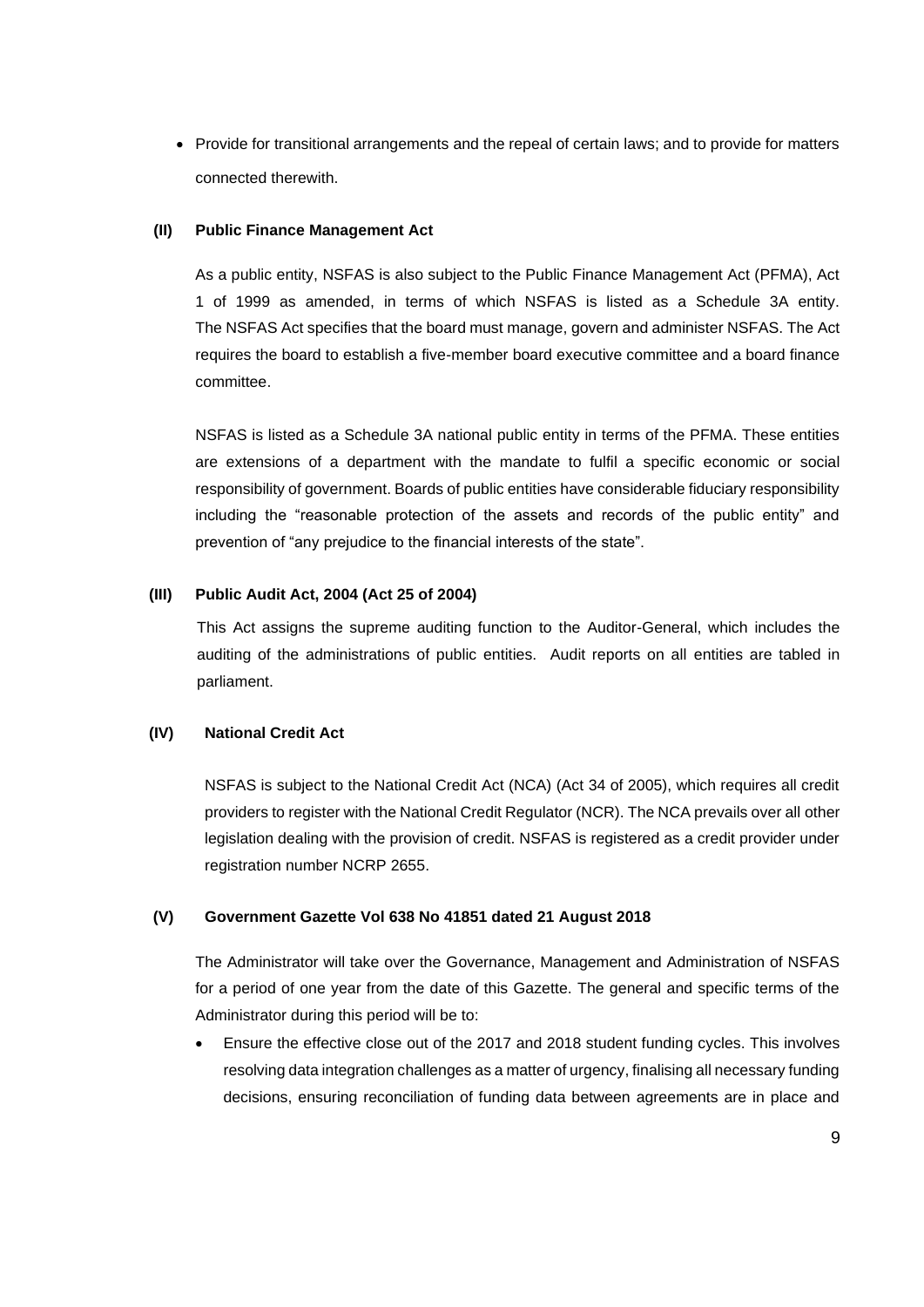that students are accurately funded and recorded, and making sure that all NSFAS qualifying students receive funding.

- Oversee the opening of the 2019 online applications process, ensure that all necessary partnerships for managing the applications process are in place and can be effectively monitored, and develop and manage a communications plan for the application period.
- Develop, in consultation with the Department, universities and TVET colleges, an effective and realistic plan for the 2019 funding cycle and ensure that all parties understand all the roles and responsibilities, and any necessary implementation support is made available as needed.
- Ensure that the entity pays adequate attention to both TVET colleges and universities in all aspects of its core business processes.
- Put in place the necessary management and governance controls to ensure that all risks of the 2019 student funding cycle are appropriately managed, with the support of the Department and institutions as necessary.
- Ensure that adequate plans are in place to make funding decisions at the earliest possible time of the year as close to the period of registration as possible.
- To manage the day -to -day work of the entity, and steer NSFAS to address its operational challenges fully. This will include the strengthening of structures, systems and policies that will ensure good governance and effective management of the core operational mandate of NSFAS.
- To oversee all necessary forensic and other investigations necessary for the effective operation and management of the entity.
- To work closely with the Ministerial Committee of Inquiry appointed by the Minister to review the business processes of the entity and make long -term recommendations on the future models, structures, systems and business processes necessary for an effective NSFAS.
- To maintain a close and productive working relationship between NSFAS and the universities and TVET colleges, with a view to re- establishing a NSFAS presence on campuses from 2018 onwards.
- The Administrator will report to the Minister of Higher Education and Training or her delegated officials.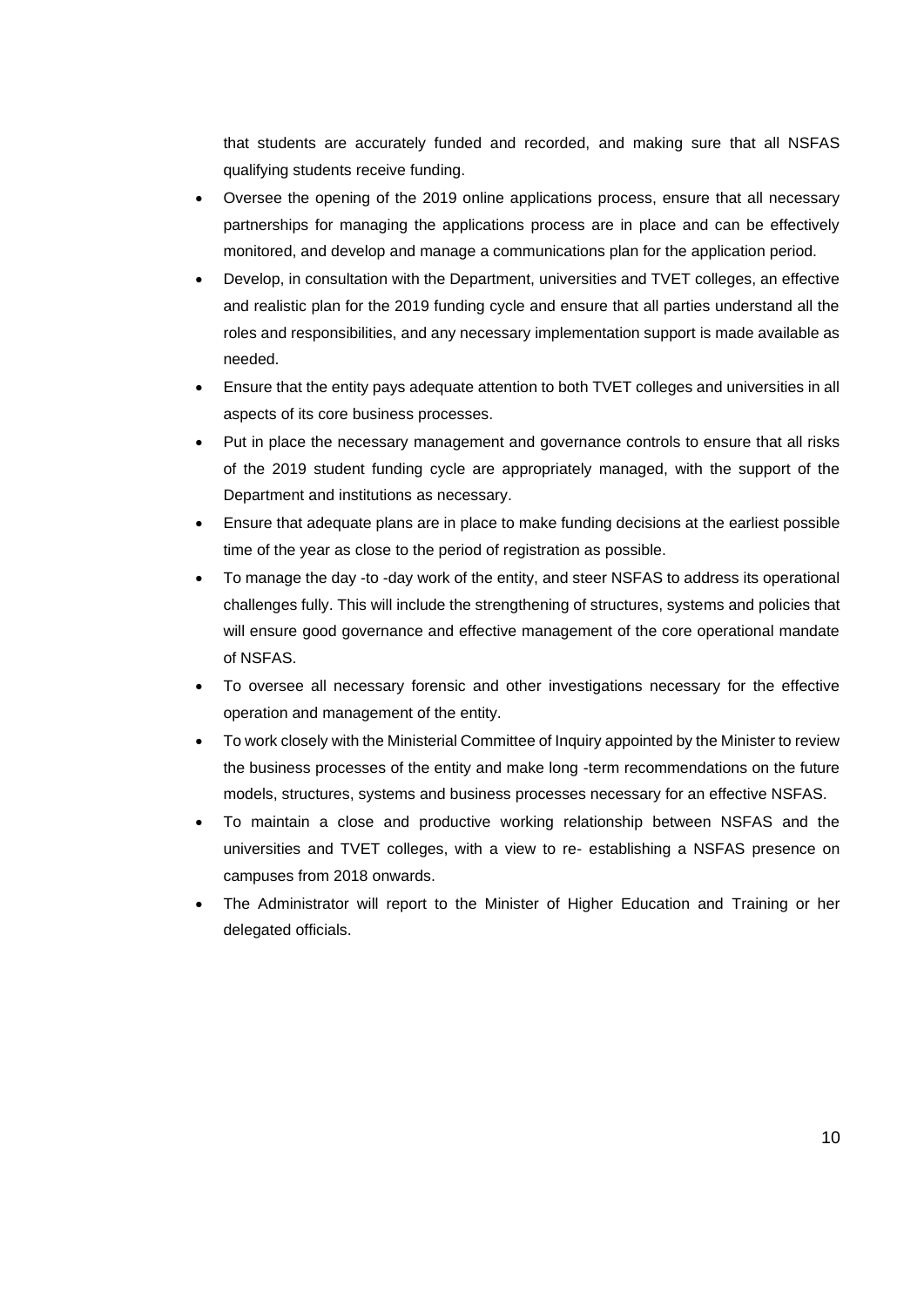### **5. SITUATIONAL ANALYSIS**

### **5.1 Introduction**

The 2014-2019 MTSF is a five-year strategic plan of government and forms the first five-year implementation phase of the National Development Plan (NDP). The MTSF is structured around 14 priority outcomes of which the Department of Higher Education and Training (DHET) is responsible for Outcome 5: *"A skilled and capable workforce to support an inclusive growth path"*. NSFAS is key to supporting this outcome by increasing access of students to TVET colleges and higher education institutions, to make further education progressively available and accessible, as enshrined by the Constitution.

Over the past few years however, NSFAS has been subject to changes within the post-school education and training system broadly, as well as national policy directives. These include: the migration of all public Universities and TVET Colleges into the student-centred model in the 2017 academic year and the release of the Heher commission findings on the  $13<sup>th</sup>$  of November 2017. All these influences impacted on the rules upon which eligibility for funding would be assessed as well as the way in which the organisation would disburse funding. It was also in 2017/18 that the president pronounced the gradual implementation of fee-free education for poor and working class and its implementation commenced in the fourth quarter (January – March 2018) of 2017/18.

The implementation of the policy at universities started with the first year entering students in the 2018 academic year. The policy also makes provision for continuing students who are funded by NSFAS to have their loans converted into grants from 2018 onward. In addition, government committed itself to increasing spending on universities as a percentage of the Gross Domestic Product (GDP) from 0.68 percent to 1 percent over the next five years.

The recent PCHET report (15 November 2018) summarised the main issues facing NSFAS as:

- Recurring IT system inefficiencies
- Stagnation with respect to loan recoveries from former beneficiaries
- Difficulties related to the roll-out of the student-centred model
- Delays by students in signing the LAF/SOPs
- The transfer of NSFAS funds to institutions without remittance
- Poor TVET College capacity to administer NSFAS funding
- Data exchange

These challenges contributed to the significant regression in NSFAS' financial and service delivery performance. Thus, in the most recent year of review, the entity received a qualified audit opinion where 10 out of the 11 targets related to the Student-Centred Financial Aid, were not achieved.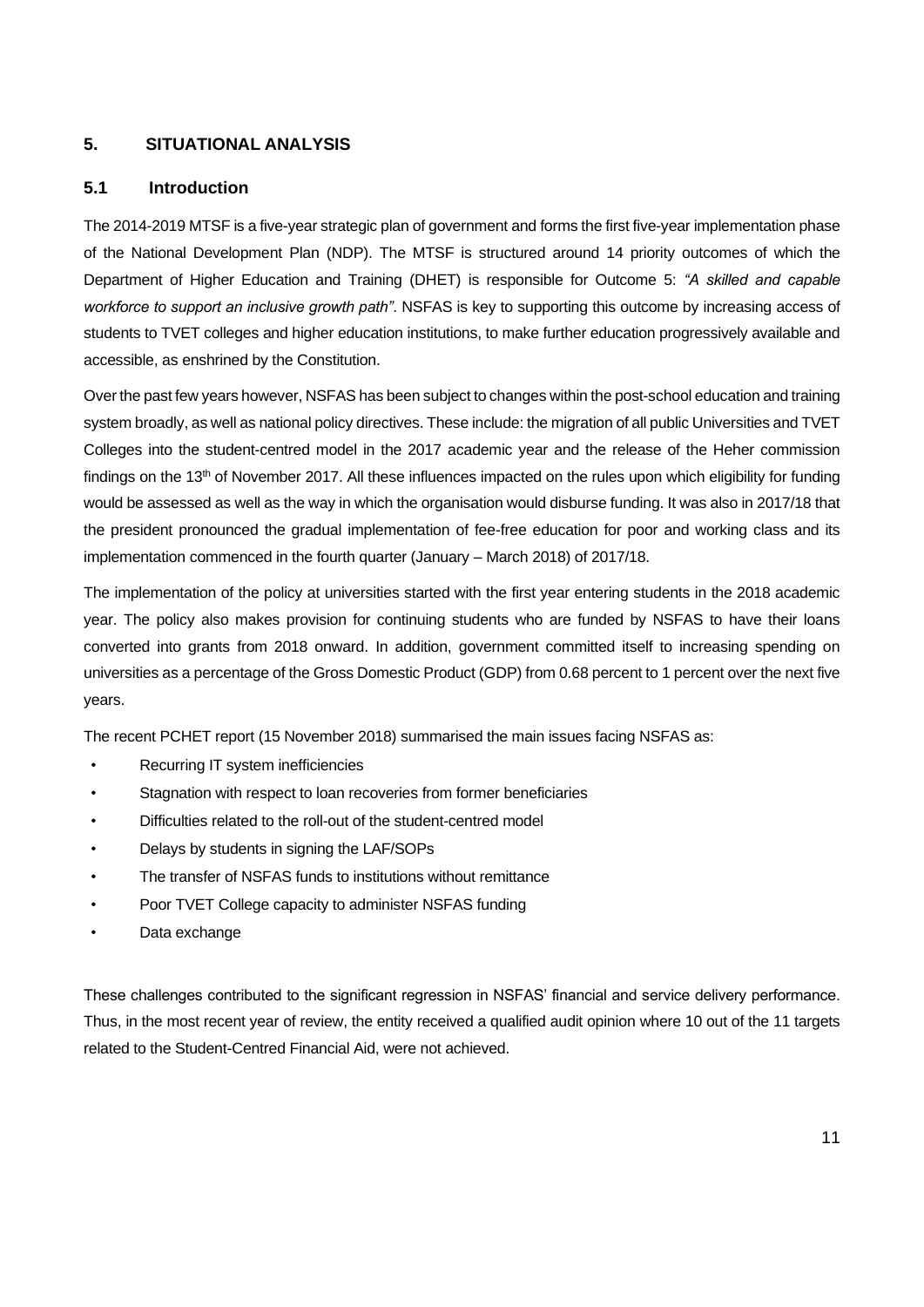The entity also recorded an unbudgeted surplus of over R3 billion, which was attributed to delays in the finalisation of funding decisions by NSFAS, challenges experienced with submission of registration data and deficient integration of NSFAS systems with universities and colleges and students not signing contracts timeously. The fact that the large body of students remained unfunded for a period of up to 8 months in 2018 triggered wide spread protest on campuses, threatening the successful conclusion of the 2018 academic year.

In response, the Minister appointed an Administrator, as per the Government Gazette Vol. 638, No. 41851) on the 21<sup>st</sup> of August 2018 for a term of 1 year. The purpose of the Administrator is to take over the governance, management and administration of NSFAS.

The Terms of Reference of the Administrator encapsulates short, medium and long-term imperatives. The short term is defined by the urgent need to clear administration backlogs in order to defuse the incendiary campus environment. Medium Term objectives include the stabilization of NSFAS to ensure the effective delivery of mandate over the next two years. Long term objectives include the envisioning and repositioning of NSFAS to become a centre of excellence for the South African Higher Education. A remodeled NSFAS must improve access to poor and marginalized students, create an enabling environment that will promote consistency and fairness across the Higher Education Sector and an institution that enjoys public trust and credibility. The key enabler for inclusive economic growth remain the promotion of skills amongst youth to eradicate poverty, inequality and social exclusion, a challenge that overall define the relevance of NSFAS.

In order to achieve these goals, NSFAS must;

- invest in a redesign of its data architecture to improve integrity and reliability of data for decision making and policy design.
- stabilize systems to ensure reliability with future design cognizant of the unique nature and challenges of the Higher Education Sector.
- finally ensure the success of its funded students to thereby facilitate a more inclusive South African society.
- invest in the deployment of Human Capital in concert with technology.
- improve corporate culture and ensure efficient change management to create greater levels of accountability, respect and collegiality

### **5.2 Influences within the Post-School Education and Training Environment**

Higher education fees, affordability and growing student debt have continued to remain a catalyst for much student action in the latter part of the 2016 academic year and early in 2017 and so, societal pressure and a range of imminent policy change, as outlined in the recent PCHET report (November 2018) will also have to be taken in to account as the entity seeks to further stabilise its operations and ensure efficiency. NSFAS also seeks to take up a more strategic and thought-leadership role within the South African post-school education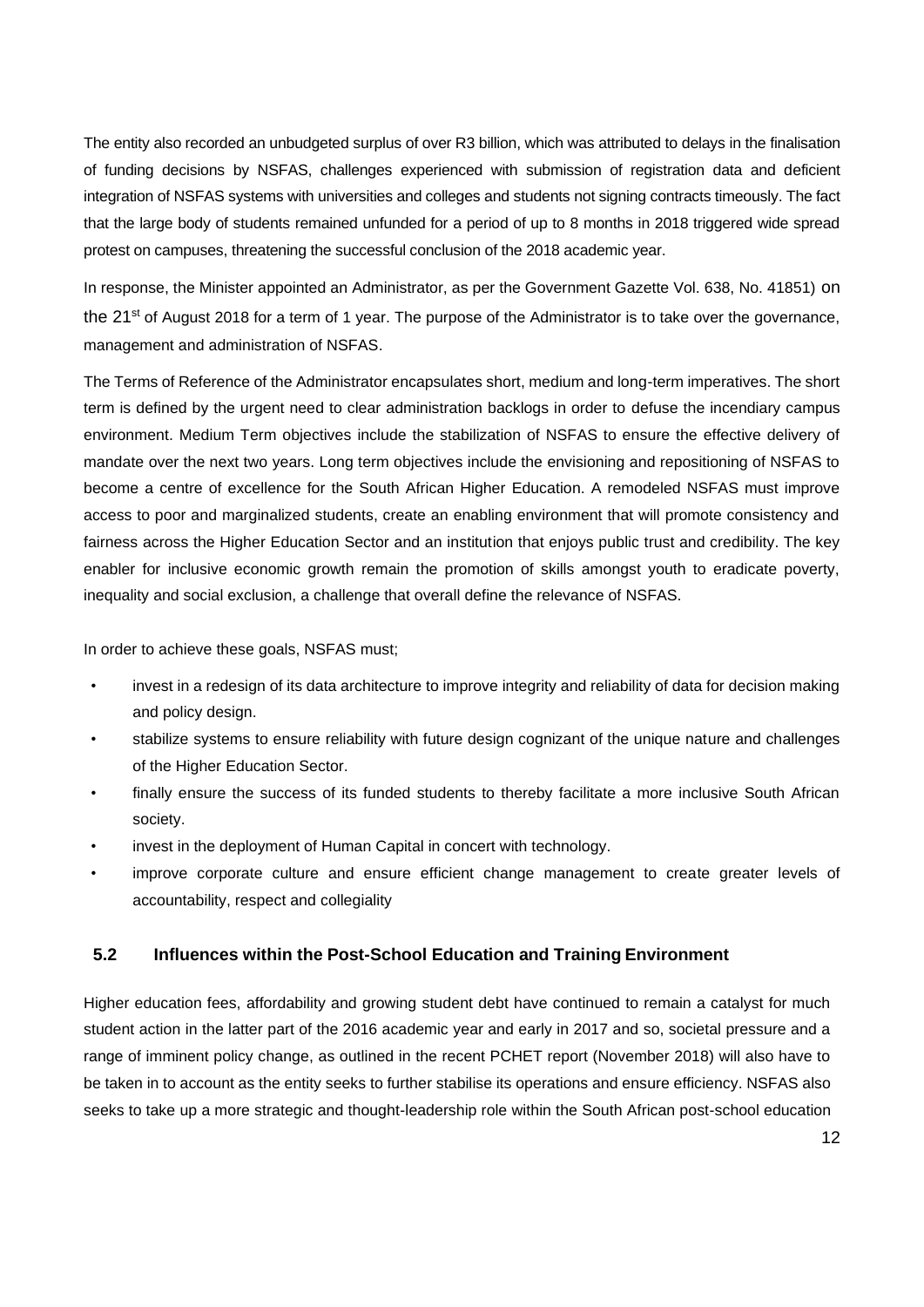and training space and will have to engage on; the implications deriving from the review of the National Student Financial Aid Scheme (NSFAS) (Act No. 56 of 1999), the central applications service policy as approved by the Minister on 23 May 2017 and the national plan for PSET still having to be completed. Not only will NSFAS be in the unique position of being able to advise the DHET in its endeavours, but it will also need to consider how this centralisation of admissions will impact on the processes in place to manage financial aid applications. There are also other areas of PSET need that NSFAS must consider as it continues to position itself in the system; such as the acknowledged underfunding of the TVET College Continuing Education and Training (CET) Colleges subsystems. For example, within the TVET subsystem particularly, the downward revision of the TVET headcount enrolments from 1.2 million to a capped figure of 710 535, will have relevance to NSFAS funding considerations in the 2018/19 cycle. So too will the underperformance with regards to the number of students enrolled in public higher education studies at universities (995 000, 19 163 lower than targeted) also be of relevance.

### **5.3 NSFAS's mandate within key current policy frameworks**

The Medium-Term Strategic Framework (MTSF 2014-19) which is a five-year strategic plan of government forms the five-year implementation phase of the National Development Plan. The aim of the framework is to ensure policy coherence, alignment and coordination across government plans as well as alignment with budget processes. The National Development Plan (NDP) provides the policy framework within which NSFAS developed its strategic plan, with the understanding that in the expansion of the enrolment in post-school institutions, NSFAS will continue to ensure that all students who qualify for funding will access the required financial support for tuition, accommodation, books and other related costs. As the Department of Higher Education and Training (DHET) finalises the review of their policy framework for NSFAS within higher education, in alignment with both the Education White Paper 3 and theWhite Paper on Post-School Education and Training, this may necessitate a re-alignment in these goals. The gazzetting of additional functions to be assigned to NSFAS through the NSFAS Act, the need to assess and review how NSFAS executes its responsibility may be required. These additional functions provide opportunities for NSFAS to partner with a broader range of stakeholders for functions and services required by students, across the student lifecycle.

The NDP is further realised through the commitments made by government in respect to the Medium-Term Strategic Framework for 2014 – 2019. The Medium-Term Strategic Framework (MTSF) sets targets on the achievement of the NDP goals over its 5-year period for each of the 14 priority outcomes. The Department is responsible for Outcome 5: "A skilled and capable workforce to support an inclusive growth path". In terms of the implementation of Outcome 5, the following MTSF sub-outcomes have been identified:

- A credible institutional mechanism for labour market and skills planning;
- Increased access and success in programmes leading to intermediate and high-level learning;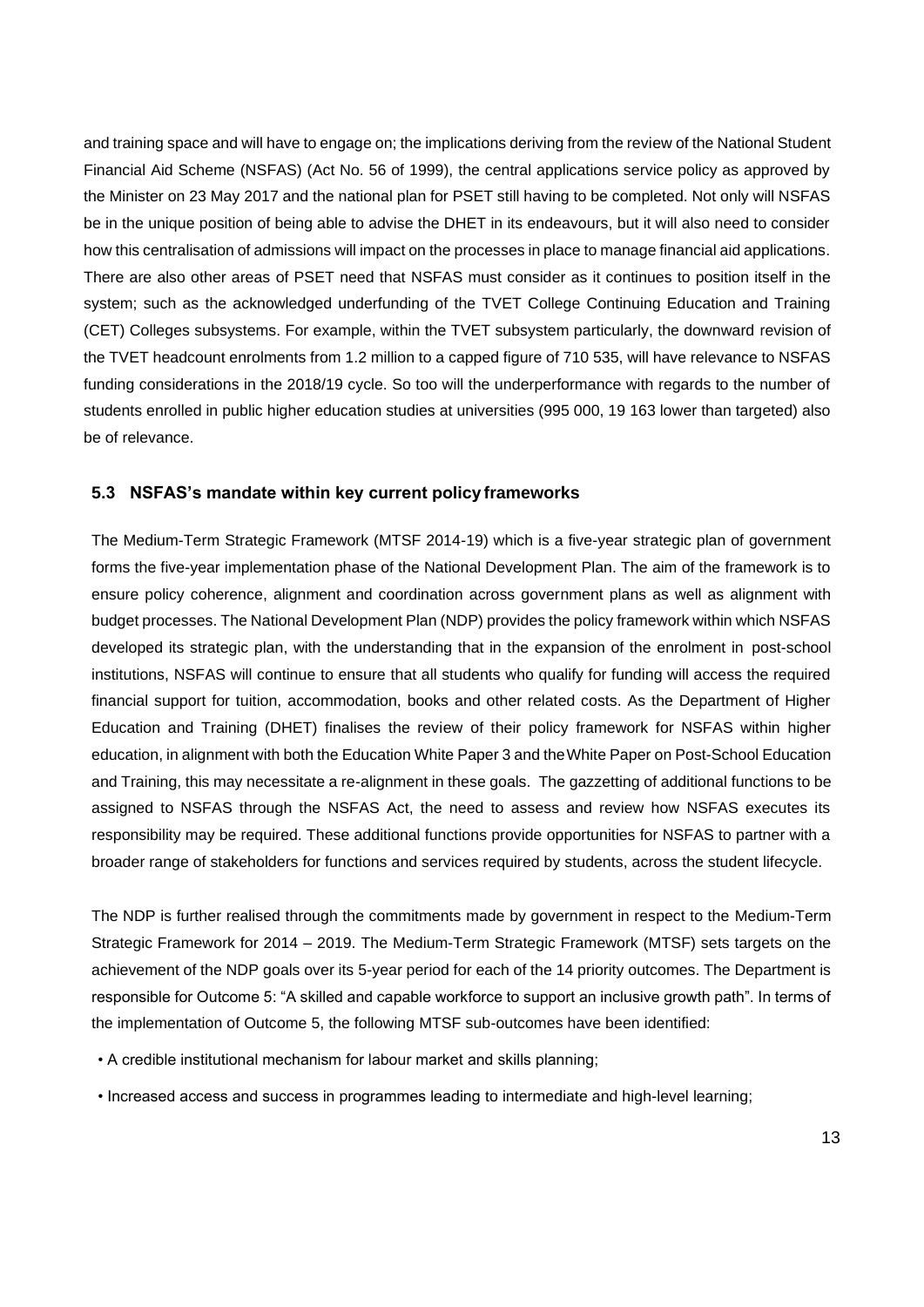- Increased access to and efficiency of high-level occupationally directed programmes in needed areas; and
- Increased access to occupationally directed programmes in needed areas and thereby expanding the availability of intermediate level skills with a special focus on artisan skills.

The following tables indicate the DHET MTSF targets which NSFAS is responsible for.

| Sub-Outcome 2: Increase access and success in programmes leading to intermediate and high-level |                                |                 |                         |                              |  |
|-------------------------------------------------------------------------------------------------|--------------------------------|-----------------|-------------------------|------------------------------|--|
| learning                                                                                        |                                |                 |                         |                              |  |
| <b>Action</b>                                                                                   | Indicator                      | <b>Baseline</b> | <b>Targets</b>          | Progress up to end           |  |
|                                                                                                 |                                | 2017            |                         | September 2018               |  |
|                                                                                                 |                                |                 |                         | (unaudited)                  |  |
| 1. Provision of                                                                                 | Number of qualifying           | 200 339         | 200 000 per annum (NCV) | 290 811 students obtained    |  |
| support to improve                                                                              | <b>TVET</b> students obtaining |                 | and Report 191 students | financial assistance for the |  |
| success for                                                                                     | financial assistance           |                 | awarded bursaries by 31 | 2018 academic year           |  |
| students                                                                                        |                                |                 | March 2019              |                              |  |

### **Sub-Outcome 3: Increase access to high-level occupationally directed programmes in needed areas**

| <b>Action</b>                                                                                        | <b>Indicator</b>                                                                                                                                | <b>Baseline</b>                               | <b>Targets</b>                 |
|------------------------------------------------------------------------------------------------------|-------------------------------------------------------------------------------------------------------------------------------------------------|-----------------------------------------------|--------------------------------|
| Develop plan for financial<br>collection mechanism from<br>students who were funded<br>through NSFAS | Improved system of<br>collecting funds from<br>those who were funded<br>through NSFAS in order<br>to fund previously<br>disadvantaged students. | 25% on growth on<br>2018/19 actual<br>R628.6m | Target for 2019/20 is<br>R785m |

### **Impact indicators (before the fee-free education pronouncement)**

| <b>No</b> | <b>Impact Indicator</b>                                                | <b>Baseline</b>                                                                                             | 2019/20 Targets                                                                                                                                      | 2020/21 Target                                                                                                                                   |
|-----------|------------------------------------------------------------------------|-------------------------------------------------------------------------------------------------------------|------------------------------------------------------------------------------------------------------------------------------------------------------|--------------------------------------------------------------------------------------------------------------------------------------------------|
| 3         | Number of eligible<br>TVET college students<br>obtaining financial aid | 200 339 per annum<br>$NC(V)$ and<br>Report191 students<br>awarded bursaries<br>in the 2017<br>academic year | 484 111 per annum<br>qualifying NC(V) and<br>Report191 TVET<br>students awarded<br>bursaries by 31 March<br>2019 (dependent on<br>available funding) | 513 614 per annum<br>qualifying NC(V) and<br>Report191 TVET students<br>awarded bursaries by 31<br>March 2019 (dependent<br>on available funding |
| 8         | Number of eligible<br>university students<br>obtaining financial aid   | 260 002 (2017<br>academic year)                                                                             | 377 050 eligible<br>students obtaining<br>financial assistance<br>annually from 2019<br>academic year                                                | 469 978 eligible students<br>obtaining financial<br>assistance annually from<br>2020 academic year                                               |

The fee-free education pronouncement will see government allocate R17.3 billion in additional funding for: unfunded university students over the 2019 medium-term expenditure framework period.

The table below shows the revised number of students that can be funded during the period: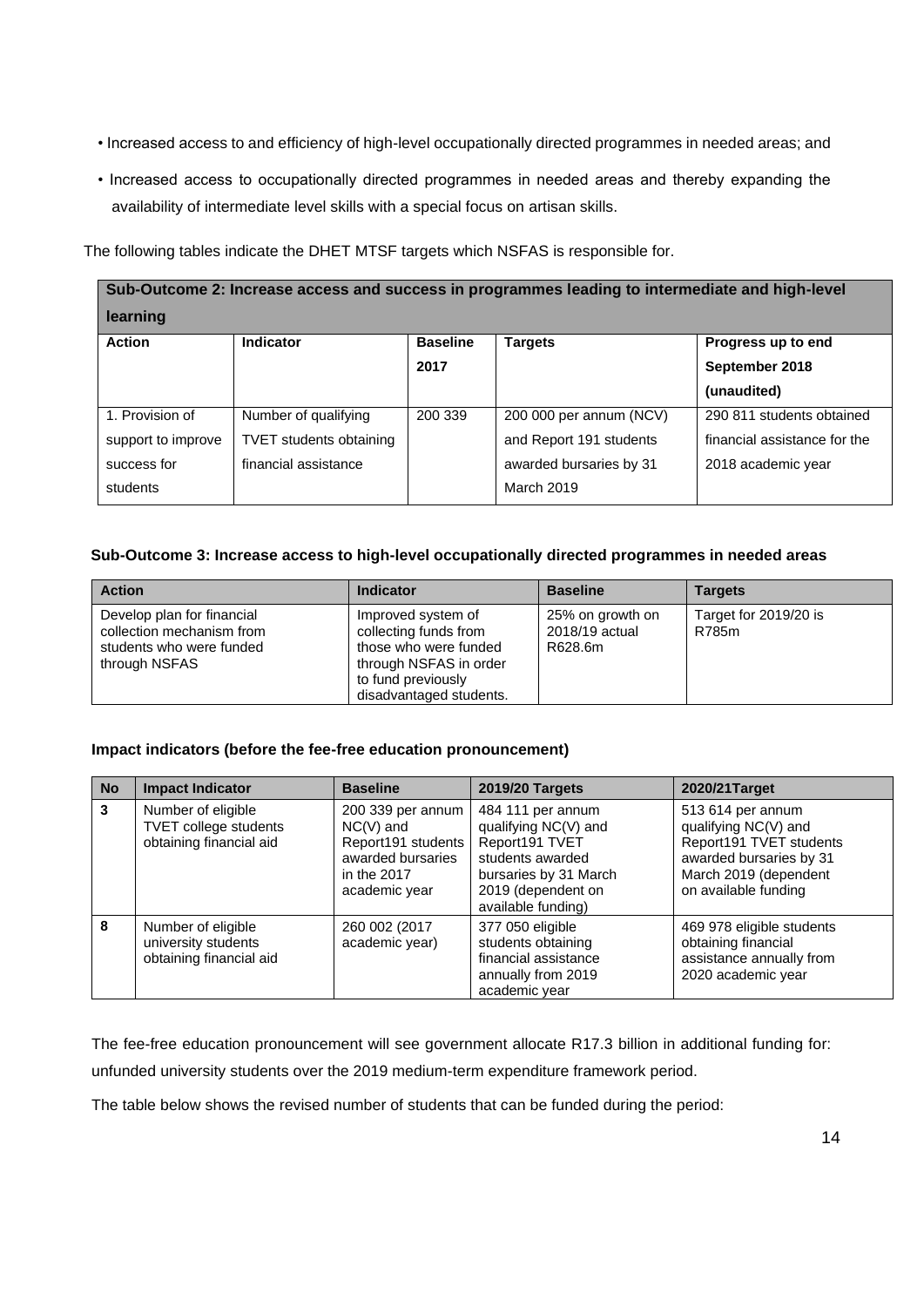| <b>No</b> | <b>Impact Indicator</b>                                                          | Baseline (2018)<br>academic year)                                          | 2019 academic<br>year (projection)                                         | 2020 academic year<br>(projection)                                         | 2021 academic year<br>(projection)                                         |
|-----------|----------------------------------------------------------------------------------|----------------------------------------------------------------------------|----------------------------------------------------------------------------|----------------------------------------------------------------------------|----------------------------------------------------------------------------|
| 3         | Number of eligible<br><b>TVET</b> college<br>students obtaining<br>financial aid | 293 925 eligible<br>students obtaining<br>financial assistance<br>annually | 484 111 eligible<br>students obtaining<br>financial assistance<br>annually | 513 614<br>eligible students<br>obtaining financial<br>assistance annually | 569 380<br>eligible students<br>obtaining financial<br>assistance annually |
| 8         | Number of eligible<br>university students<br>obtaining financial aid             | 290 184<br>eligible students<br>obtaining financial<br>assistance annually | 377 050<br>eligible students<br>obtaining financial<br>assistance annually | 469 978<br>eligible students<br>obtaining financial<br>assistance annually | 501 937<br>eligible students<br>obtaining financial<br>assistance annually |

The number of university students funded is set to increase by 72.9% from 290 184 in the 2018 academic year to 501 937 in the 2021 academic year while the number of TVET college students receiving financial aid is set to increase by 93.7% from 293 925 in the 2018 academic year to 569 380 in the 2021 academic year. The substantial increase in the number of students funded reflects government commitment to improve and increase access to further education for students coming from poor households.

The policy challenge for the funding of students within the post-school education and training sector must be to find ways, systemically and holistically across all stakeholders, to regulate the cost per student for higher education to ensure that this remains affordable and sustainable for NSFAS and for individual students. Further to this, as a member of the broader stakeholder community and as the lever for transforming universities and TVET colleges, NSFAS must begin to play a role in directing financial support to the education and training of those that will exit formal programmes with high-level skills for the employment needs of both public and private sector. In so doing, NSFAS will be contributing to growing the pipeline from undergraduate to postgraduate studies, using local knowledge to encourage world-class research and innovation.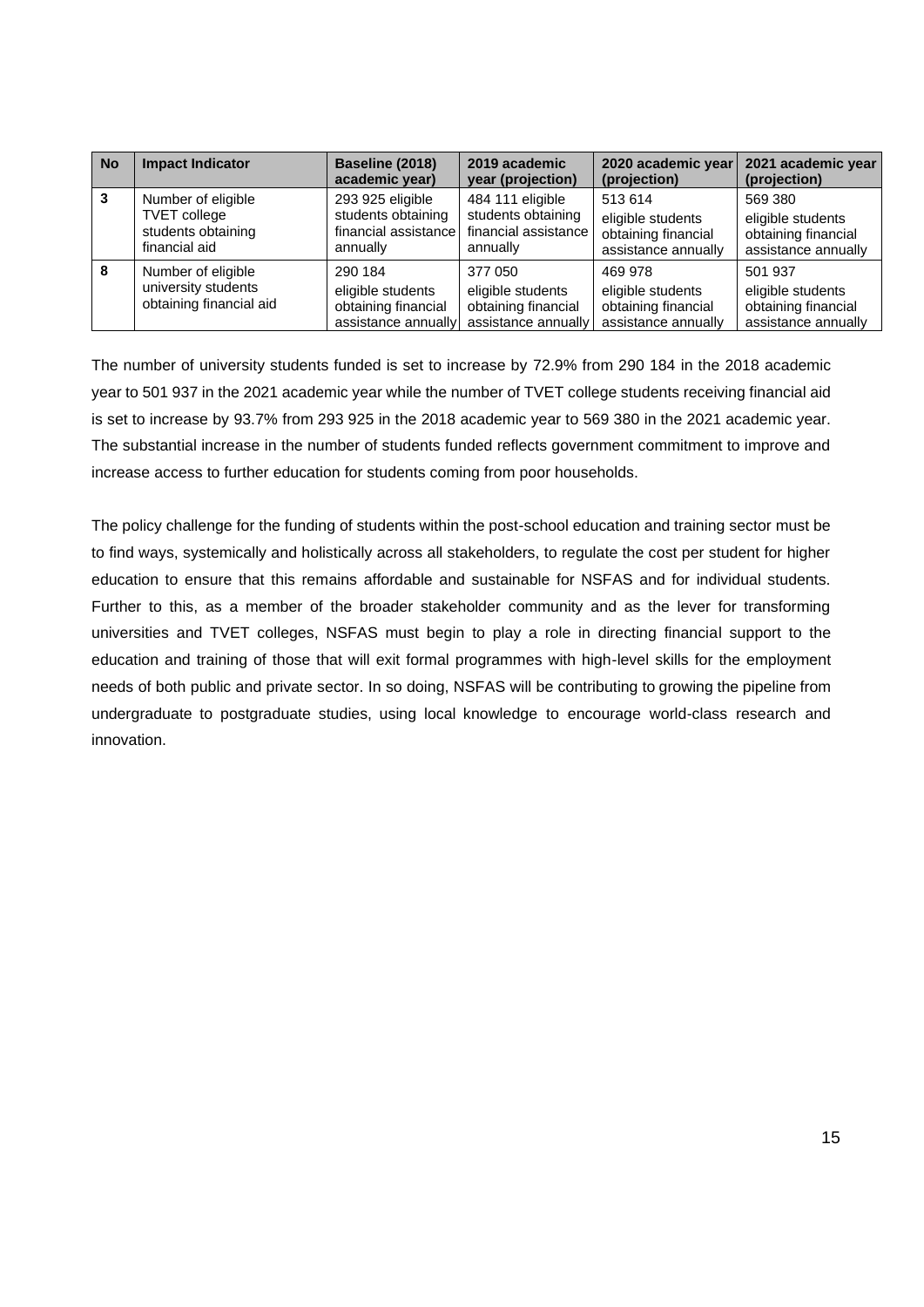# **5.4 Stakeholder Value Analysis**

This section lists the key stakeholders of NSFAS, and their expectations. This analysis formed the cornerstone of developing the strategic objectives with a view to improving stakeholder satisfaction. NSFAS will monitor progress on satisfying stakeholder needs within the three five years.

| <b>Stakeholder</b>               | What this Stakeholder needs from NSFAS to be satisfied                    |
|----------------------------------|---------------------------------------------------------------------------|
| <b>NSFAS funded students</b>     | Efficient administration of financial aid                                 |
|                                  | Timeous disbursement of tuition and residence fees to institutions and    |
|                                  | allowances to students                                                    |
|                                  | Improved communication                                                    |
| Students who are eligible for    | <b>Financial aid</b>                                                      |
| NSFAS funding but are not funded | Information on access to loans and bursaries                              |
| Universities and TVET Colleges   | Efficient claims processing timeous disbursement of tuition and residence |
|                                  | fees to institutions and allowances to students                           |
|                                  | Improved communications                                                   |
| <b>Funders</b>                   | Improved communication                                                    |
|                                  | Delivery of services in terms of the funding contract                     |
| Ministry of Higher Education and | Performance in terms of mandate                                           |
| Training                         | Provide policy advice                                                     |
|                                  | Improved communication                                                    |
| Department of Higher Education   | Timely reporting at agreed intervals                                      |
| and Training                     |                                                                           |
| <b>National Treasury</b>         | Expenditure in terms of approved budget                                   |
|                                  | Performance in terms of mandate                                           |
| <b>Parliament and PCHET</b>      | Performance in terms of mandate                                           |
|                                  | Timely submission of required documents                                   |
| Employees and staff trade union  | Consultation                                                              |
|                                  | Continuous improvement in working conditions                              |
| <b>National Credit Regulator</b> | Compliance                                                                |
| Private sector                   | Partnership potential                                                     |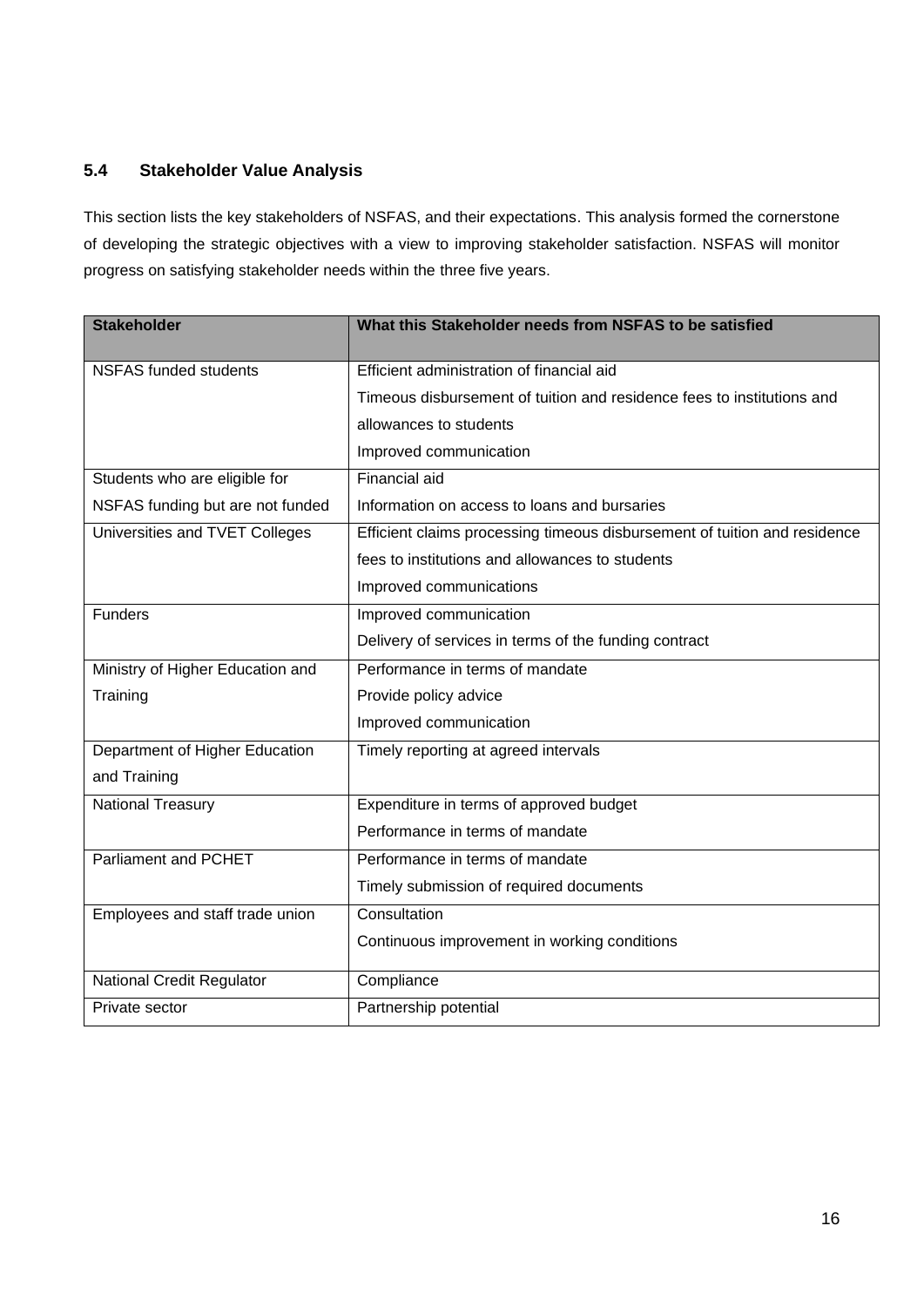### <span id="page-16-0"></span>**6. DESCRIPTION OF THE STRATEGIC PLANNING PROCESS**

### **6.1 Original strategic plan**

As a starting point to the planning process, NSFAS hosted strategic planning workshops for the Senior Management Team (SMT) on 20 July 2015 and another one on 10 September 2015 following the Board induction of 26 August 2015. The purpose of these workshops was to review the strategy to ensure that it is relevant, well focused and delivers real value to stakeholders.

The workshops involved the following processes:

- 1. External environmental scanning;
- 2. Internal environmental scanning;
- 3. Stakeholder value analysis identification and analysis of stakeholders, and clarification of their expectations and needs;
- 4. NSFAS results value chain and the identification of the most critical results;
- 5. Formulation of short, medium and long-term value proposition;
- 6. Focus on short term (3-5 years) value proposition and identification of strategic priorities;
- 7. Enabling elements to ensure delivery;
- 8. Defining measures of success; and,
- 9. Defining a desired culture for NSFAS.

The first part of the process was necessarily iterative in nature and focused on critically examining the goals and objectives so that they respond to opportunities and threats, and developing performance metrics, to ensure that the organisation is focusing on and measuring the relevant activities and deliverables. Management then made presentations to the Board on the following:

- Access, success and throughput of NSFAS students;
- Recoveries Strategy;
- Funding Strategy; and,
- Research Plan.

The second part of the process involved a review of the strategic objectives to ensure that they are specific, measurable, achievable, realistic and time bound – in accordance with "SMART" principles and to formulate the outcomes. This was followed by target setting, taking into consideration the resources, capabilities, strengths and weaknesses of the organization and risk management framework.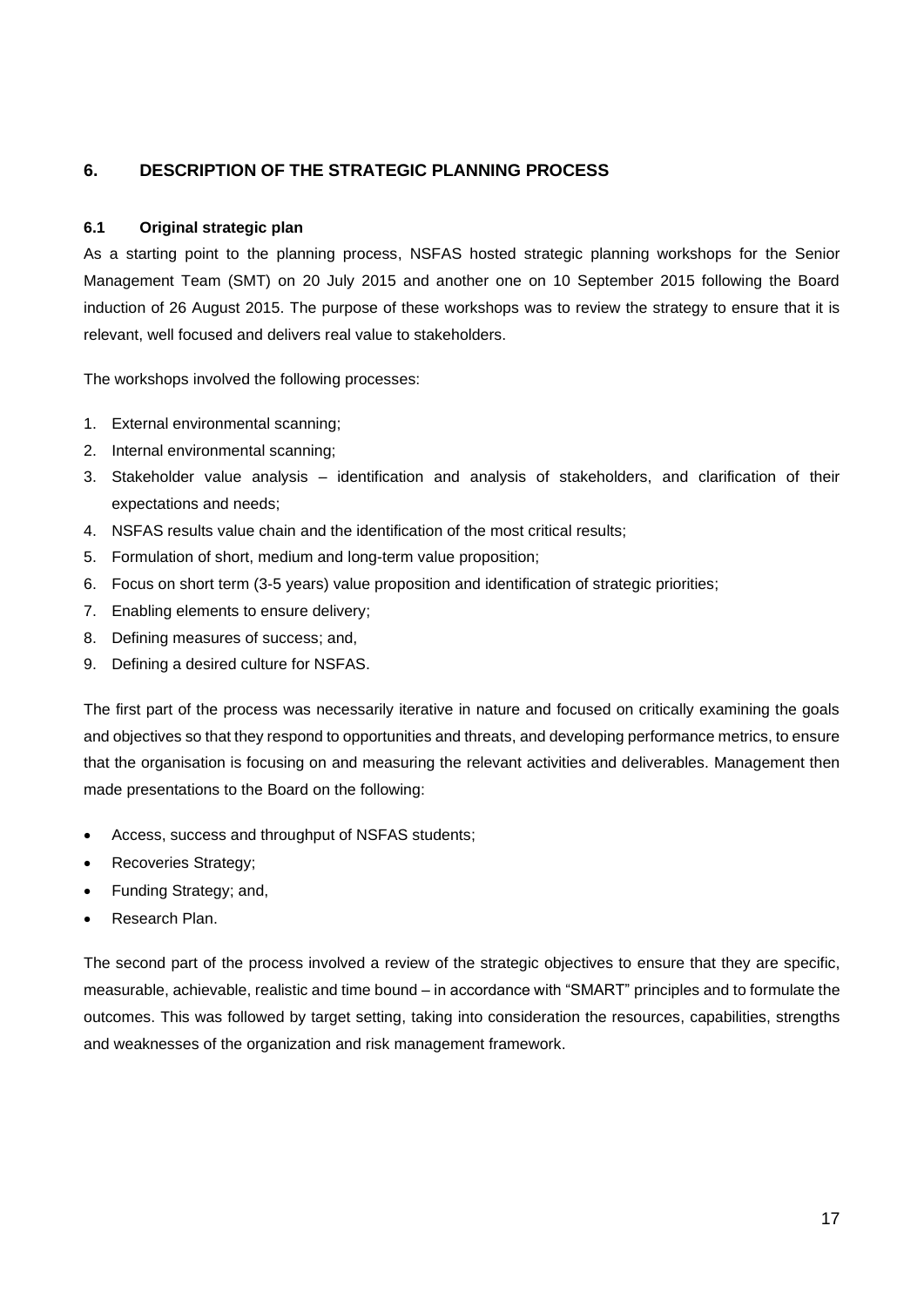The outcomes of the meeting were incorporated into the revised Strategic Plan 2016/17-2019/20. and Annual Performance Plan together with the revised budget which was submitted to the Board and to the Minister of Higher Education and Training for approval.

### **6.2 Revision of the strategic plan – November 2018**

The Strategic Plan and Annual Peformance Plan is revised yearly to accommodate the triple bottom line such as; political, economical and environmental challenges. Following the fee free education announcement by the President in December 2017, the strategic plan had to be revised to incorporate the new funding decisions. Furthermore, in August 2018 NSFAS was put under administration as per the Gazette (No. 41851 vol. 638) dated 21 August 2018. The Terms of Reference it became apparent that there was misalignment between the current strategic plan and the new business model.

Management held a number of workshops in order to update the strategic plan of the entity for the following in order to:

- Remove performance objectives and key performance indicators linked to the previous business model
- Add new performance objectives and key performance indicators appropriate for current business model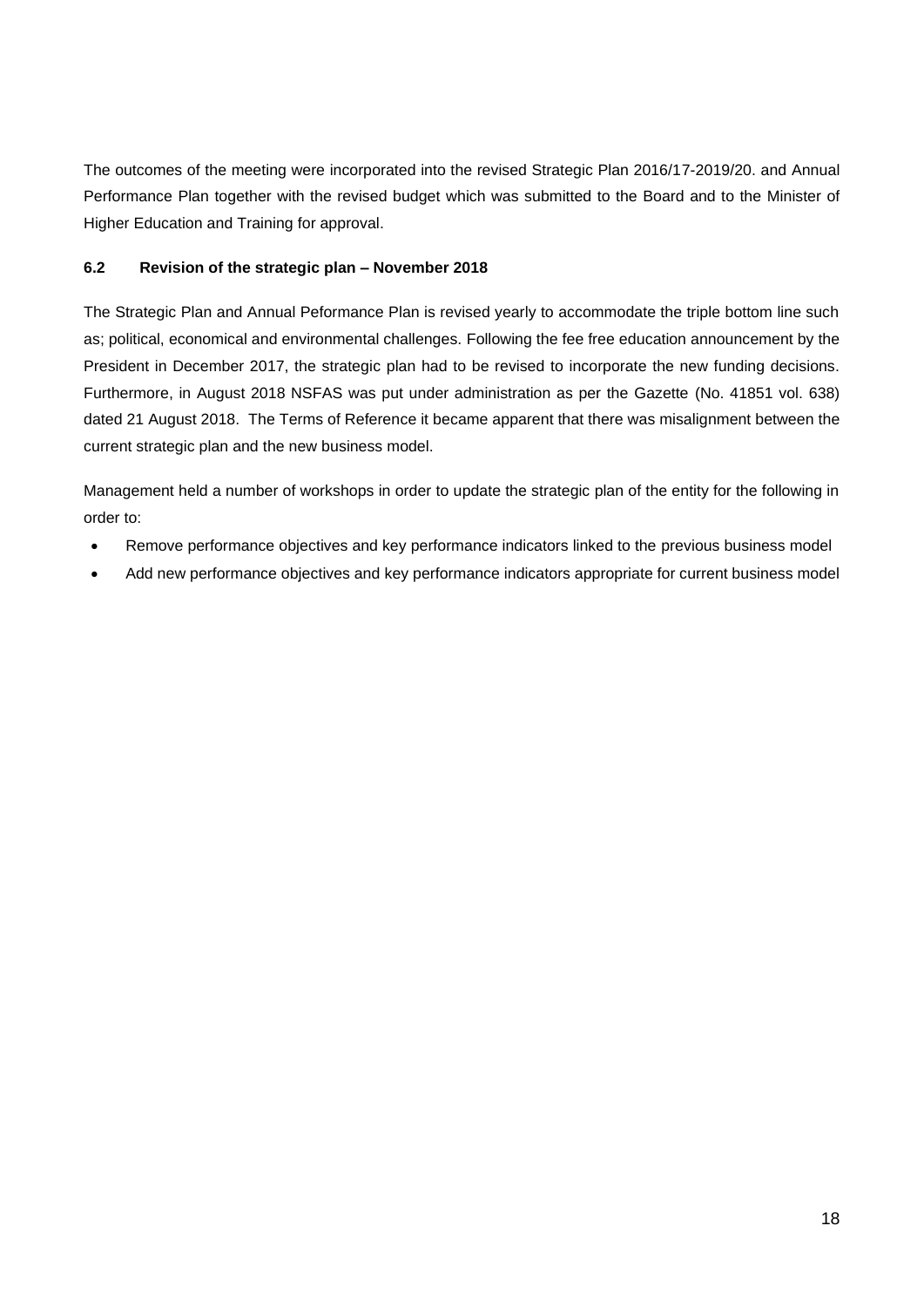# **Part B: Strategic Objectives**

# **7. STRATEGIC OUTCOME ORIENTED GOALS**

<span id="page-18-0"></span>

| <b>Strategic Outcome</b>    | Goal 1                                                        | Goal 2                                                                    |
|-----------------------------|---------------------------------------------------------------|---------------------------------------------------------------------------|
| <b>Oriented Goals</b>       | An efficient and effective public entity in providing student | Access to higher education and improved student financial aid environment |
|                             | financial aid                                                 |                                                                           |
| <b>Goal Statement</b>       | To implement effective and efficient processes and            | To increase access to funding for eligible students by raising funds,     |
|                             | operations to ensure stakeholder objectives are achieved      | maximising loan recoveries and creating a student-centred loans and       |
|                             |                                                               | bursaries model through improved communication support for students and   |
|                             |                                                               | a central application process                                             |
| <b>Outcomes</b>             | Robust systems, processes and controls                        | Improved recoveries                                                       |
|                             | Effective and efficient governance structures                 | Financial support extended to more students                               |
|                             | Productive and engaged employees                              | Improved stakeholder communications and relations                         |
|                             |                                                               | Improved service levels to customers and stakeholders                     |
| <b>Strategic objectives</b> | Strategic objectives 7 and 8                                  | Strategic objectives 1, 2, 3, 4,5 and 6                                   |
| Performance                 | NSFAS receives a clean audit                                  | Increased total number of student loans and bursaries                     |
| <b>Indicator</b>            | report annually                                               | Augmented capital available for disbursement                              |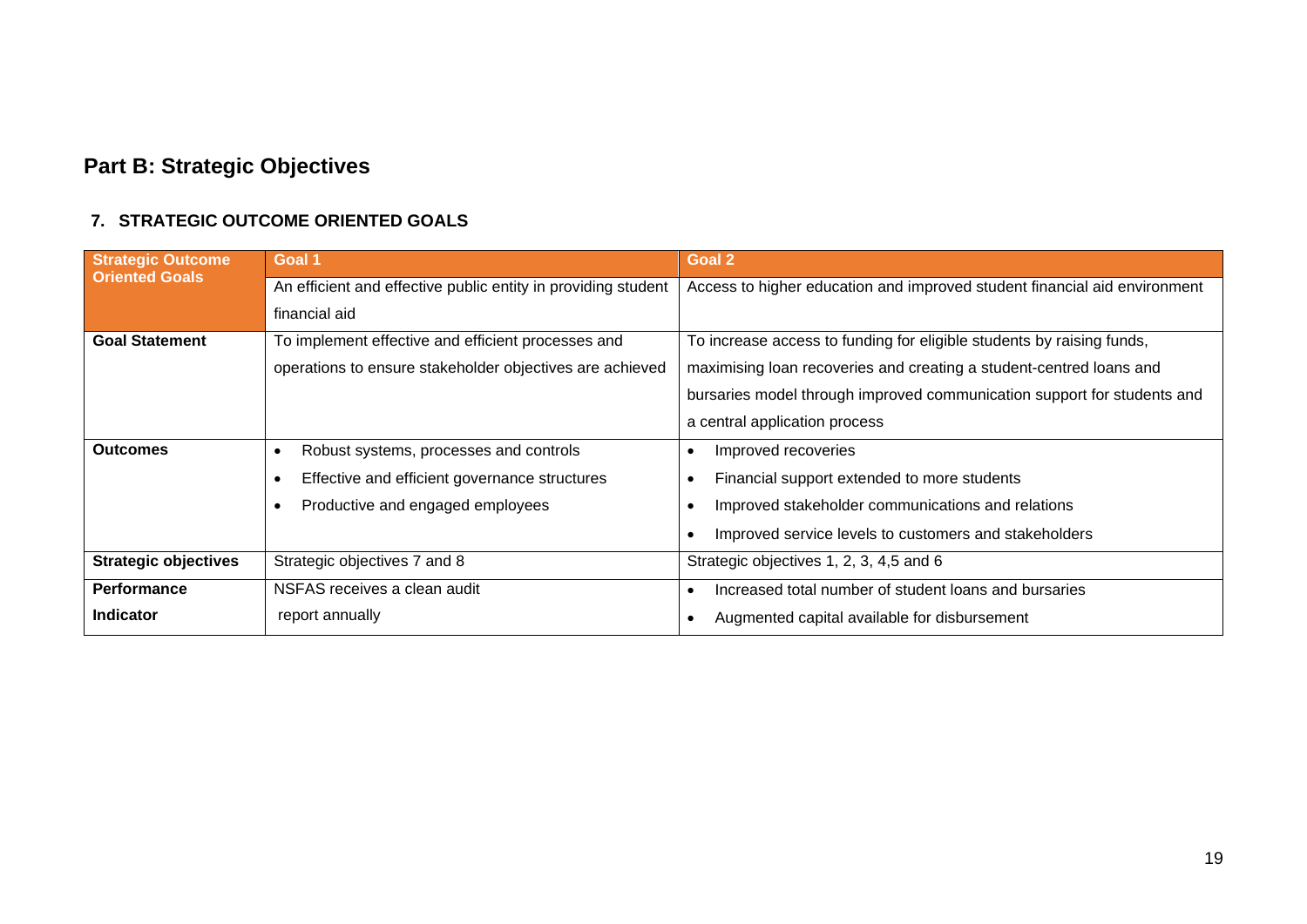### <span id="page-19-0"></span>**8. STRATEGIC OBJECTIVES**

NSFAS is organized into two programmes namely Student Centred Financial Aid and Administration.

### **8.1 Programme 2: Student-Centred Financial Aid**

The aim of this programme is to improve the provision of financial aid to an increasing number of eligible students and to improve the efficiency the application and funding of students. This programme consists of the following service units:

**Loans and Bursaries Administration** – Responsible for comprehensive loans and bursaries operations **sBux** – Responsible for electronic disbursements of allowances **Contact Center** – Responsible for student relationship management

**Research and policy** – responsible for conducting research on matters relating to financial aid

### **8.2 Programme 1: Administration**

The aim of this programme is to conduct the overall management, administration and governance of the entity and to provide efficient and effective support services to sustain the new student centred operating model. This programme consists of the following service units:

**Executive Office** – Responsible for strategy, Research and knowledge management, business enablement, organisational performance and stakeholder relations

**Finance** – Responsible for all financial accounting and related processes, collections and debtor management and risk management

**Corporate Services** – Responsible for all people related matters **Communications** – Responsible for stakeholder and student communications and marketing **Information and Communications Technology** – Responsible for all system related enablers

**Risk** – Responsible for entity wide risk identification and management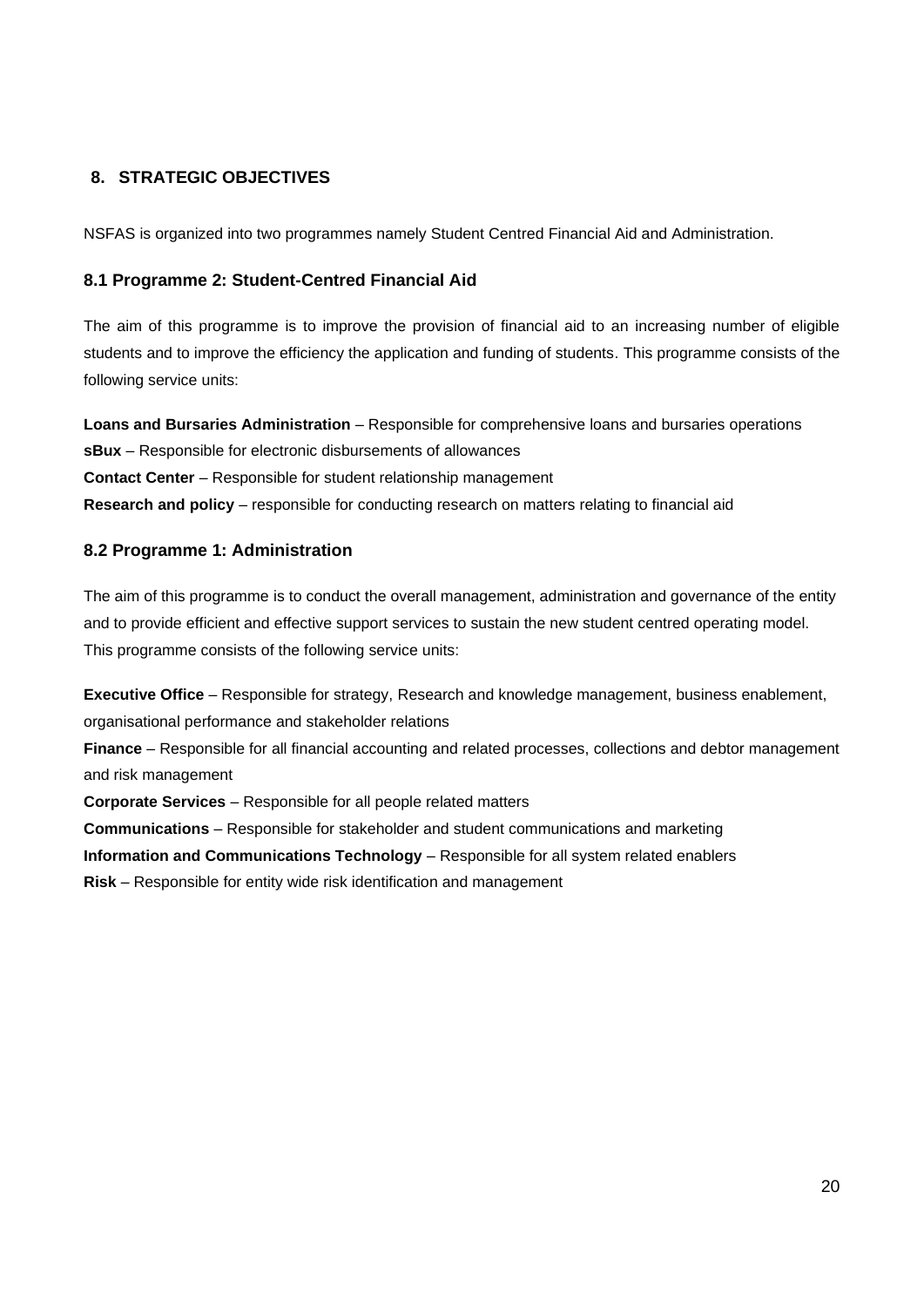# <span id="page-20-0"></span>**9. PROGRAMME: STUDENT-CENTRED FINANCIAL AID**

# **9.1 FINANCIAL PERSPECTIVE**

| <b>Strategic objective 1</b>                             | Increase in funding (Rand value) raised for financial aid for qualifying<br><b>students</b>                                                           |                           |  |
|----------------------------------------------------------|-------------------------------------------------------------------------------------------------------------------------------------------------------|---------------------------|--|
| Objective statement                                      | To increase the pool of funding available for eligible student loans and<br>bursaries incrementally each year through various fund-raising mechanisms |                           |  |
| <b>Indicator</b>                                         |                                                                                                                                                       | Baseline 2018/19 (Target) |  |
| 1.1 Amount of funds (Rand value) raised from new funders |                                                                                                                                                       | R <sub>11.0</sub> m       |  |

| <b>Strategic objective 2</b>                                  | Increase the amount of money recovered (Rand value) from NSFAS<br>debtors                     |                           |  |
|---------------------------------------------------------------|-----------------------------------------------------------------------------------------------|---------------------------|--|
| Objective statement                                           | To improve loan recoveries incrementally each year though improving<br>systems for recoveries |                           |  |
| <b>Indicator</b>                                              |                                                                                               | Baseline 2018/19 (Target) |  |
| 2.1 Amount of money recovered (Rand value) from NSFAS debtors |                                                                                               | R640.9m                   |  |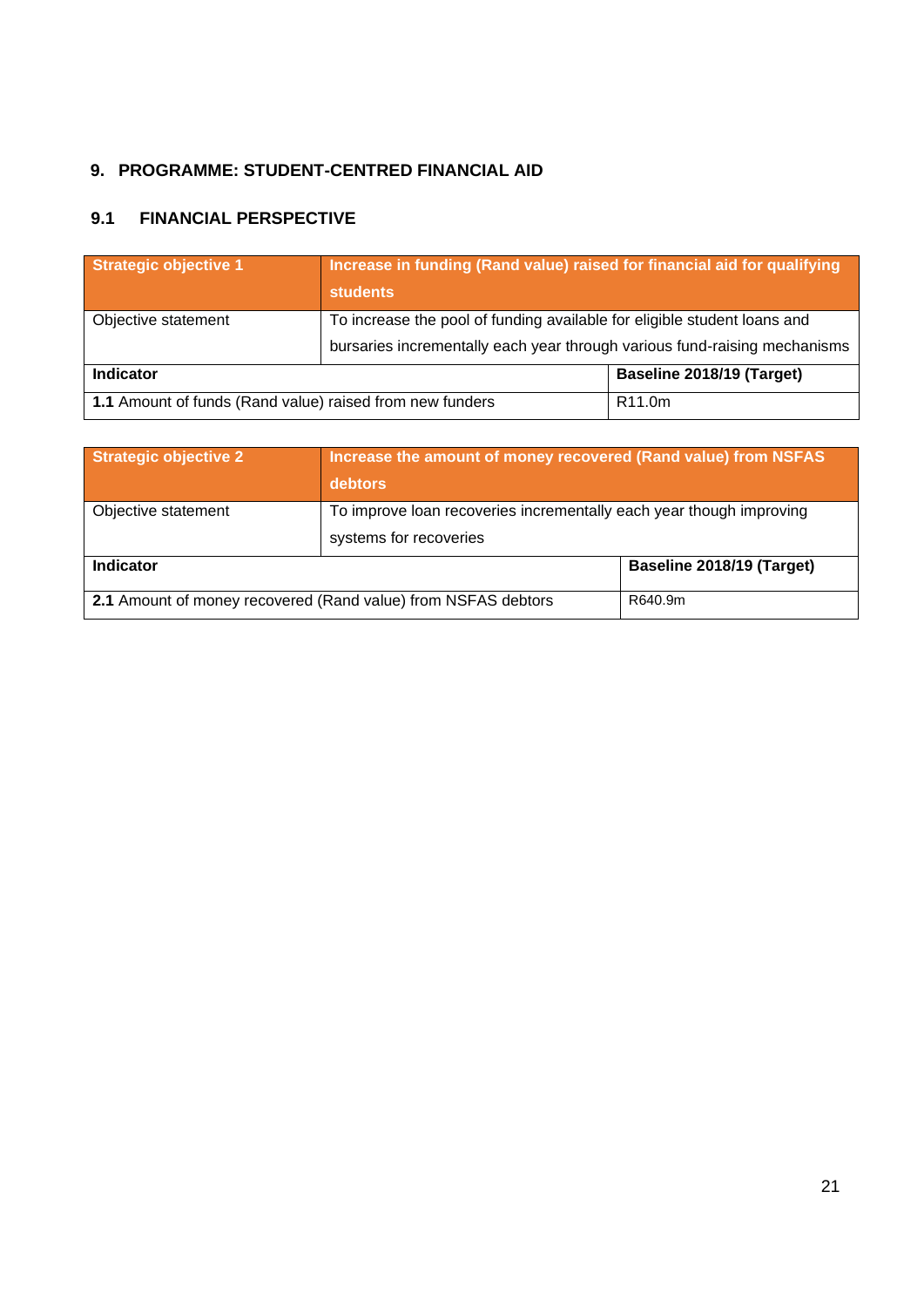# **9.2 STAKEHOLDER PERSPECTIVE**

| <b>Strategic objective 3</b>                                                                                                                                 | Improve the efficiency of the<br>application, evaluation and funding<br>of students                                                                                                                           |
|--------------------------------------------------------------------------------------------------------------------------------------------------------------|---------------------------------------------------------------------------------------------------------------------------------------------------------------------------------------------------------------|
| Objective statement                                                                                                                                          | To implement systems and processes<br>which aid timely application receipt,<br>capturing, evaluation, communication of<br>funding decisions, generation of loan<br>agreements and disbursement to<br>students |
| <b>Indicator</b>                                                                                                                                             | Baseline 2018/19 (Target)                                                                                                                                                                                     |
| 3.1 Percentage of all applications received by 30 November, where<br>provisional funding decisions are communicated to applicants<br>by 31 January each year | 62%                                                                                                                                                                                                           |
| 3.2 Design and implement processes to record the date on which<br>registration data is received from institutions                                            | Process designed and implemented                                                                                                                                                                              |
| 3.3 Percentage of first-time entry students where NBA/LAFSOPs<br>are generated within 30 days of receipt of registration data from<br>institutions           | New Indicator                                                                                                                                                                                                 |
| 3.4 Percentage of returning students where the funding process is<br>completed within 30 days of receipt of registration data                                | New indicator                                                                                                                                                                                                 |
| 3.5 Number of institutions where NSFAS disburses allowances<br>directly to students                                                                          | 24                                                                                                                                                                                                            |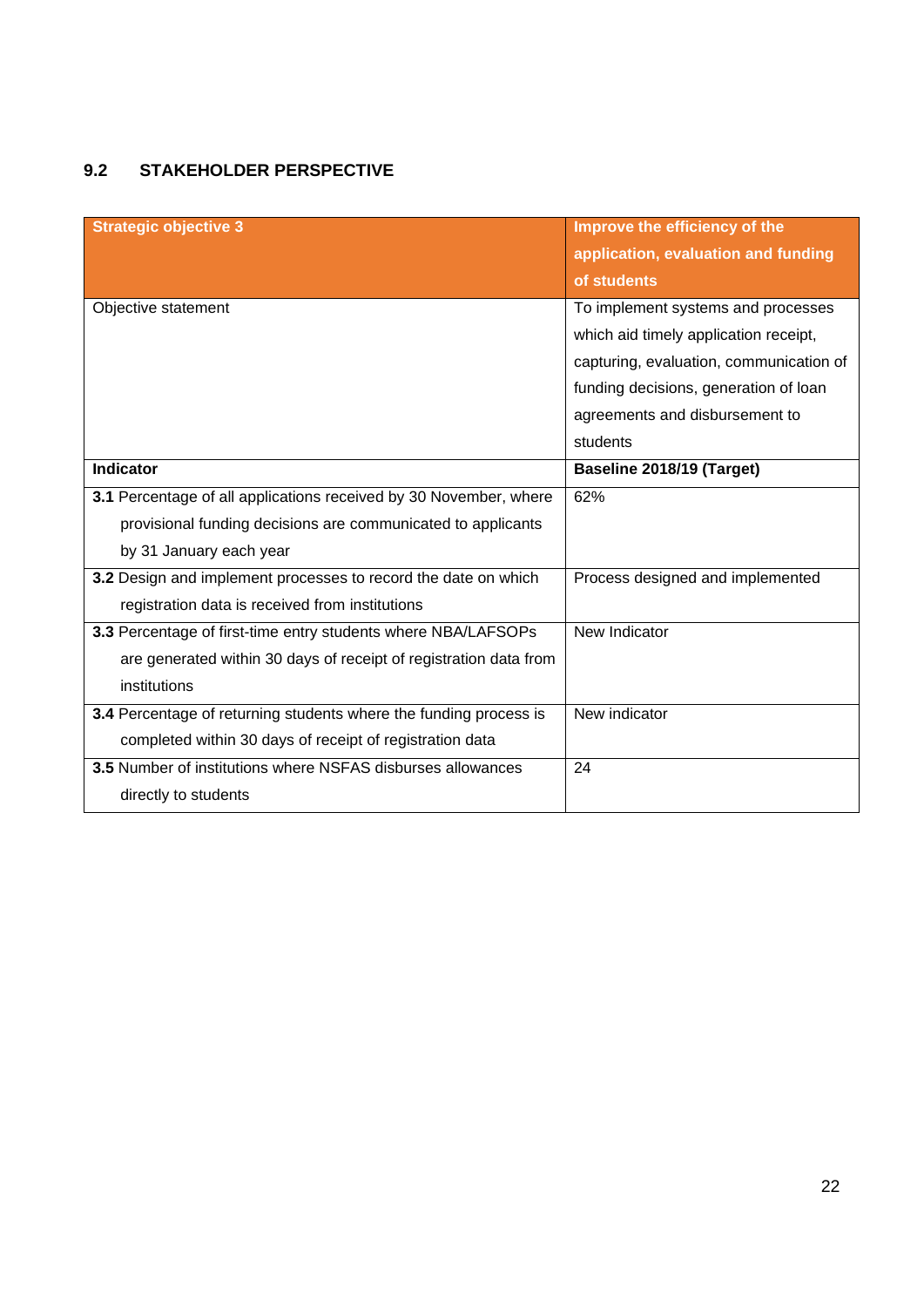| <b>Strategic objective 4</b>                                                 | Improve the efficiency of payments of tuition, residence fees and<br>allowances to NSFAS students and institutions |                         |  |
|------------------------------------------------------------------------------|--------------------------------------------------------------------------------------------------------------------|-------------------------|--|
| <b>Objective statement</b>                                                   | To progressively improve the timely payments of tuition, residence                                                 |                         |  |
|                                                                              | fees, allowances and claims to students and institutions                                                           |                         |  |
| Indicator                                                                    |                                                                                                                    | <b>Baseline 2018/19</b> |  |
|                                                                              |                                                                                                                    | (Target)                |  |
| 4.1 Percentage of students where the first instalment of amounts due to the  |                                                                                                                    | 80%                     |  |
| institution is paid to the institution within 30 days from NBA/LAFSOP        |                                                                                                                    |                         |  |
| acceptance date                                                              |                                                                                                                    |                         |  |
| 4.2 Percentage of students where the first instalment of allowances due to   | 80%                                                                                                                |                         |  |
| students (where NSFAS disburses directly to students) is paid to the student |                                                                                                                    |                         |  |
| within 10 days of NBA/LAFSOP acceptance date.                                |                                                                                                                    |                         |  |
| 4.3 Percentage of amounts due to institutions in respect of NBA/LAFSOP       |                                                                                                                    | 98%                     |  |
| accepted by 30 November which are paid to institutions by 31 December        |                                                                                                                    |                         |  |
| each year                                                                    |                                                                                                                    |                         |  |
| 4.4 Percentage of allowances due to students in respect of NBA/LAFSOPs       | 98%                                                                                                                |                         |  |
| accepted by 30 November (where NSFAS disburses directly to students)         |                                                                                                                    |                         |  |
| which are paid to students by 31 December each year                          |                                                                                                                    |                         |  |

| <b>Strategic objective 5</b>                            | necessary | Improve service level to customers and stakeholders through<br>monitoring customer satisfaction and taking corrective action where |
|---------------------------------------------------------|-----------|------------------------------------------------------------------------------------------------------------------------------------|
| <b>Objective statement</b>                              |           | Continuous improvement of service levels to customers and stakeholders                                                             |
| <b>Indicator</b>                                        |           | Baseline 2018/19 (Target)                                                                                                          |
| 5.1 Percentage of stakeholder engagement survey         |           | Framework is developed and approved                                                                                                |
| 5.2 Benchmarks /baseline for contact centre performance |           | Benchmarks and baseline for contact centre<br>performance determined                                                               |

| <b>Strategic objective 6</b>                                |                                                  | Undertake research for the better utilisation of financial resources          |
|-------------------------------------------------------------|--------------------------------------------------|-------------------------------------------------------------------------------|
| <b>Objective statement</b>                                  |                                                  | To use the research findings as an input for decision making and to influence |
|                                                             | policy on the utilisation of financial resources |                                                                               |
| <b>Indicator</b>                                            |                                                  | Baseline 2018/19 (Target)                                                     |
| 6.1 Number of research reports produced each financial year |                                                  | 4 research reports produced                                                   |
| 6.2 Number of Advisory briefs per the research conducted    |                                                  | New indicator                                                                 |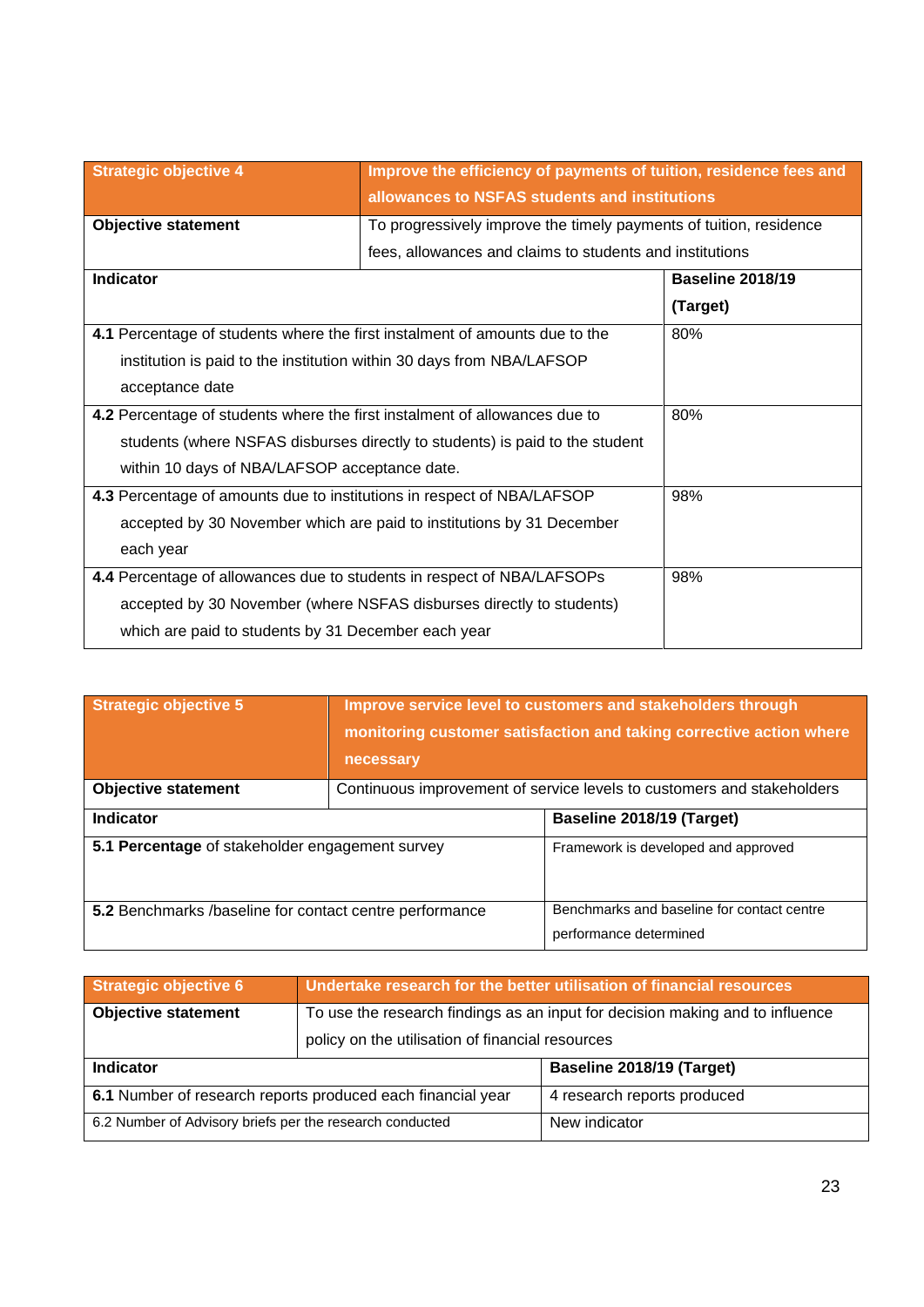### <span id="page-23-0"></span>**10. PROGRAMME: ADMINISTRATION**

# **10.1 INTERNAL PROCESSES PERSPECTIVE**

| Strategic objective 7                        | Improve and maintain financial, performance management<br>and IT governance audit outcomes |
|----------------------------------------------|--------------------------------------------------------------------------------------------|
| <b>Objective statement</b>                   | To continually improve governance standards by improving                                   |
|                                              | financial, performance management, ICT governance and audit                                |
|                                              | outcomes                                                                                   |
| <b>Indicator</b>                             | Baseline 2018/19 (Target)                                                                  |
| 7.1 Audit Opinion of the AGSA                | Clean audit                                                                                |
| <b>7.2 Status level for CGICTAS achieved</b> | CGICTAS level 2                                                                            |

# **10.2 LEARNING AND GROWTH PERSPECTIVE**

| <b>Strategic objective 8</b>                   | Strive for a fit for purpose organisation with a culture of high<br>performance                          |
|------------------------------------------------|----------------------------------------------------------------------------------------------------------|
| <b>Objective statement</b>                     | To strive for a high-performance culture by improving productivity and<br>increasing employee engagement |
| <b>Indicator</b>                               | Baseline 2018/19 (Target)                                                                                |
| 8.1 Leadership behaviour<br>360-degrees survey | Complete LBC 360-degree assessment for 70% of employees in levels 11 and<br>above                        |
| 8.2 Percentage Employee<br>engagement index    | Employee Engagement index of 70%                                                                         |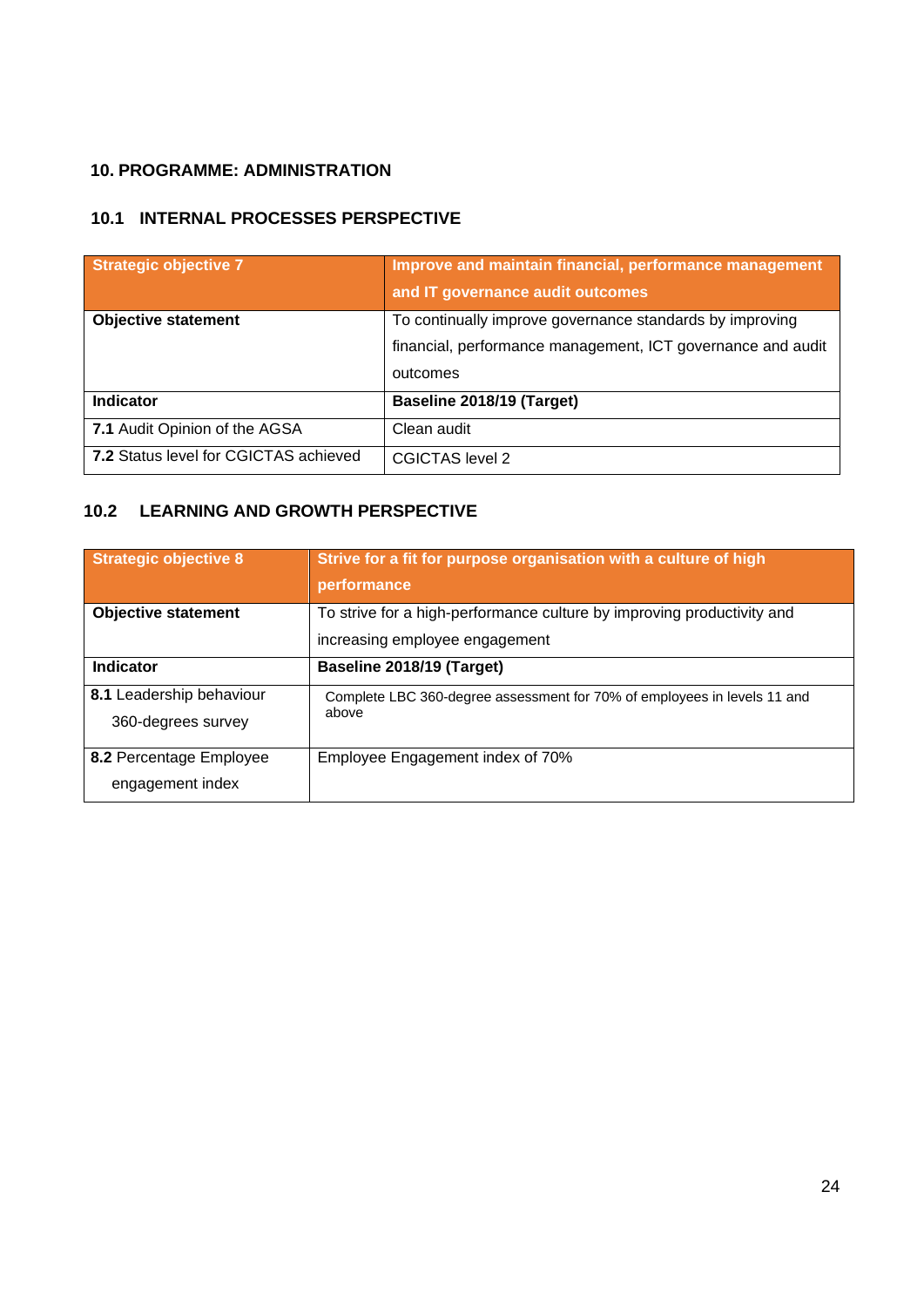# **11. TECHNCIAL INDICATOR DESCRIPTIONS**

# **Strategic objective 1: Increase in funding (Rand value) raised for financial aid for qualifying students**

<span id="page-24-0"></span>

| <b>Indicator title</b>     | Amount of funds (Rand value) raised from new funders                                                                                                                                                                                                                                                                                                                           |
|----------------------------|--------------------------------------------------------------------------------------------------------------------------------------------------------------------------------------------------------------------------------------------------------------------------------------------------------------------------------------------------------------------------------|
| <b>Definition</b>          | This is the amount of money, in South African Rands that is raised by NSFAS from new funders per financial year A new funder is a funder who didn't<br>contribute financial aid through NSFAS in the year immediately before the year being measured. Funding raised will be related to the financial year<br>when it is utilised. This excludes appropriated funds from DHET. |
| <b>Purpose/importance</b>  | To increase the pool of funding available for eligible student loans and bursaries incrementally each year through various fund-raising mechanisms                                                                                                                                                                                                                             |
| Source/collection of data  | Reports from Finance showing funding raised (allocations) from new funders                                                                                                                                                                                                                                                                                                     |
|                            | Signed MoAs with new funders, Letters of commitment from funders                                                                                                                                                                                                                                                                                                               |
| <b>Calculation type</b>    | Cumulative                                                                                                                                                                                                                                                                                                                                                                     |
| <b>Calculation method</b>  | The total funding raised from new funders per the signed MoAs, letters of commitment from funders or Reports from Finance showing funding raised<br>(allocations) from new funders                                                                                                                                                                                             |
| Type of indicator          | Outcome                                                                                                                                                                                                                                                                                                                                                                        |
| <b>New indicator</b>       | <b>No</b>                                                                                                                                                                                                                                                                                                                                                                      |
| <b>Reporting cycle</b>     | Quarterly                                                                                                                                                                                                                                                                                                                                                                      |
| <b>Desired performance</b> | Actual performance that is higher than the targeted performance is desirable                                                                                                                                                                                                                                                                                                   |
| Data limitations           | None                                                                                                                                                                                                                                                                                                                                                                           |
| Indicator responsibility   | <b>Executive Officer</b>                                                                                                                                                                                                                                                                                                                                                       |

**KPI 1.1 Amount of funds (Rand value) raised from new funders**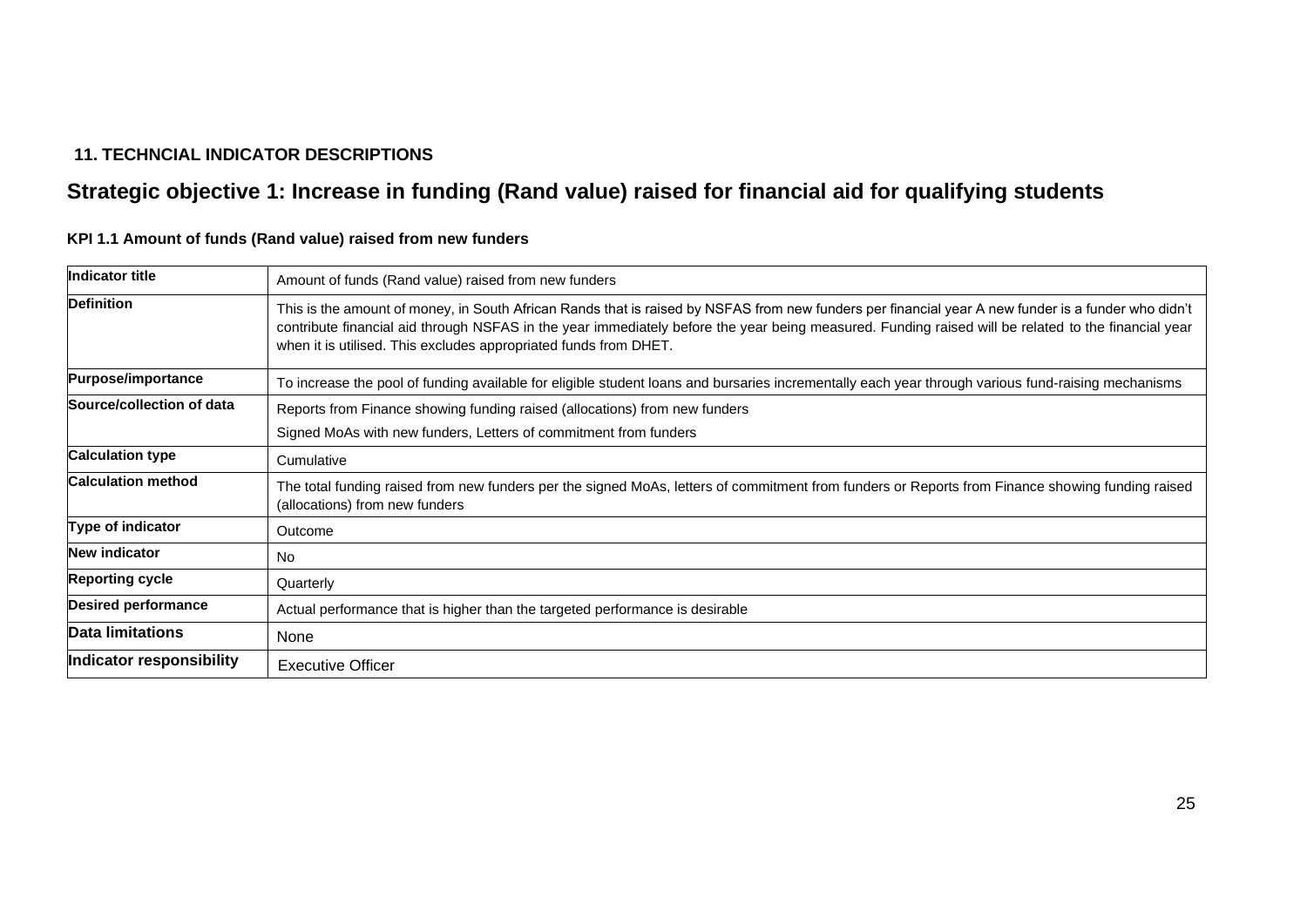# **Strategic objective 2: Increase the amount of money recovered (Rand value) from NSFAS debtors**

| Indicator title            | Amount of money recovered (Rand value) from NSFAS debtors                                                                                                                           |
|----------------------------|-------------------------------------------------------------------------------------------------------------------------------------------------------------------------------------|
| <b>Definition</b>          | This is the amount of money, in South African Rands that is collected by NSFAS from debtors per annum.                                                                              |
| <b>Purpose/importance</b>  | To improve the recovery on outstanding debt to improve cash flow                                                                                                                    |
| Source/collection of data  | Collections Report - Total Rand value of debtors collected for current financial year                                                                                               |
| <b>Calculation type</b>    | Cumulative                                                                                                                                                                          |
| <b>Calculation method</b>  | The sum of the amount recovered from debtors per annum. This will be measured in monetary value (Rands) collected from debtors,<br>less credit balances returned from institutions. |
| Type of indicator          | Outcome                                                                                                                                                                             |
| <b>New indicator</b>       | No.                                                                                                                                                                                 |
| <b>Reporting cycle</b>     | Quarterly                                                                                                                                                                           |
| <b>Desired performance</b> | Actual performance that is higher than the targeted performance is desirable                                                                                                        |
| Data limitations           | None                                                                                                                                                                                |
| Indicator responsibility   | <b>Chief Financial Officer</b>                                                                                                                                                      |

# **KPI 2.1 Amount of money recovered (Rand value) from NSFAS debtors**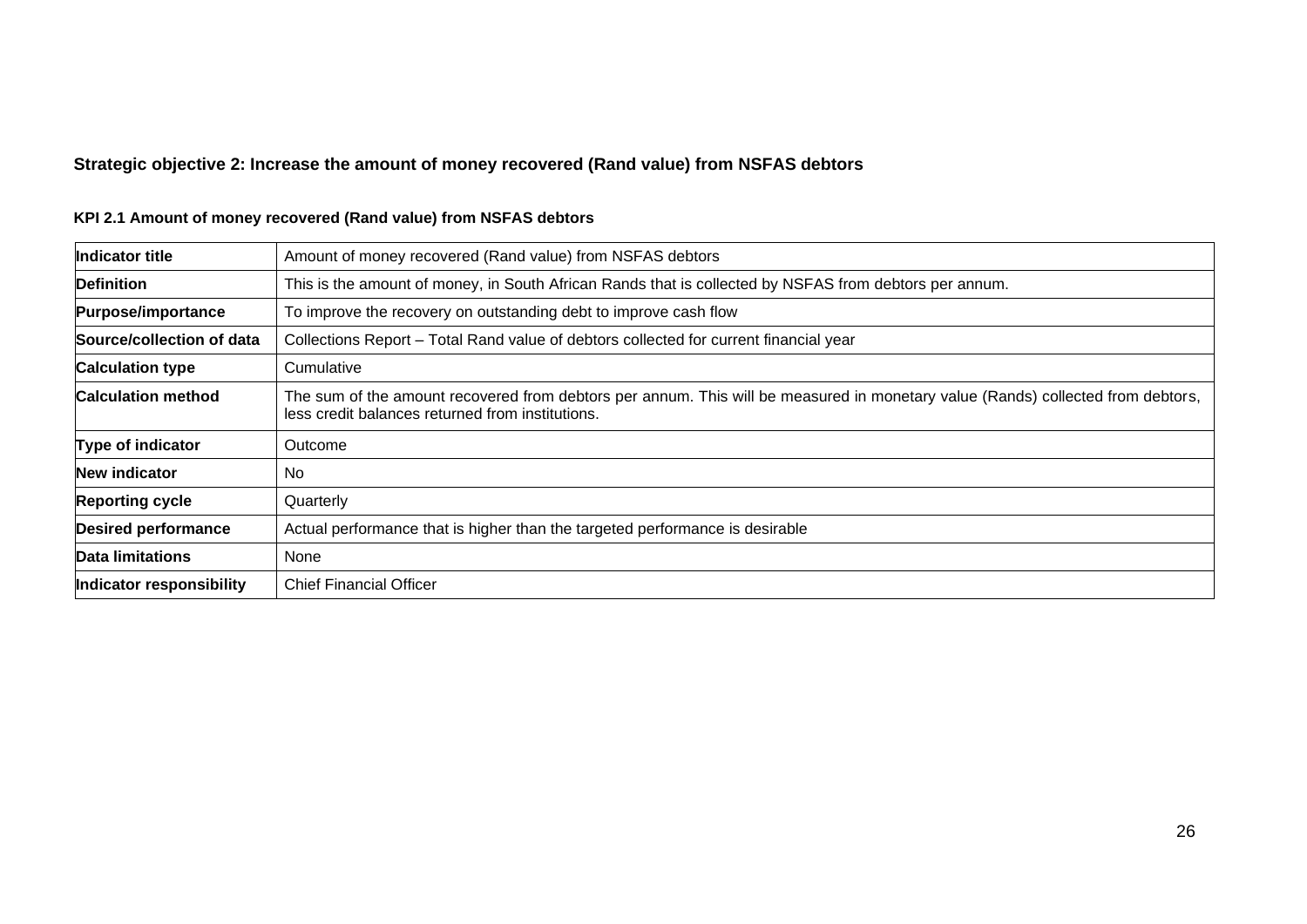### **Strategic objective 3: Improve the efficiency of the application, evaluation and funding of students**

**KPI 3.1 Percentage of all applications received by 30 November, where provisional funding decisions are communicated to applicants by 31 January each year**

| Indicator title            | Percentage of all applications received by 30 November, where provisional funding decisions are communicated to applicants by 31<br>January each year                                                                                                                                                                                                              |
|----------------------------|--------------------------------------------------------------------------------------------------------------------------------------------------------------------------------------------------------------------------------------------------------------------------------------------------------------------------------------------------------------------|
| <b>Definition</b>          | This is the percentage of all applications received by 30 November for which provisional funding decisions are communicated to the<br>applicant by 31 January.                                                                                                                                                                                                     |
|                            | A student is provisionally funded when they have passed the financial and academic eligibility evaluation and funding has been<br>allocated to the student. The student is notified via an approved communication channel of the outcome of the application. The<br>funding process is completed when registration of the student is confirmed by the institution. |
| Purpose/importance         | To ensure the communication of provisional funding decisions to students on the due date to enable students access to further<br>education opportunities                                                                                                                                                                                                           |
| Source/collection of data  | System generated report of applications received, the date the application was received and the date the provisional funding decision<br>was communicated to the applicant                                                                                                                                                                                         |
| <b>Calculation type</b>    | Non-cumulative                                                                                                                                                                                                                                                                                                                                                     |
| <b>Calculation method</b>  | The numerator is the total number of applications received by 30 November each year where funding decisions are communicated<br>by 31 January of the following year                                                                                                                                                                                                |
|                            | The denominator is the total number of applications received by 30 November each year                                                                                                                                                                                                                                                                              |
|                            | The numerator is divided by the denominator and multiplied by 100 to get a %.                                                                                                                                                                                                                                                                                      |
| Type of indicator          | Efficiency                                                                                                                                                                                                                                                                                                                                                         |
| <b>New indicator</b>       | Yes                                                                                                                                                                                                                                                                                                                                                                |
| <b>Reporting cycle</b>     | Annually                                                                                                                                                                                                                                                                                                                                                           |
| <b>Desired performance</b> | To achieve the target                                                                                                                                                                                                                                                                                                                                              |
| <b>Data limitations</b>    | None                                                                                                                                                                                                                                                                                                                                                               |
| Indicator responsibility   | <b>Chief Operations Officer</b>                                                                                                                                                                                                                                                                                                                                    |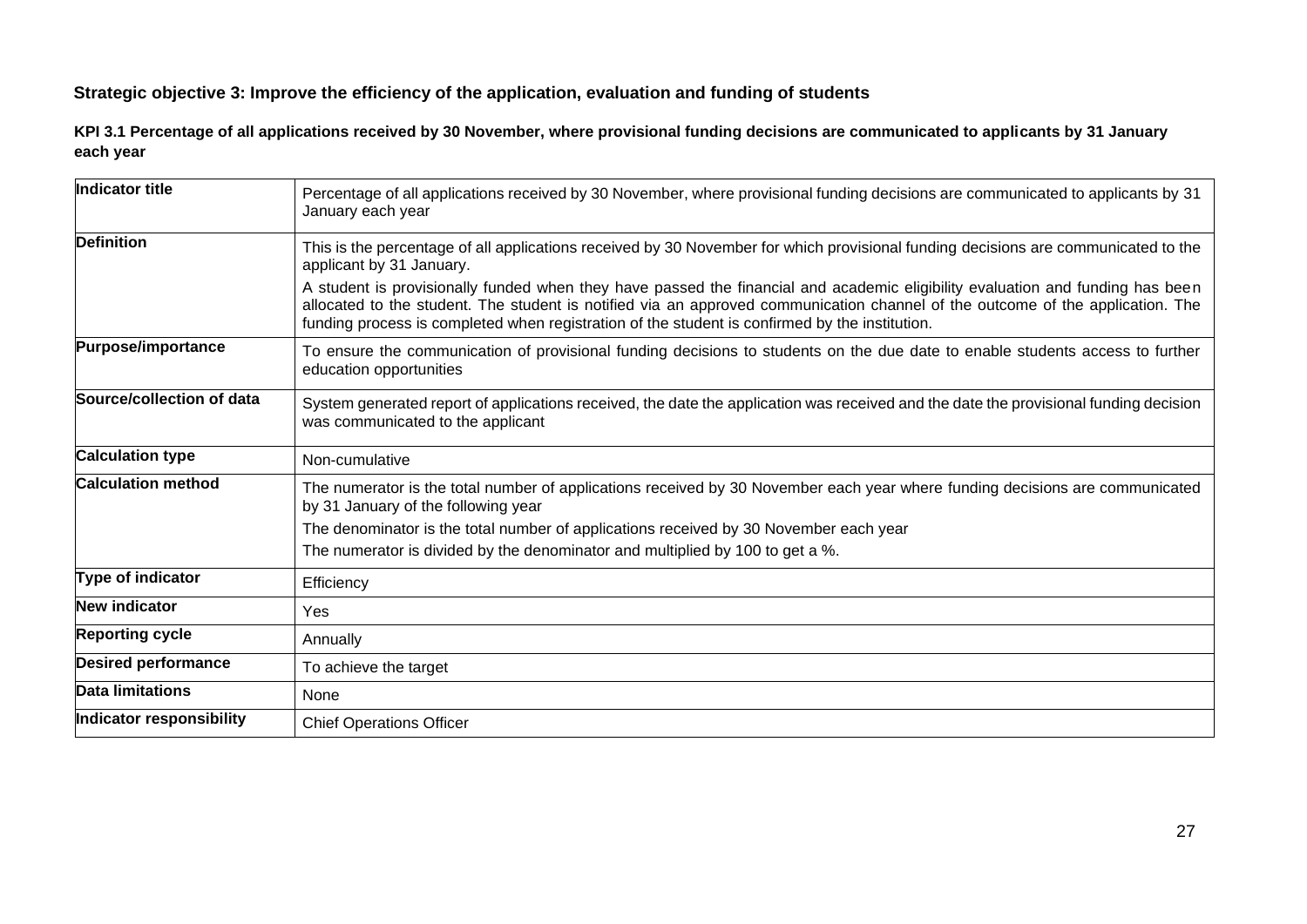### **KPI 3.2 Design and implement processes to record the date on which registration data is received from institutions**

| Indicator title            | Design and implement processes to record the date on which registration data is received from institutions                                                                                                                                                                                                                                                                                          |
|----------------------------|-----------------------------------------------------------------------------------------------------------------------------------------------------------------------------------------------------------------------------------------------------------------------------------------------------------------------------------------------------------------------------------------------------|
| <b>Definition</b>          | Design and implement processes to record the date on which registration data is received from institutions                                                                                                                                                                                                                                                                                          |
| Purpose/importance         | To disburse funds timely to students, NSFAS needs to generate NBA/LAFSOPs from registration data received timely. Currently the<br>entity does not have the ability to record the date the registration data is received from institutions. The entity is therefore unable to<br>measure its performance with respect to timely generation of NBA/LAFSOPs once registration data has been received. |
|                            | The purpose of this KPI is to enable the entity to measure its performance on timely generation of NBA/LAFSOPs from registration<br>data.                                                                                                                                                                                                                                                           |
| Source/collection of data  | System generated report which shows the registration data received from institutions and the date the registration data is received<br>from institutions.                                                                                                                                                                                                                                           |
| <b>Calculation type</b>    | Not applicable                                                                                                                                                                                                                                                                                                                                                                                      |
| <b>Calculation method</b>  | Not applicable                                                                                                                                                                                                                                                                                                                                                                                      |
| Type of indicator          | <b>Effectiveness</b>                                                                                                                                                                                                                                                                                                                                                                                |
| <b>New indicator</b>       | Yes                                                                                                                                                                                                                                                                                                                                                                                                 |
| <b>Reporting cycle</b>     | Annually                                                                                                                                                                                                                                                                                                                                                                                            |
| <b>Desired performance</b> | Achieve the target                                                                                                                                                                                                                                                                                                                                                                                  |
| <b>Data limitations</b>    | None                                                                                                                                                                                                                                                                                                                                                                                                |
| Indicator responsibility   | <b>Chief Information Officer</b>                                                                                                                                                                                                                                                                                                                                                                    |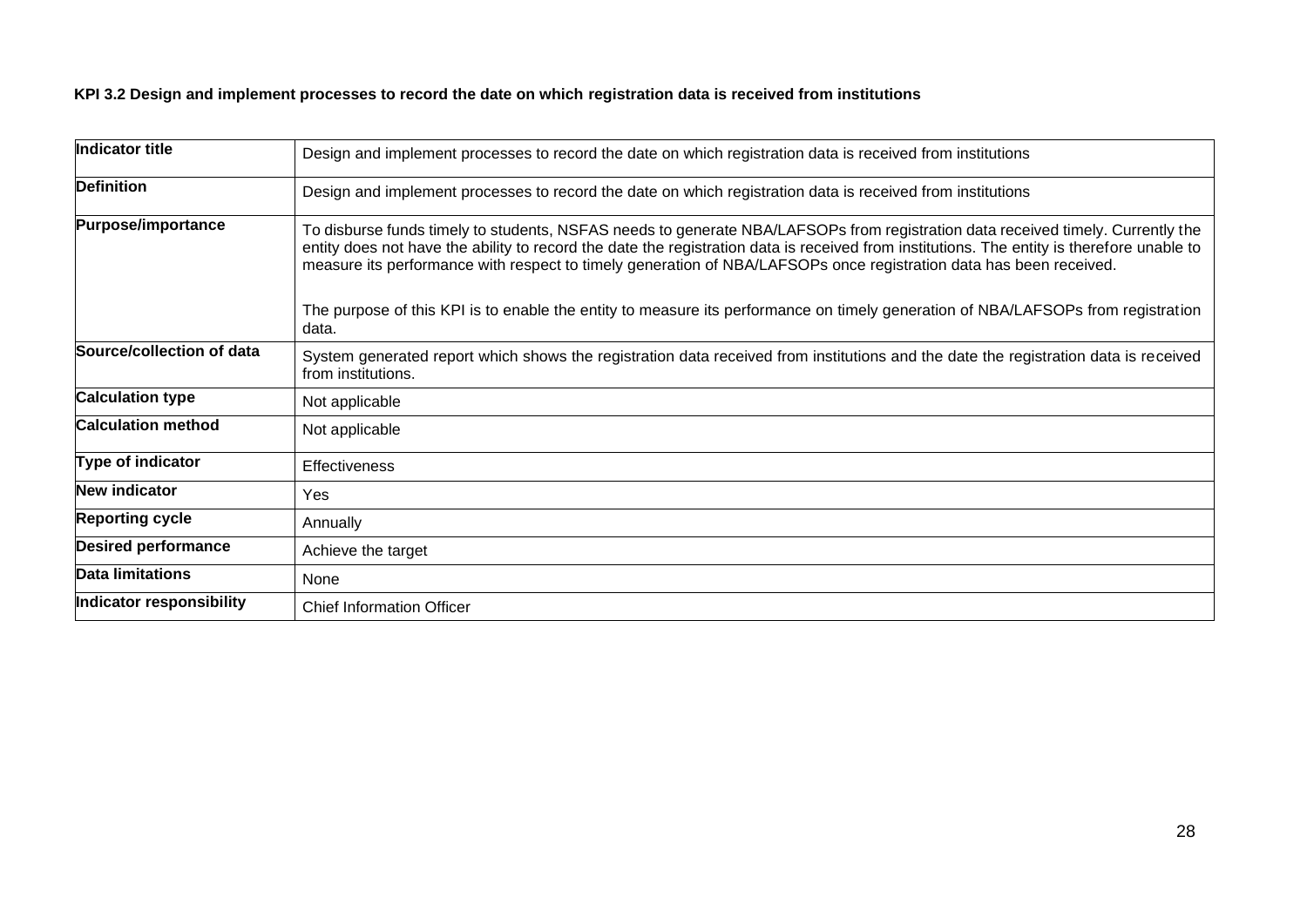# **KPI 3.3 Percentage of first-time entry students where NBA/SOPs are generated within 30 days of receipt of registration data from institutions.**

| <b>Indicator title</b>     | Percentage of first-time entry students where NBA/SOP are generated within 30 days of receipt of registration data from institutions                                                                                                                                                                                                                                                       |
|----------------------------|--------------------------------------------------------------------------------------------------------------------------------------------------------------------------------------------------------------------------------------------------------------------------------------------------------------------------------------------------------------------------------------------|
| <b>Definition</b>          | This is the percentage of first-time entry students for which NBA/SOP are generated within 30 days of receipt of registration data<br>from institutions. First time entry students are defined as students that will be receiving funding for the first time in any particular<br>year. Returning students are defined as students that received funding from NSFAS in the preceding year. |
| <b>Purpose/importance</b>  | To ensure timeous disbursements of funds to institutions and students. The generation of a NBA/SOP is key step in the disbursement<br>of funds to institutions and students.                                                                                                                                                                                                               |
| Source/collection of data  | System generated report of all NBA/SOP generated, the date the NBA/SOP is generated and the date the registration data is received<br>for each student                                                                                                                                                                                                                                     |
| <b>Calculation type</b>    | Cumulative                                                                                                                                                                                                                                                                                                                                                                                 |
| <b>Calculation method</b>  | The numerator is the total number of students for which NBA/SOPs are generated within 30 days of receipt of registration data for<br>each financial year. The denominator is the total number of NBA/SOPs generated for each financial year                                                                                                                                                |
|                            | The numerator is divided by the denominator and multiplied by 100 to get a %.                                                                                                                                                                                                                                                                                                              |
| Type of indicator          | Efficiency indicator                                                                                                                                                                                                                                                                                                                                                                       |
| <b>New indicator</b>       | Yes                                                                                                                                                                                                                                                                                                                                                                                        |
| <b>Reporting cycle</b>     | Quarterly                                                                                                                                                                                                                                                                                                                                                                                  |
| <b>Desired performance</b> | To achieve the target                                                                                                                                                                                                                                                                                                                                                                      |
| Data limitations           | None                                                                                                                                                                                                                                                                                                                                                                                       |
| Indicator responsibility   | Chief Operations Officer and Chief Information Officer                                                                                                                                                                                                                                                                                                                                     |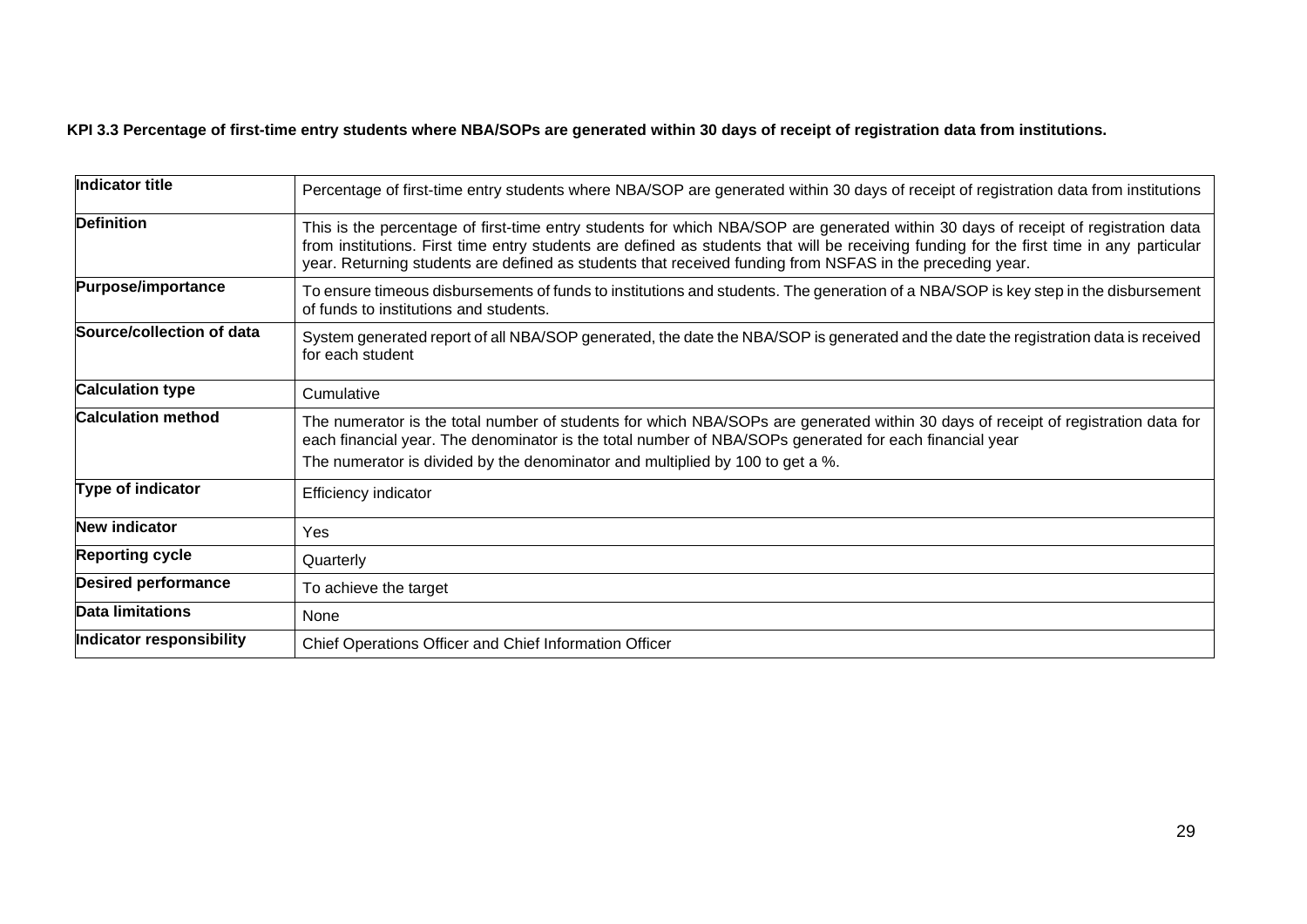# **KPI 3.4 Percentage of returning students where the funding process is completed within 30 days of receipt of registration data**

| Indicator title            | Percentage of returning students where the funding process is completed within 30 days of receipt of registration data                                                                                                                                                                                                                                          |
|----------------------------|-----------------------------------------------------------------------------------------------------------------------------------------------------------------------------------------------------------------------------------------------------------------------------------------------------------------------------------------------------------------|
| <b>Definition</b>          | This is the percentage of returning students for which the funding process is completed within 30 days of receipt of registration data.<br>Returning students are defined as students that received funding from NSFAS in the preceding application cycle (Quarterly). The<br>funding process is defined to be completed when the following conditions are met: |
|                            | Academic eligibility has been evaluated or confirmed.                                                                                                                                                                                                                                                                                                           |
|                            | Students migrated to current cycle.                                                                                                                                                                                                                                                                                                                             |
|                            | Registration data has been received from institutions.                                                                                                                                                                                                                                                                                                          |
|                            | An account has been created in the loan management system to allow disbursement of funds to the institution or the student                                                                                                                                                                                                                                      |
| Purpose/importance         | To ensure timeous disbursements of funds to institutions and students. The creation of a loan account in the loan management<br>system is a key step in the disbursement of funds to institutions/ students                                                                                                                                                     |
| Source/collection of data  | System generated reports of Phoenix accounts created and the date the Phoenix accounts were created (filtered for returning<br>students)                                                                                                                                                                                                                        |
|                            | System generated report of registration data received and the date the registration data was received (for returning students0                                                                                                                                                                                                                                  |
| <b>Calculation type</b>    | Cumulative (the number increases as and when accounts are created)                                                                                                                                                                                                                                                                                              |
| <b>Calculation method</b>  | The numerator is the total number of returning students for which Phoenix accounts were created within 30 days of receipt of<br>registration data for each financial year.                                                                                                                                                                                      |
|                            | The denominator is the total number of returning students for which Phoenix accounts are created for each financial year                                                                                                                                                                                                                                        |
|                            | The numerator is divided by the denominator and multiplied by 100 to get a %.                                                                                                                                                                                                                                                                                   |
| Type of indicator          | Efficiency indicator                                                                                                                                                                                                                                                                                                                                            |
| <b>New indicator</b>       | Yes                                                                                                                                                                                                                                                                                                                                                             |
| <b>Reporting cycle</b>     | Quarterly                                                                                                                                                                                                                                                                                                                                                       |
| <b>Desired performance</b> | To achieve the target                                                                                                                                                                                                                                                                                                                                           |
| <b>Data limitations</b>    | None                                                                                                                                                                                                                                                                                                                                                            |
| Indicator responsibility   | Chief Operations Officer and Chief Information Officer                                                                                                                                                                                                                                                                                                          |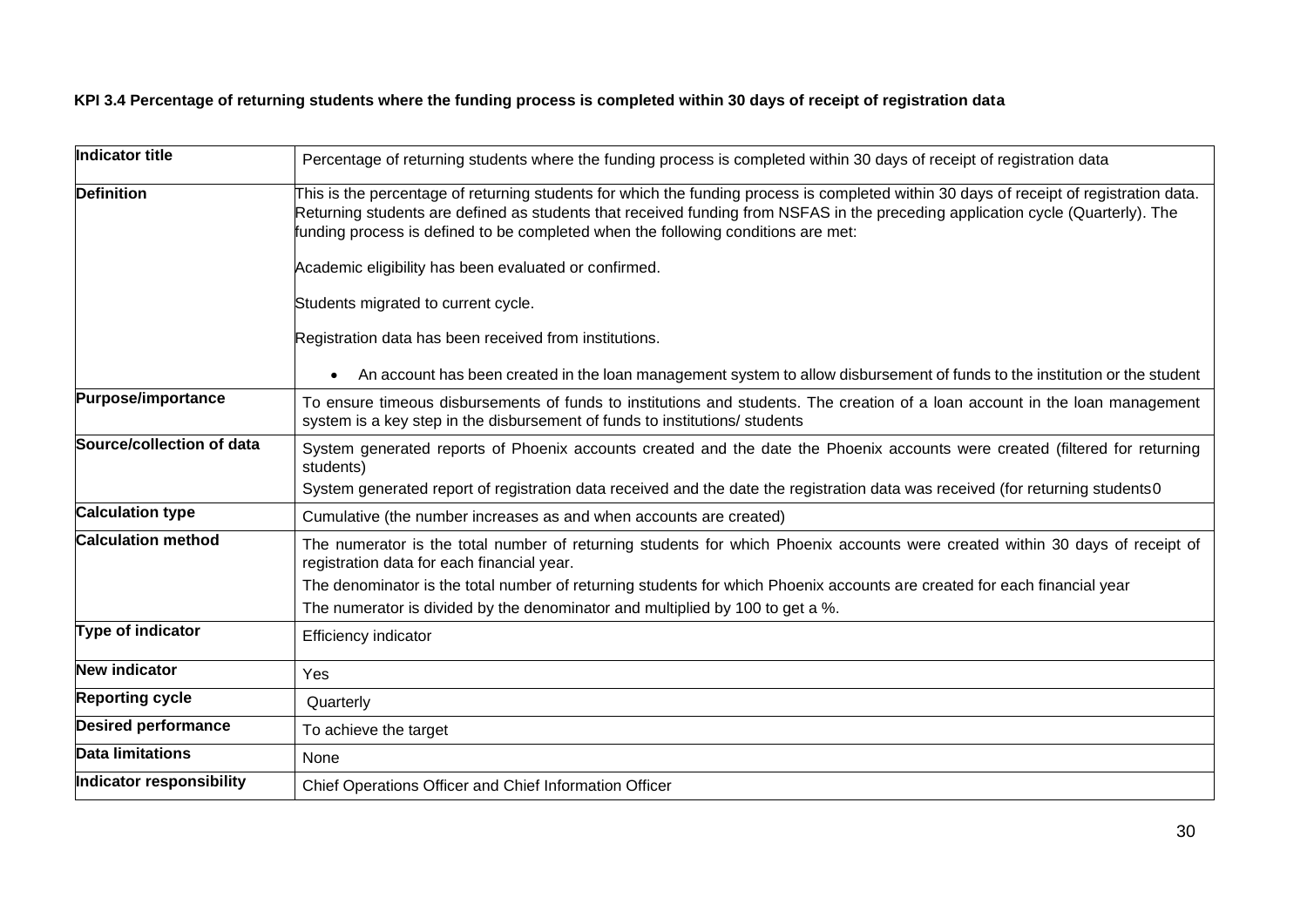# **KPI 3.5 Number of institutions where NSFAS disburses allowances directly to students.**

| Indicator title            | Number of institutions where NSFAS disburses allowances directly to students                                         |
|----------------------------|----------------------------------------------------------------------------------------------------------------------|
| <b>Definition</b>          | This is the number of institutions where NSFAS disburses allowances directly to students                             |
| <b>Purpose/importance</b>  | To progressively increase the number of institutions where NSFAS disburses allowances directly to students.          |
| Source/collection of data  | A report of the number of institutions where NSFAS disburses allowances directly to students for each financial year |
| <b>Calculation type</b>    | Cumulative                                                                                                           |
| <b>Calculation method</b>  | The number of institutions where NSFAS disburses allowances directly to students at the end of each financial year   |
| Type of indicator          | Input                                                                                                                |
| New indicator              | Yes                                                                                                                  |
| <b>Reporting cycle</b>     | Annually                                                                                                             |
| <b>Desired performance</b> | Actual performance that is higher than the targeted performance is desirable                                         |
| <b>Data limitations</b>    | None                                                                                                                 |
| Indicator responsibility   | Chief Operations Officer and Chief Information Officer                                                               |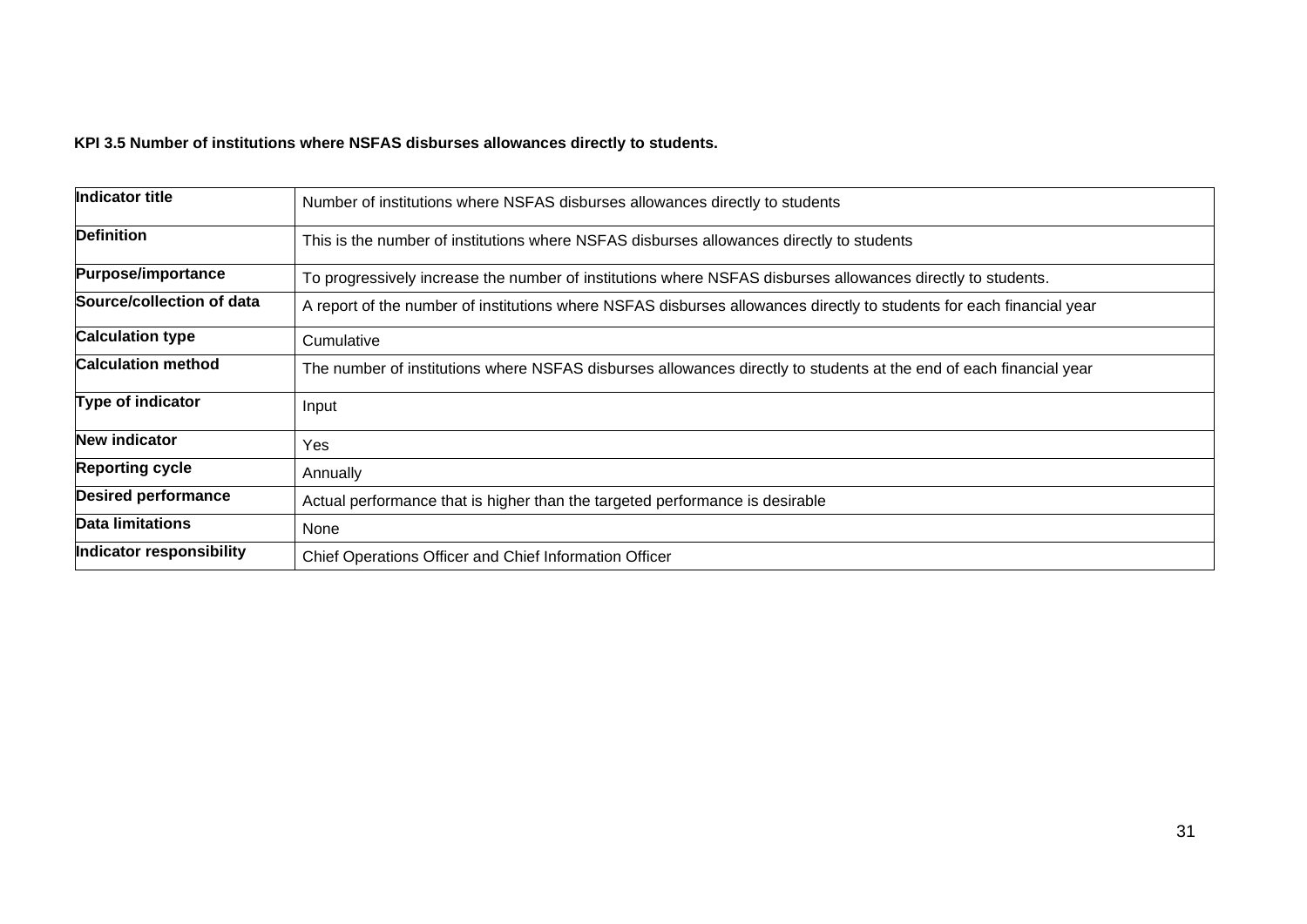# **Strategic objective 4: Improve the efficiency of payments of tuition, residence fees and allowances to NSFAS students and institutions**

**KPI 4.1 Percentage of students for which the first instalment of amounts due to the institution is paid to the institution within 30 days from NBA/SOP acceptance date**

| Indicator title                 | Percentage of students for which the first instalment of amounts due to the institution is paid to the institution within 30 days from<br>NBA/SOP acceptance date                                                                                                                                                                                                                                                                           |
|---------------------------------|---------------------------------------------------------------------------------------------------------------------------------------------------------------------------------------------------------------------------------------------------------------------------------------------------------------------------------------------------------------------------------------------------------------------------------------------|
| <b>Definition</b>               | This is the percentage of students for which the first instalment of amounts due to the institution is paid to the institution within 30 days<br>from NBA/LAFSOP acceptance date. A NSFAS student is a registered student who has signed/accepted a loan/bursary agreement<br>form for funding in the academic year under review and for whom a Loan/Bursary account is created in the current academic cycle.<br>The KPI excludes top ups. |
| <b>Purpose/importance</b>       | To ensure the timely disbursements tuition fees to institutions.                                                                                                                                                                                                                                                                                                                                                                            |
| Source/collection of data       | Table showing date NBA/LAFSOP signed, payment turnaround times and summary page of how % is derived against the 30day<br>turnaround time.                                                                                                                                                                                                                                                                                                   |
| <b>Calculation type</b>         | Cumulative                                                                                                                                                                                                                                                                                                                                                                                                                                  |
| <b>Calculation method</b>       | The numerator is the total number of students for which first instalment of the amount due to the institution in respect of each student<br>is paid to the institution within 30 days for each financial year.                                                                                                                                                                                                                              |
|                                 | The denominator is the total number of students for which payments are made to institutions for each financial year.                                                                                                                                                                                                                                                                                                                        |
|                                 | The numerator is divided by the denominator and multiplied by 100 to get a %.                                                                                                                                                                                                                                                                                                                                                               |
| Type of indicator               | <b>Efficiency indicator</b>                                                                                                                                                                                                                                                                                                                                                                                                                 |
| New indicator                   | <b>No</b>                                                                                                                                                                                                                                                                                                                                                                                                                                   |
| <b>Reporting cycle</b>          | Quarterly                                                                                                                                                                                                                                                                                                                                                                                                                                   |
| <b>Desired performance</b>      | Actual performance that is higher than the targeted performance is desirable, on or before the due date.                                                                                                                                                                                                                                                                                                                                    |
| <b>Data limitations</b>         | None                                                                                                                                                                                                                                                                                                                                                                                                                                        |
| <b>Indicator responsibility</b> | Chief Operations Officer and Chief Informtion Officer                                                                                                                                                                                                                                                                                                                                                                                       |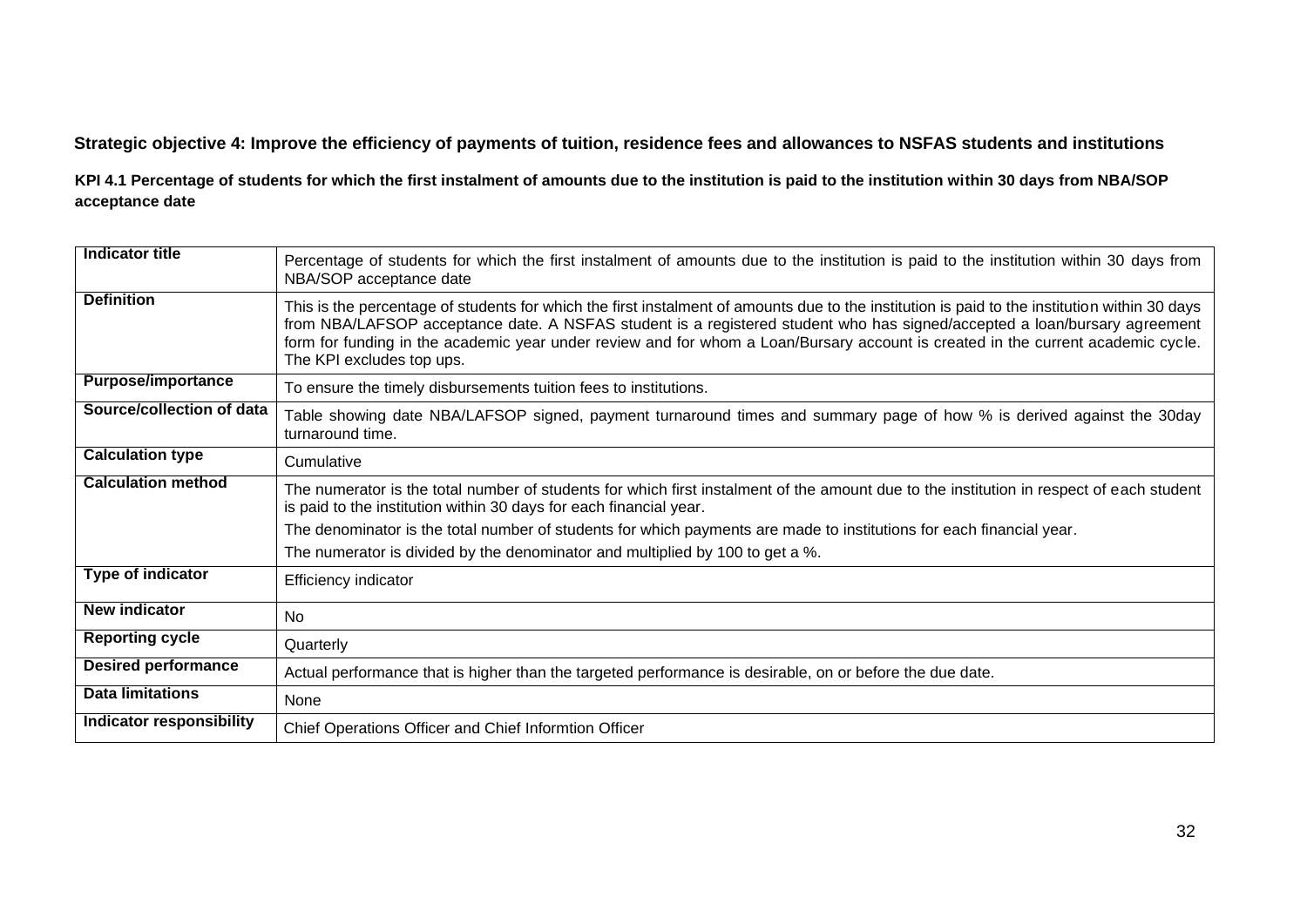**KPI 4.2 Percentage of students for which the first instalment of allowances due to students (where NSFAS disburses directly to students) is paid to the student within 10 days of**. **Loan Agreement Form / Schedule of Particulars (LAFSOP) / NSFAS Bursary Agreement (NBA) acceptance date**.

| Indicator title                 | Percentage of students for which the first instalment of allowances due to students (where NSFAS disburses directly to students) is<br>paid to the student within 10 days of NBA/LAFSOP acceptance date.                                                                                                                                                                                                                                                                                                                                                                                                                  |
|---------------------------------|---------------------------------------------------------------------------------------------------------------------------------------------------------------------------------------------------------------------------------------------------------------------------------------------------------------------------------------------------------------------------------------------------------------------------------------------------------------------------------------------------------------------------------------------------------------------------------------------------------------------------|
| <b>Definition</b>               | This is the percentage of students for which the first instalment of allowances due to students (where NSFAS disburses directly to<br>students) is paid to the student within 10 days of NBA/LAFSOP acceptance date. A NSFAS student is a registered student who has<br>signed/accepted a loan/bursary agreement form for funding in the academic year under review and for whom a Loan/Bursary account<br>is created in the current academic cycle. The due date of payment of the first-time allowance payment (new and returning students) is<br>10 days from the NBA/LAFSOP acceptance date. The KPI excludes top ups |
| <b>Purpose/importance</b>       | To ensure the timely disbursements allowances to students.                                                                                                                                                                                                                                                                                                                                                                                                                                                                                                                                                                |
| Source/collection of data       | Table showing date NBA/LAFSOP signed, payment turnaround times and summary page of how % is derived against the 10day<br>turnaround time for payment of allowances.                                                                                                                                                                                                                                                                                                                                                                                                                                                       |
| <b>Calculation type</b>         | Cumulative                                                                                                                                                                                                                                                                                                                                                                                                                                                                                                                                                                                                                |
| <b>Calculation method</b>       | The numerator is the total students for which the first installment of the allowances due to the students are paid within 10 days of<br>LAFSOP/NBA acceptance date by the student.                                                                                                                                                                                                                                                                                                                                                                                                                                        |
|                                 | The denominator is the total number of students that are paid allowances directly by for each financial year                                                                                                                                                                                                                                                                                                                                                                                                                                                                                                              |
|                                 | The numerator is divided by the denominator and multiplied by 100 to get a %. This measure is only for students who have signed their<br>LAFSOP/NBAs where an allowance is applicable for the student.                                                                                                                                                                                                                                                                                                                                                                                                                    |
| <b>Type indicator</b>           | Efficiency indicator                                                                                                                                                                                                                                                                                                                                                                                                                                                                                                                                                                                                      |
| New indicator                   | <b>No</b>                                                                                                                                                                                                                                                                                                                                                                                                                                                                                                                                                                                                                 |
| <b>Reporting cycle</b>          | Quarterly                                                                                                                                                                                                                                                                                                                                                                                                                                                                                                                                                                                                                 |
| <b>Desired performance</b>      | Actual performance that is higher than the targeted performance is desirable, on or before the due date.                                                                                                                                                                                                                                                                                                                                                                                                                                                                                                                  |
| <b>Data limitations</b>         | When a student changes their cellphone number, which is used to receive their allowances, without notifying NSFAS of the change in<br>cellphone number then their allowance cannot be paid.                                                                                                                                                                                                                                                                                                                                                                                                                               |
| <b>Indicator responsibility</b> | Chief Operations Officer and Chief Information Officer                                                                                                                                                                                                                                                                                                                                                                                                                                                                                                                                                                    |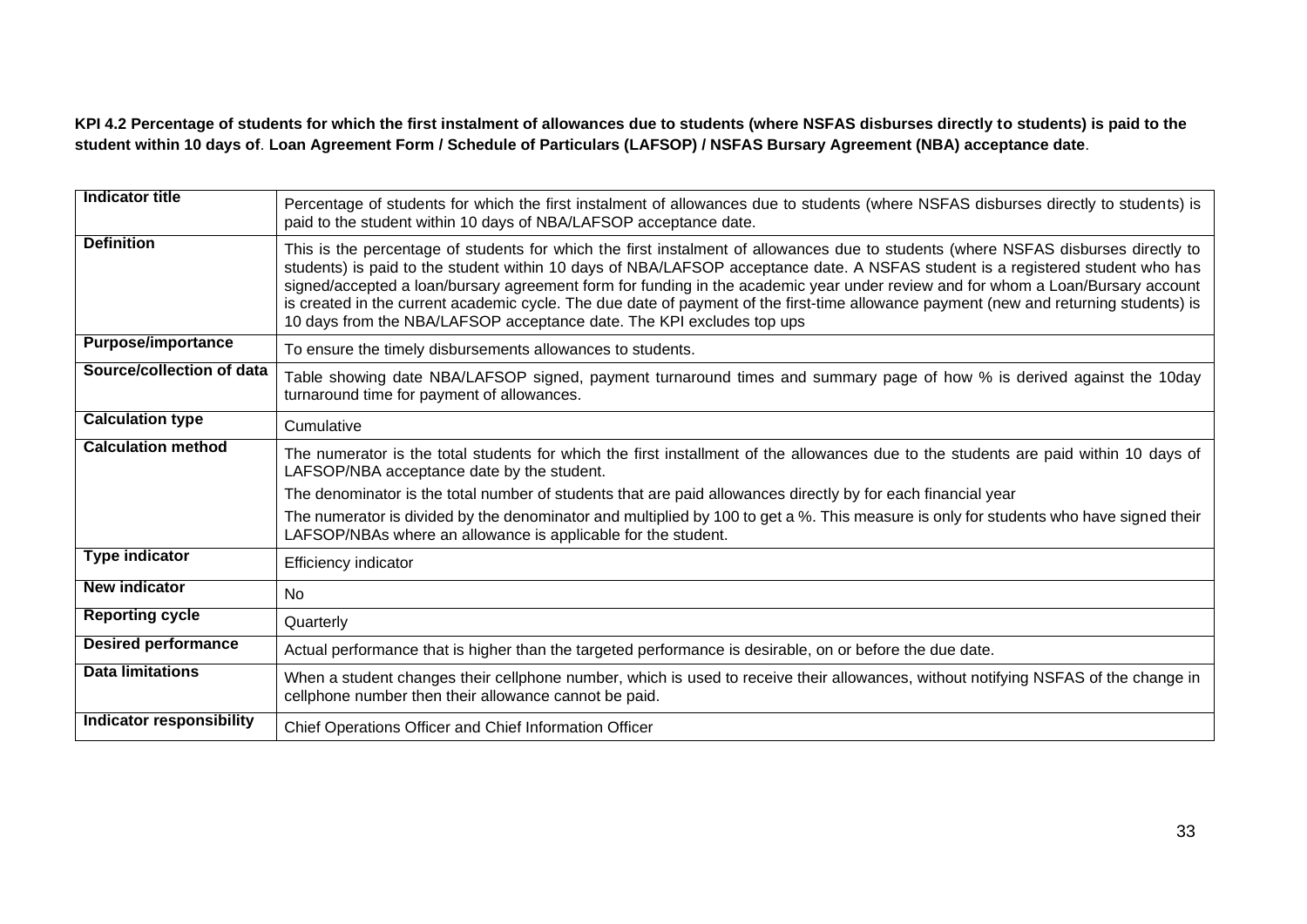**KPI 4.3 Percentage of amounts due to institutions in respect of Loan Agreement Form / Schedule of Particulars (LAFSOP) / NSFAS Bursary Agreement (NBA) accepted by 30 November which are paid to institutions by 31 December each year**

| <b>Indicator title</b>          | Percentage of amounts due to institutions in respect of Loan Agreement Form / Schedule of Particulars (LAFSOP) / NSFAS Bursary<br>Agreement (NBA) accepted by 30 November which are paid to institutions by 31 December each year                                                                                                |
|---------------------------------|----------------------------------------------------------------------------------------------------------------------------------------------------------------------------------------------------------------------------------------------------------------------------------------------------------------------------------|
| <b>Definition</b>               | This is the percentage of amounts due to institutions i.e. amount due to institutions in respect of LAFSOPs accepted by students by 30<br>November, paid to institutions by 31 December for each year. The amount due is calculated as the total due to the institutions for<br>LAFSOP/ NBA S accepted by 30 November each year. |
| <b>Purpose/importance</b>       | To ensure that amounts due to institutions in respect of NBA/LAFSOP accepted by 30 November are settled by 31 December each<br>year by NSFAS                                                                                                                                                                                     |
| Source/collection of data       | Report of NBA/LAFSOP accepted by students for each academic year by 30 November showing amounts due to the institution<br>Report of amounts paid to institutions for each academic year by 31 December.                                                                                                                          |
| <b>Calculation type</b>         | Cumulative                                                                                                                                                                                                                                                                                                                       |
| <b>Calculation method</b>       | The numerator Is the total amount due to the institutions in respect of NBA/LAFSOP accepted by 30 November, that is paid by 31<br>December.                                                                                                                                                                                      |
|                                 | The denominator is the total amount due to institutions in respect of NBA/LAFSOP accepted by 30 November for each financial year.                                                                                                                                                                                                |
|                                 | The numerator is divided by the denominator and multiplied by 100 to get a %.                                                                                                                                                                                                                                                    |
| Type of indicator               | Efficiency indicator                                                                                                                                                                                                                                                                                                             |
| New indicator                   | Yes                                                                                                                                                                                                                                                                                                                              |
| <b>Reporting cycle</b>          | Quarterly                                                                                                                                                                                                                                                                                                                        |
| <b>Desired performance</b>      | To achieve the target.                                                                                                                                                                                                                                                                                                           |
| <b>Data limitations</b>         | None                                                                                                                                                                                                                                                                                                                             |
| <b>Indicator responsibility</b> | Chief Finance Officer and Chief Information Officer                                                                                                                                                                                                                                                                              |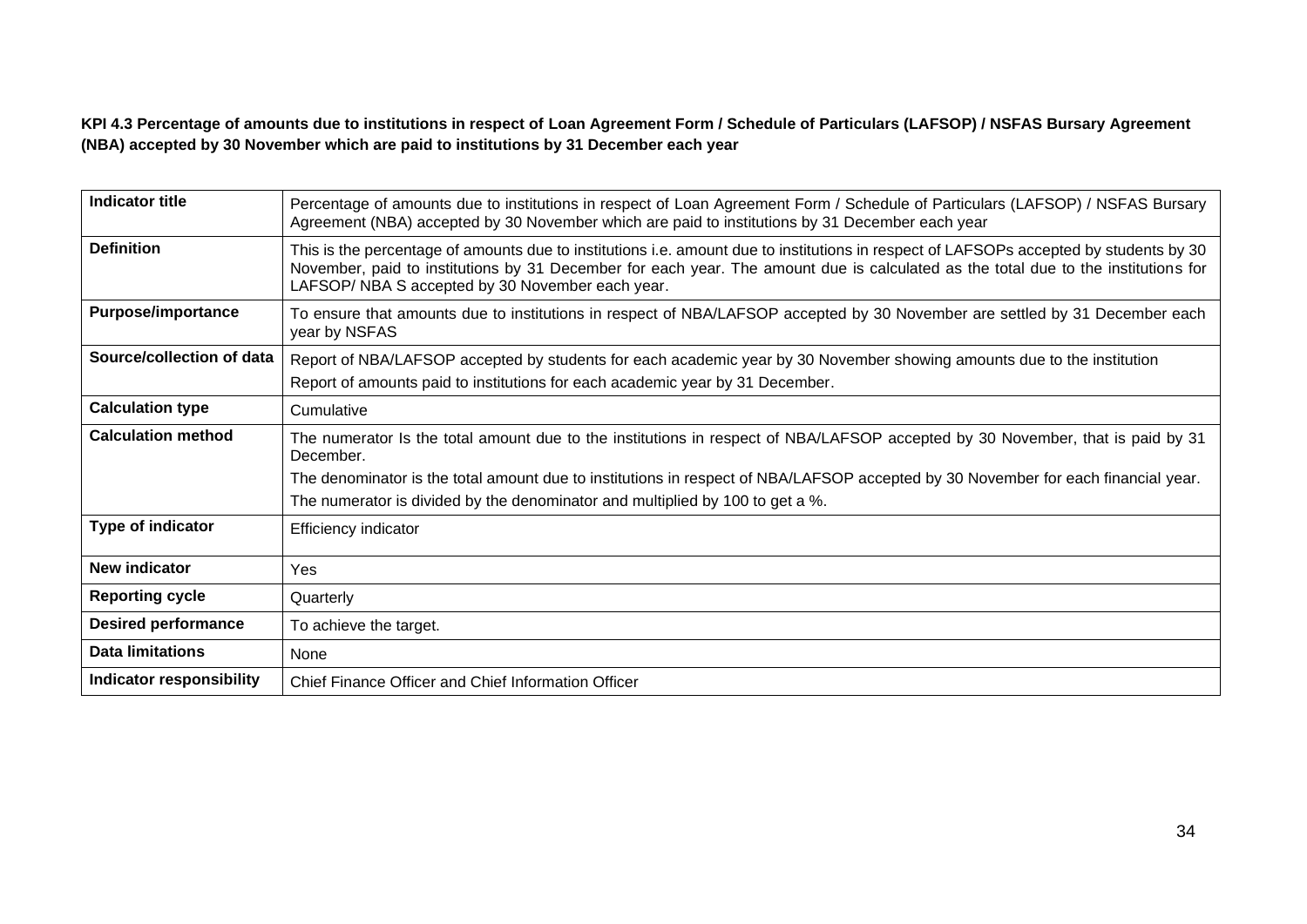**KPI 4.4 Percentage of allowances due to students in respect of LAFSOPS/ NBA accepted by 30 November (where NSFAS disburses directly to students) which are paid to students by 31 December each year**

| Indicator title            | Percentage of allowances due to students in respect of LAFSOPS/NBA accepted by 30 November (where NSFAS disburses directly to<br>students) which are paid to students by 31 December each year.                                                        |
|----------------------------|--------------------------------------------------------------------------------------------------------------------------------------------------------------------------------------------------------------------------------------------------------|
| <b>Definition</b>          | Percentage of allowances due to students (where NSFAS disburses allowances directly to students) which are paid by 31 December<br>each year. The amount due is calculated as the total amount due to the students for LAFSOPs accepted by 30 November. |
| <b>Purpose/importance</b>  | To ensure that all amounts due to students are paid by 31 December each year                                                                                                                                                                           |
| Source/collection of data  | Table payments against NBA signed and allocation and summary page of how % is derived                                                                                                                                                                  |
| <b>Calculation type</b>    | Cumulative                                                                                                                                                                                                                                             |
| <b>Calculation method</b>  | The numerator is the total value of allowances disbursed directly to students in respect of NBA accepted by 30 November that are paid<br>by 31 December:                                                                                               |
|                            | The denominator is the total value of allowances disbursed directly to students in respect of NBA accepted by 30 November.                                                                                                                             |
|                            | The numerator is divided by the denominator and multiplied by 100 to get a %.                                                                                                                                                                          |
| Type of indicator          | <b>Efficiency indicator</b>                                                                                                                                                                                                                            |
| <b>New indicator</b>       | Yes                                                                                                                                                                                                                                                    |
| <b>Reporting cycle</b>     | Annually                                                                                                                                                                                                                                               |
| <b>Desired performance</b> | Actual performance that is higher than the targeted performance is desirable                                                                                                                                                                           |
| <b>Data limitations</b>    | None                                                                                                                                                                                                                                                   |
| Indicator responsibility   | <b>Chief Operations Officer</b>                                                                                                                                                                                                                        |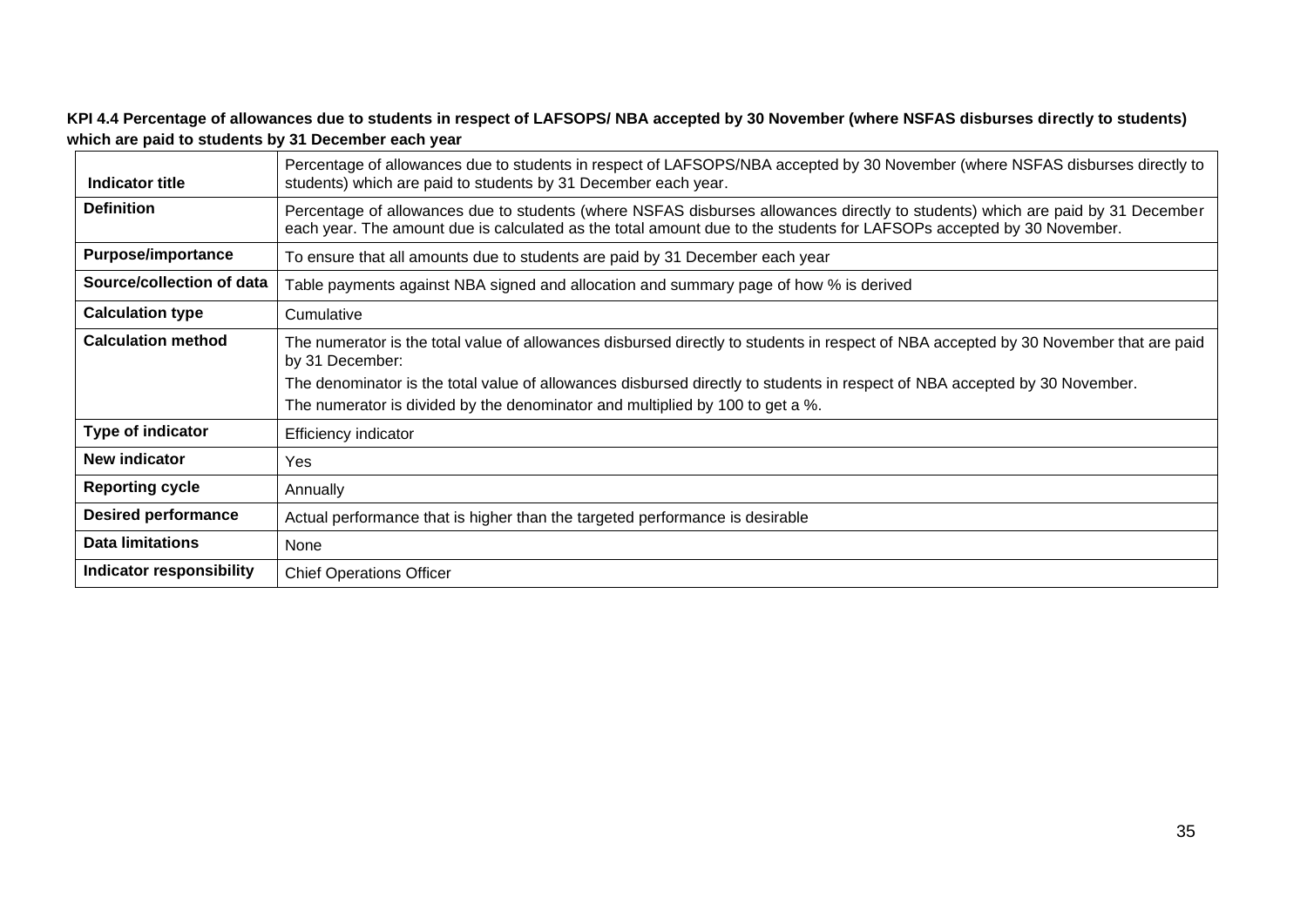### **Strategic objective 5: Improve service level to customers and stakeholders through monitoring customer satisfaction and taking corrective action where necessary**

### **KPI 5.1 Percentage of stakeholder engagement survey**

| Indicator title            | Percentage of stakeholder engagement survey                                                                                                                                                                                                                                                                                                                                                                                                                                                                                                                                                   |    |    |                |  |  |  |  |  |
|----------------------------|-----------------------------------------------------------------------------------------------------------------------------------------------------------------------------------------------------------------------------------------------------------------------------------------------------------------------------------------------------------------------------------------------------------------------------------------------------------------------------------------------------------------------------------------------------------------------------------------------|----|----|----------------|--|--|--|--|--|
| <b>Definition</b>          | The survey is an approach designed to ensure that relevant stakeholders are engaged in the purpose of achieving organisational<br>mandate, vision and strategic objectives. It is not an end in itself, but a means for the organisation to build positive and sustainable<br>relationships with external stakeholders. Organisational competitive edge is also enhanced by sound external stakeholder relationships.<br>An approved professional independent tool will be used to measure stakeholder engagement. An index will be used to denote the<br>percentage of stakeholders engaged. |    |    |                |  |  |  |  |  |
| <b>Purpose/importance</b>  | To help identify stakeholder engagement strategies that could be appropriate for the organisation.                                                                                                                                                                                                                                                                                                                                                                                                                                                                                            |    |    |                |  |  |  |  |  |
| Source/collection of data  | Report setting out the framework for the measurement of customer (student) and stakeholder satisfaction<br>Minutes of EXCO meeting indicating approval of the framework                                                                                                                                                                                                                                                                                                                                                                                                                       |    |    |                |  |  |  |  |  |
|                            | Q <sub>1</sub>                                                                                                                                                                                                                                                                                                                                                                                                                                                                                                                                                                                | Q2 | Q3 | Q <sub>4</sub> |  |  |  |  |  |
|                            | Stakeholder<br>Engage 50% centralized<br>Stakeholder Engagement index of<br>Engage 50% centralized<br>Implement<br><b>Engagement Framework</b><br>Plan<br>· Plan<br>60%<br>· Implementation Plan<br>EXCO submission<br><b>EXCO</b> submission<br>· Stakeholder Engagement<br>· Attendance registers<br>Survey report<br>Attendance registers<br>Attendance registers<br><b>EXCO Submission</b>                                                                                                                                                                                                |    |    |                |  |  |  |  |  |
| <b>Calculation type</b>    | Cumulative                                                                                                                                                                                                                                                                                                                                                                                                                                                                                                                                                                                    |    |    |                |  |  |  |  |  |
| <b>Calculation method</b>  | The numerator is the total number of stakeholders selected for the survey (respondents) who indicated that they were satisfied with<br>NSFAS involving them in the process of making big administrative changes and it is a responsive organisation - denominator is the<br>total number of stakeholders selected for the survey x 100 to get the percentage                                                                                                                                                                                                                                  |    |    |                |  |  |  |  |  |
| Type of indicator          | Output                                                                                                                                                                                                                                                                                                                                                                                                                                                                                                                                                                                        |    |    |                |  |  |  |  |  |
| New indicator              | Yes                                                                                                                                                                                                                                                                                                                                                                                                                                                                                                                                                                                           |    |    |                |  |  |  |  |  |
| <b>Reporting cycle</b>     | Annual                                                                                                                                                                                                                                                                                                                                                                                                                                                                                                                                                                                        |    |    |                |  |  |  |  |  |
| <b>Desired performance</b> | To achieve the target<br>Actual performance that is higher than the targeted performance is desirable                                                                                                                                                                                                                                                                                                                                                                                                                                                                                         |    |    |                |  |  |  |  |  |
| <b>Data limitations</b>    | None                                                                                                                                                                                                                                                                                                                                                                                                                                                                                                                                                                                          |    |    |                |  |  |  |  |  |
| Indicator responsibility   | <b>Executive Officer</b>                                                                                                                                                                                                                                                                                                                                                                                                                                                                                                                                                                      |    |    |                |  |  |  |  |  |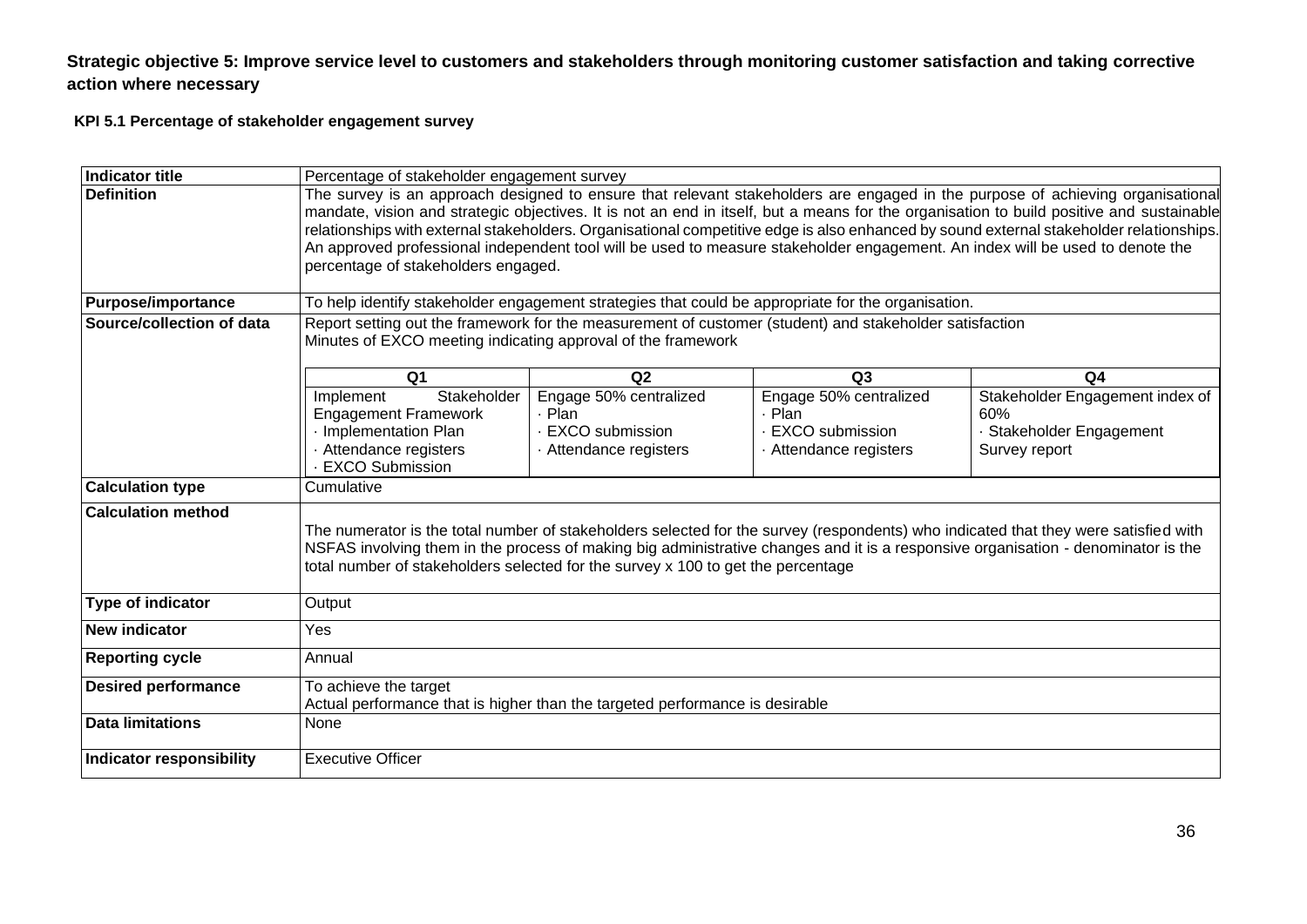### **KPI 5.2 Benchmarks /baseline for contact centre performance**

| Indicator title            | Measure customer satisfaction (CS) with stakeholders to determine level of service experience             |
|----------------------------|-----------------------------------------------------------------------------------------------------------|
| <b>Definition</b>          | Measure customer satisfaction (CS) with stakeholders to determine level of service experience             |
| <b>Purpose/importance</b>  | The purpose is to improve the efficiency and quality of service levels to students and other stakeholders |
| Source/collection of data  | Information will be collected from students and stakeholders via bi-annual survey                         |
| <b>Calculation type</b>    | lCumulative                                                                                               |
| <b>Calculation method</b>  | Proportion of satisfied customer divided by number of respondents to the customer satisfaction survey     |
| <b>Type of indicator</b>   | Output                                                                                                    |
| <b>New indicator</b>       | Yes                                                                                                       |
| <b>Reporting cycle</b>     | Annual                                                                                                    |
| <b>Desired performance</b> | To achieve the target                                                                                     |
|                            | To improve performance on the target                                                                      |
| <b>Data limitations</b>    | None                                                                                                      |
| Indicator responsibility   | <b>Executive Officer</b>                                                                                  |
|                            | <b>Chief Operating Officer</b>                                                                            |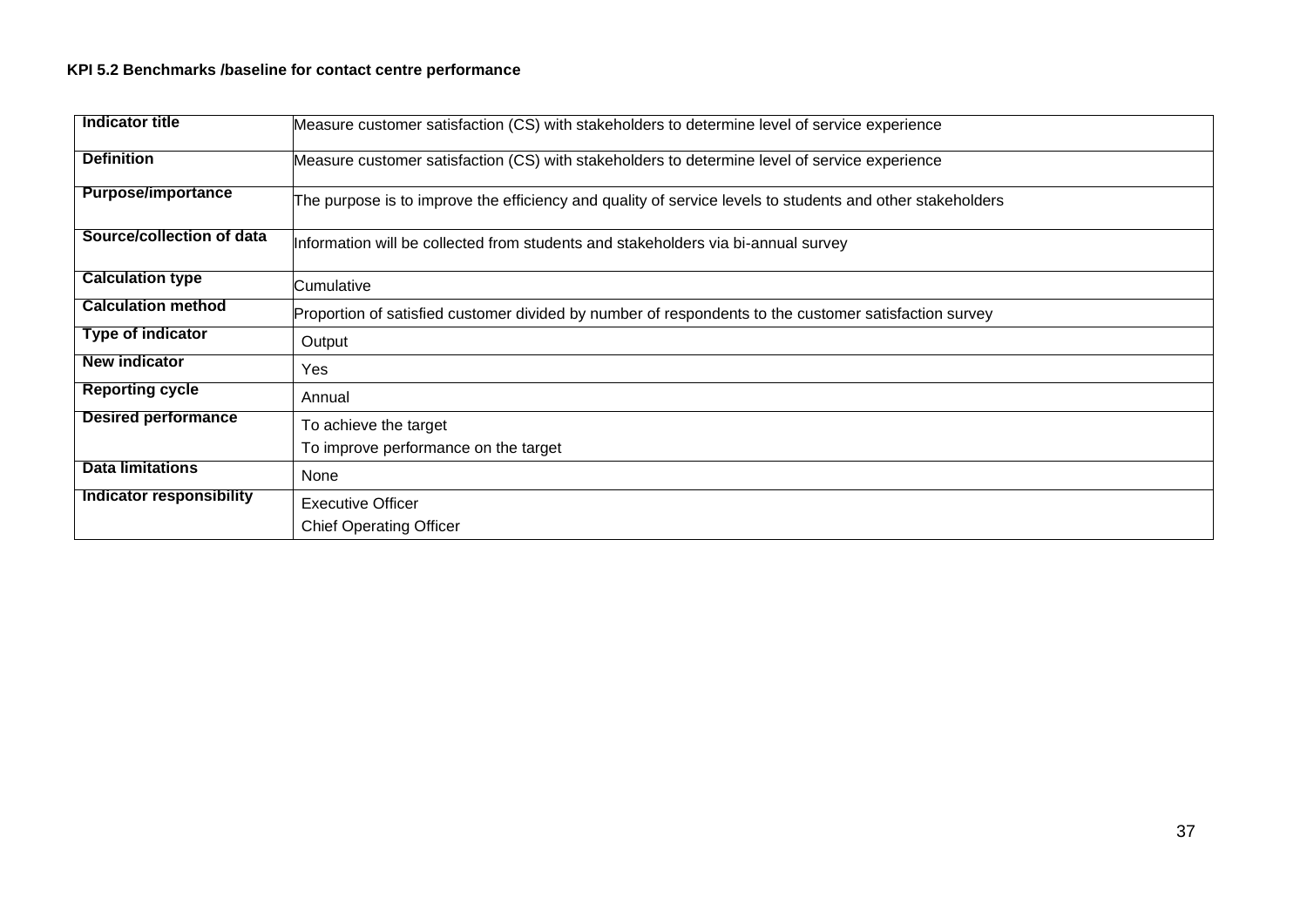# **Strategic objective 6: Undertake research for the better utilisation of financial resources**

# **KPI 6.1 Number of research reports produced each financial year**

| Indicator title            | Number of research reports produced each financial year                                                                                                                                                                                                                                                                                                                                                                                |                                                                                                                   |  |  |  |  |  |
|----------------------------|----------------------------------------------------------------------------------------------------------------------------------------------------------------------------------------------------------------------------------------------------------------------------------------------------------------------------------------------------------------------------------------------------------------------------------------|-------------------------------------------------------------------------------------------------------------------|--|--|--|--|--|
| <b>Definition</b>          | The research is conducted according to an approved research plan. A research report is a document prepared to establish or confirm<br>facts, reaffirm the results of previous work, solve new or existing problems, support theorems, or develop new theories. It can be<br>commissioned or conducted in-house for use internally or by stakeholders. The report may have "actionable" recommendations. It is<br>approved by the EXCO. |                                                                                                                   |  |  |  |  |  |
| Purpose/importance         | To use research findings for decision making and to influence policy<br>To use research findings to improve decision making and to influence policy                                                                                                                                                                                                                                                                                    |                                                                                                                   |  |  |  |  |  |
| Source/collection of data  | EXCO approved research and policy advisory outputs of research conducted for period (semester) where applicable, including meeting<br>documents, supply chain documents, etc.                                                                                                                                                                                                                                                          |                                                                                                                   |  |  |  |  |  |
|                            | 2 research report approved by EXCO, where applicable, including<br>meeting documents, supply chain documents etc.                                                                                                                                                                                                                                                                                                                      | 2 research report approved by EXCO, where applicable, including<br>meeting documents, supply chain documents etc. |  |  |  |  |  |
| <b>Calculation type</b>    | Not applicable                                                                                                                                                                                                                                                                                                                                                                                                                         |                                                                                                                   |  |  |  |  |  |
| <b>Calculation method</b>  | Simple count                                                                                                                                                                                                                                                                                                                                                                                                                           |                                                                                                                   |  |  |  |  |  |
| Type of indicator          | Output                                                                                                                                                                                                                                                                                                                                                                                                                                 |                                                                                                                   |  |  |  |  |  |
| New indicator              | Yes                                                                                                                                                                                                                                                                                                                                                                                                                                    |                                                                                                                   |  |  |  |  |  |
| <b>Reporting cycle</b>     | Bi-annually                                                                                                                                                                                                                                                                                                                                                                                                                            |                                                                                                                   |  |  |  |  |  |
| <b>Desired performance</b> | To achieve the target                                                                                                                                                                                                                                                                                                                                                                                                                  |                                                                                                                   |  |  |  |  |  |
| <b>Data limitations</b>    | None<br>In instances where secondary research is done, the unit is dependent on accuracy and availability of different types of data housed across<br>the PSET system                                                                                                                                                                                                                                                                  |                                                                                                                   |  |  |  |  |  |
| Indicator responsibility   | <b>Executive Officer</b>                                                                                                                                                                                                                                                                                                                                                                                                               |                                                                                                                   |  |  |  |  |  |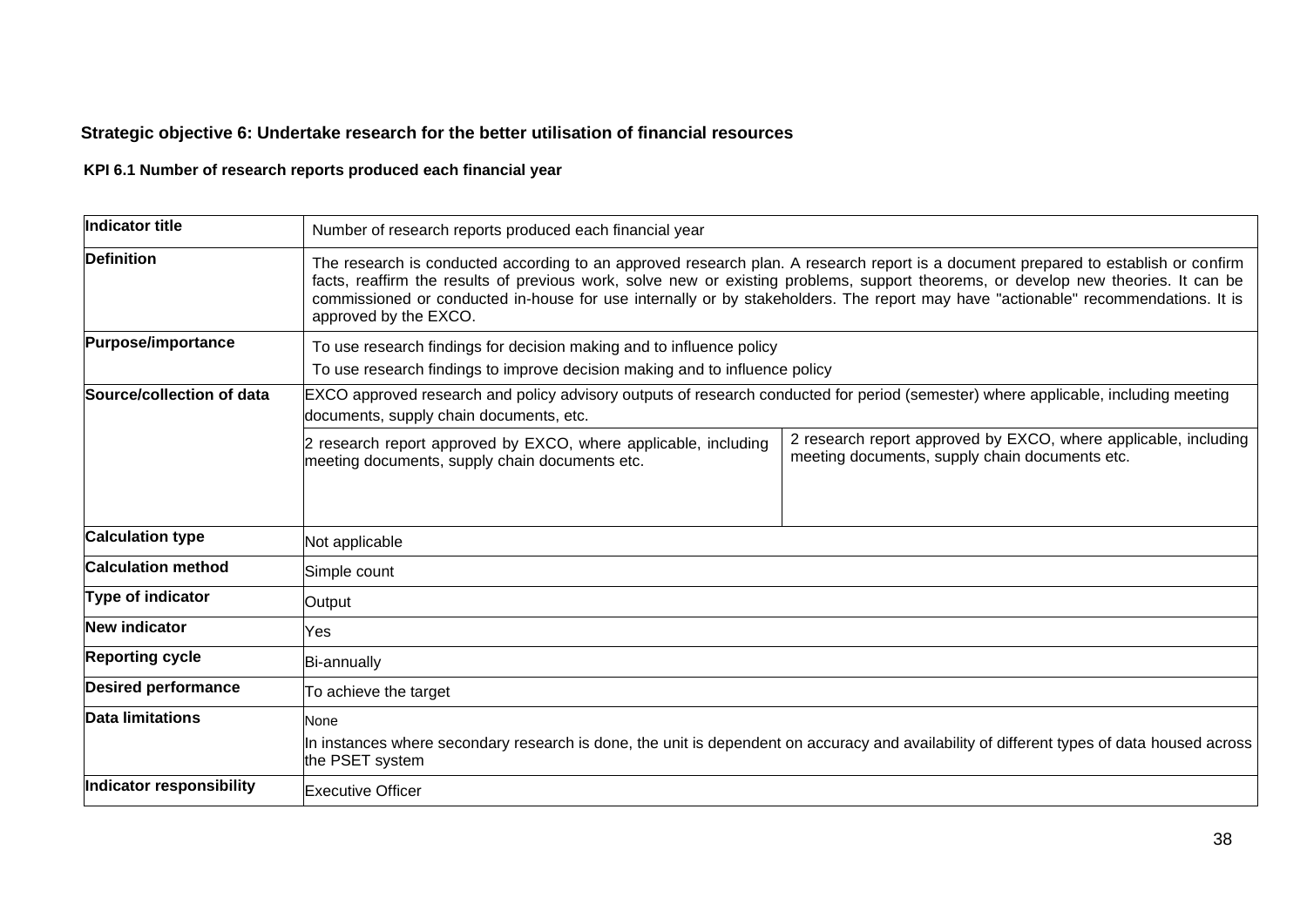### **KPI 6.2 Policy Advisory briefs to the Minister from research reports**

| Indicator title            | Number of Policy Advisory briefs per the research conducted                                                                                                                                                                                                                    |                                                                              |  |  |  |  |
|----------------------------|--------------------------------------------------------------------------------------------------------------------------------------------------------------------------------------------------------------------------------------------------------------------------------|------------------------------------------------------------------------------|--|--|--|--|
| <b>Definition</b>          | An advisory brief is a document that considers research evidence and makes policy recommendations to the minister of Higher Education,<br>either generally towards student funding at a national level, or with regards to a particular funding instrument or type of student. |                                                                              |  |  |  |  |
| Purpose/importance         |                                                                                                                                                                                                                                                                                | To use research findings to improve decision making and to influence policy. |  |  |  |  |
| Source/collection of data  | EXCO approved research and policy advisory outputs of research conducted for period (semester) where applicable, including meeting<br>documents, supply chain documents, etc.                                                                                                  |                                                                              |  |  |  |  |
|                            | 2 policy briefs approved by EXCO.                                                                                                                                                                                                                                              | 2 policy briefs approved by EXCO.                                            |  |  |  |  |
| <b>Calculation type</b>    | Not applicable                                                                                                                                                                                                                                                                 |                                                                              |  |  |  |  |
| <b>Calculation method</b>  | Simple count                                                                                                                                                                                                                                                                   |                                                                              |  |  |  |  |
| Type of indicator          | Output                                                                                                                                                                                                                                                                         |                                                                              |  |  |  |  |
| New indicator              | Yes                                                                                                                                                                                                                                                                            |                                                                              |  |  |  |  |
| <b>Reporting cycle</b>     | <b>Bi-annually</b>                                                                                                                                                                                                                                                             |                                                                              |  |  |  |  |
| <b>Desired performance</b> | To achieve the target                                                                                                                                                                                                                                                          |                                                                              |  |  |  |  |
| Data limitations           | None                                                                                                                                                                                                                                                                           |                                                                              |  |  |  |  |
| Indicator responsibility   | <b>Executive Officer</b>                                                                                                                                                                                                                                                       |                                                                              |  |  |  |  |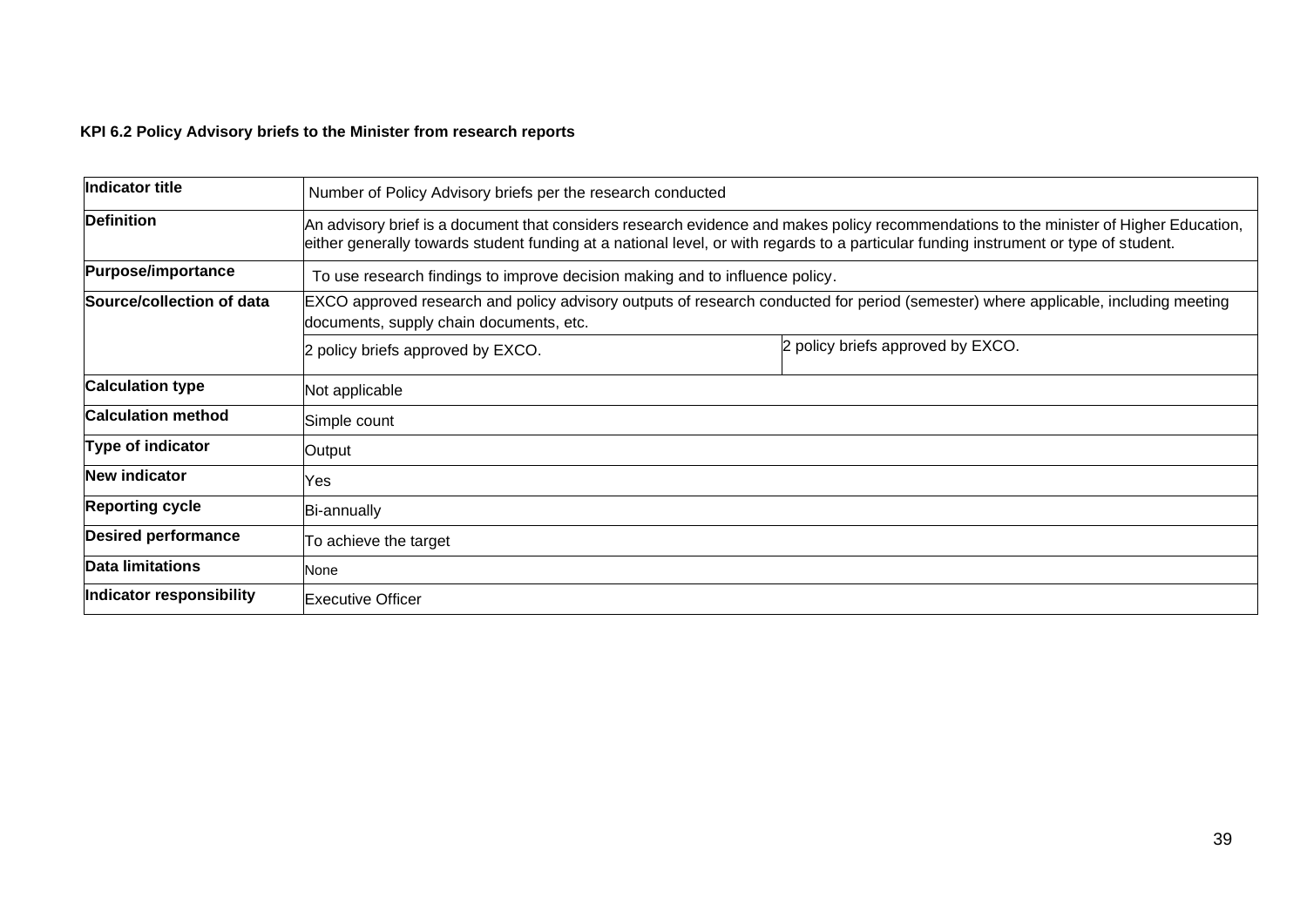# **Strategic objective 7: Improve and maintain financial, performance management and IT governance audit outcomes**

### **KPI 7.1 Audit opinion of the AGSA**

| <b>Indicator title</b>          | Audit opinion of the AGSA                                               |
|---------------------------------|-------------------------------------------------------------------------|
| <b>Definition</b>               | The Auditor General South Africa Audit Report                           |
|                                 | Clean Audit - Unqualified audit opinion with no material findings       |
| <b>Purpose/importance</b>       | To continually improve governance standards by improving audit outcomes |
| Source/collection of<br>data    | AGSA Audit Report 2018/19                                               |
| <b>Calculation type</b>         | Not applicable                                                          |
| <b>Calculation method</b>       | Not applicable                                                          |
| <b>Type of indicator</b>        | Effectiveness indicator                                                 |
| <b>New indicator</b>            | No                                                                      |
| <b>Reporting cycle</b>          | Annually                                                                |
| <b>Desired performance</b>      | To achieve the target                                                   |
| <b>Data limitations</b>         | None                                                                    |
| <b>Indicator responsibility</b> | <b>Chief Financial Officer</b>                                          |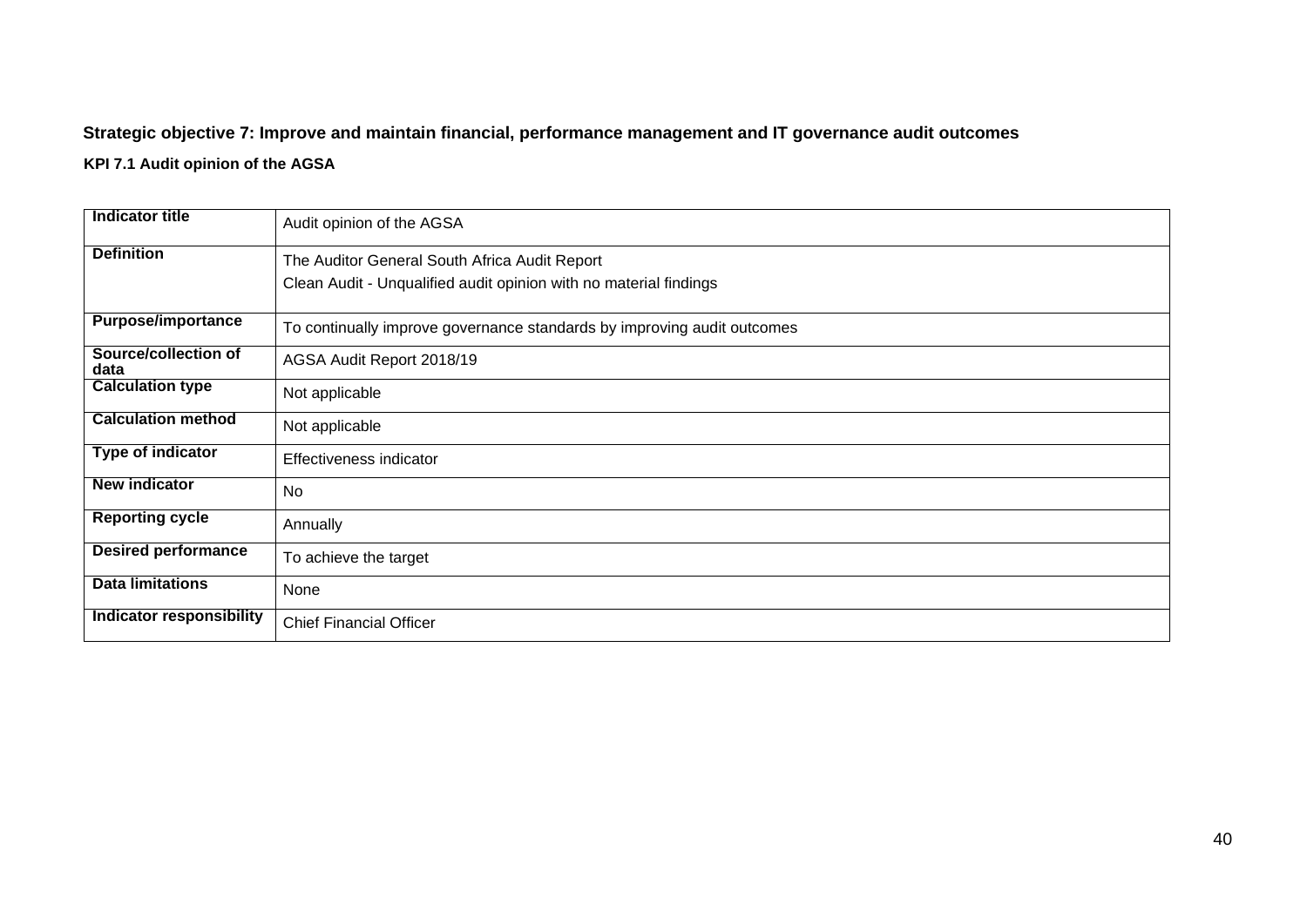### **KPI 7.2 Status level for CGICTAS achieved**

| Indicator title                 | Status level for CGICTAS achieved                                                                                       |
|---------------------------------|-------------------------------------------------------------------------------------------------------------------------|
| <b>Definition</b>               | Third party report on - CGICTAS (Corporate Governance of Information and Communication Technology Assessment Standards) |
| <b>Purpose/importance</b>       | To continually improve governance standards by improving ICT audit outcomes                                             |
| Source/collection of data       | Third party report on CGICTAS                                                                                           |
| <b>Calculation type</b>         | Not applicable                                                                                                          |
| <b>Calculation method</b>       | Not applicable                                                                                                          |
| Type of indicator               | Effectiveness indicator                                                                                                 |
| <b>New indicator</b>            | <b>No</b>                                                                                                               |
| <b>Reporting cycle</b>          | Annually                                                                                                                |
| <b>Desired performance</b>      | To achieve the target                                                                                                   |
| <b>Data limitations</b>         | None                                                                                                                    |
| <b>Indicator responsibility</b> | <b>Chief Information Officer</b>                                                                                        |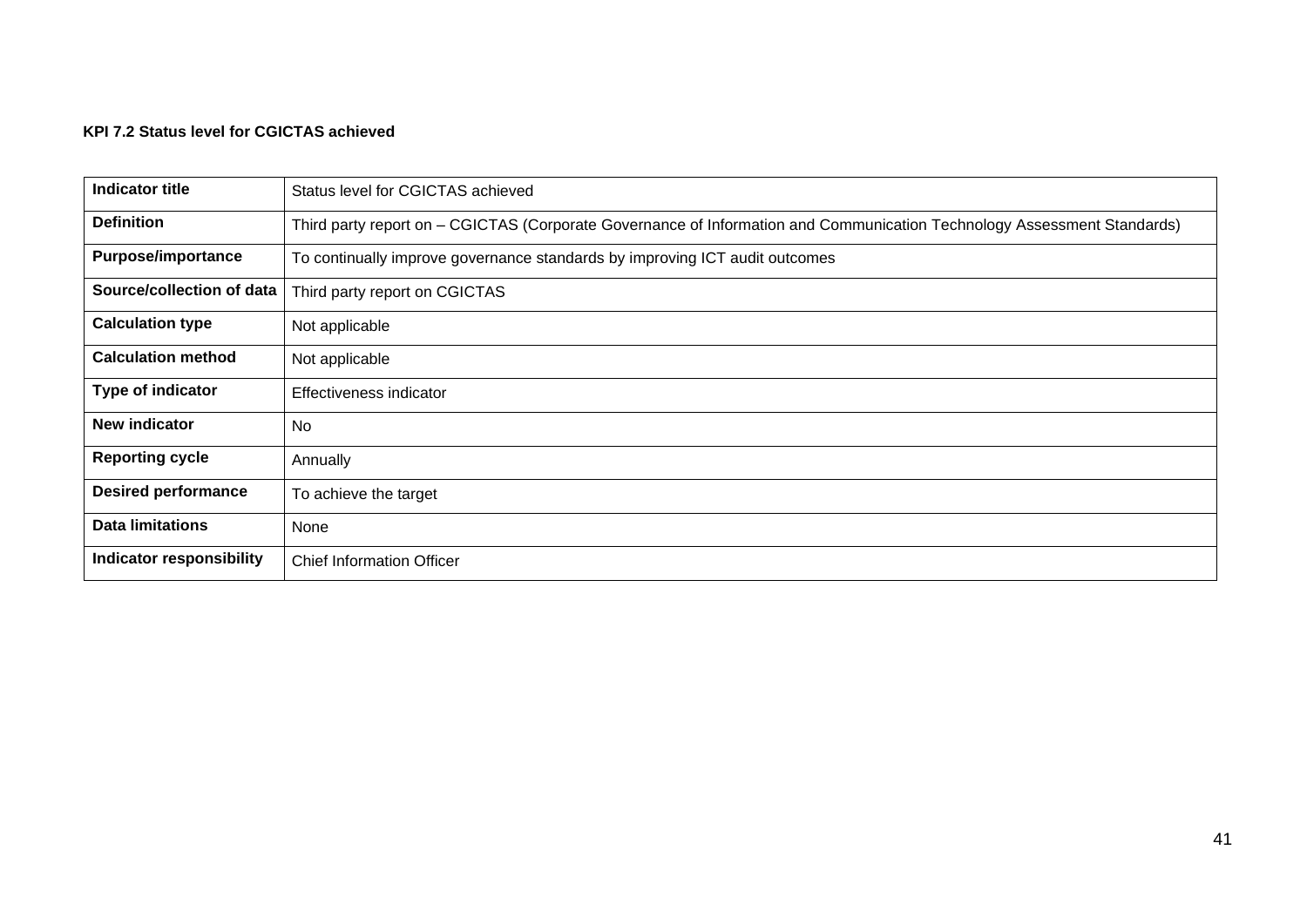# **Strategic objective 8: Strive for an improved organisational culture of high performance and high productivity by improving employee engagement**

# **KPI 8.1 Leadership behaviour 360 degrees survey**

| Indicator title                 | Leadership behaviour 360 degrees survey                                                                                           |                                                                                                                                                                                                                                          |  |  |  |  |  |  |  |  |
|---------------------------------|-----------------------------------------------------------------------------------------------------------------------------------|------------------------------------------------------------------------------------------------------------------------------------------------------------------------------------------------------------------------------------------|--|--|--|--|--|--|--|--|
| <b>Definition</b>               | This is the leadership behaviour 360 degrees survey. Leaders are defined as employees in grade 11 and above.                      |                                                                                                                                                                                                                                          |  |  |  |  |  |  |  |  |
| <b>Purpose/importance</b>       | engagement                                                                                                                        | To foster leadership behaviours and accountability in accordance with NSFAS values as a contribution to increase employee                                                                                                                |  |  |  |  |  |  |  |  |
| Source/collection of data       | Q2<br>Q3<br>Q4<br>Q <sub>1</sub>                                                                                                  |                                                                                                                                                                                                                                          |  |  |  |  |  |  |  |  |
|                                 | Approved Leadership<br><b>Behaviours</b><br>Charter (LBC) and<br>360-degree<br>Assessment tool.                                   | Socialise LBC and 360-degree<br>Complete LBC 360-degree<br>Educate all employees<br>assessment for 70% of employees in<br>on the LBC 360-degree<br>Assessment tool across the<br>levels 11 and above<br>assessment tool<br>organization. |  |  |  |  |  |  |  |  |
|                                 | Survey report<br>Minutes of EXCO approval<br>Record of engagement sessions<br>Recording of training<br>sessions<br>with employees |                                                                                                                                                                                                                                          |  |  |  |  |  |  |  |  |
| <b>Calculation type</b>         | Not applicable                                                                                                                    |                                                                                                                                                                                                                                          |  |  |  |  |  |  |  |  |
| <b>Calculation method</b>       | The numerator is the total number of grade 11 employees and above where the leadership behaviours 360-degree survey is completed  |                                                                                                                                                                                                                                          |  |  |  |  |  |  |  |  |
|                                 | The denominator is the total number of grade 11 employees and above                                                               |                                                                                                                                                                                                                                          |  |  |  |  |  |  |  |  |
|                                 | The numerator is divided by the denominator x 100 to get the percentage                                                           |                                                                                                                                                                                                                                          |  |  |  |  |  |  |  |  |
| <b>Type of indicator</b>        | Input indicator                                                                                                                   |                                                                                                                                                                                                                                          |  |  |  |  |  |  |  |  |
| <b>New indicator</b>            | Yes                                                                                                                               |                                                                                                                                                                                                                                          |  |  |  |  |  |  |  |  |
| <b>Reporting cycle</b>          | Annually                                                                                                                          |                                                                                                                                                                                                                                          |  |  |  |  |  |  |  |  |
| <b>Desired performance</b>      |                                                                                                                                   | Actual performance that is higher than the targeted performance is desirable                                                                                                                                                             |  |  |  |  |  |  |  |  |
| <b>Data limitations</b>         | None                                                                                                                              |                                                                                                                                                                                                                                          |  |  |  |  |  |  |  |  |
| <b>Indicator responsibility</b> | <b>HR Executive</b>                                                                                                               |                                                                                                                                                                                                                                          |  |  |  |  |  |  |  |  |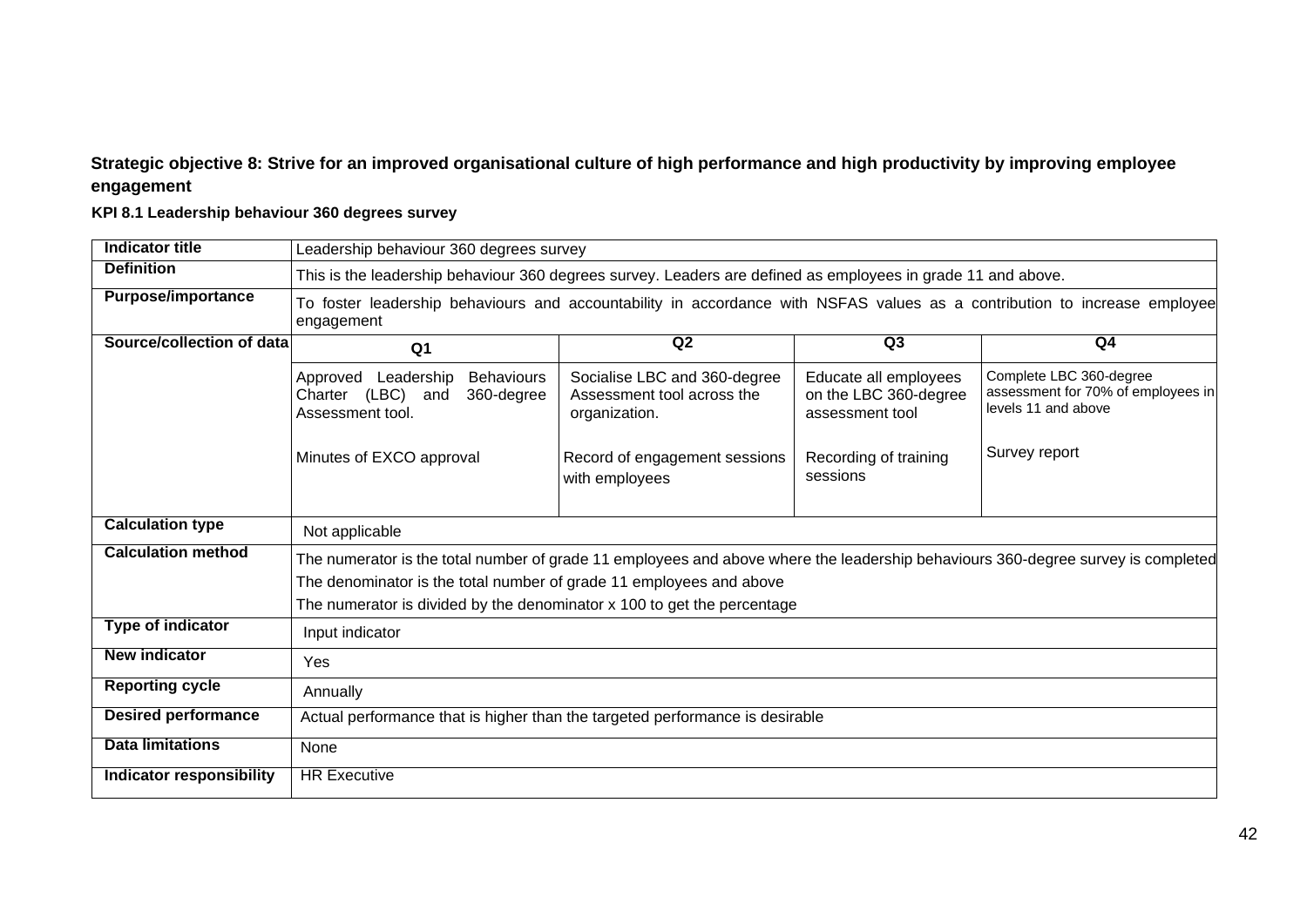### **KPI 8.2 Percentage Employee engagement index**

| <b>Indicator title</b>          |                                                                                                                                                                                                                                                                                                                                                                                                                                                                                                                                                                                                          | Percentage Employee engagement index                                                                       |                                                                                                            |                                                                                                 |  |  |  |  |  |
|---------------------------------|----------------------------------------------------------------------------------------------------------------------------------------------------------------------------------------------------------------------------------------------------------------------------------------------------------------------------------------------------------------------------------------------------------------------------------------------------------------------------------------------------------------------------------------------------------------------------------------------------------|------------------------------------------------------------------------------------------------------------|------------------------------------------------------------------------------------------------------------|-------------------------------------------------------------------------------------------------|--|--|--|--|--|
| <b>Definition</b>               | Employee Engagement is a workplace approach designed to ensure that employees are committed to the organisation's goals and<br>values, motivated to contribute to organisational success, and are able at the same time to enhance their own sense of well-being.<br>The initiatives that will be implanted are aimed at improving levels of Employee Engagement. These will also contribute towards<br>improving organisational culture. An approved professional independent tool will be used to measure Employee Engagement. An<br>index will be used to denote the percentage of employees engaged. |                                                                                                            |                                                                                                            |                                                                                                 |  |  |  |  |  |
| <b>Purpose/importance</b>       |                                                                                                                                                                                                                                                                                                                                                                                                                                                                                                                                                                                                          | To create a conducive working environment for all employees and increase employee engagement               |                                                                                                            |                                                                                                 |  |  |  |  |  |
| Source/collection of data       | Q <sub>1</sub>                                                                                                                                                                                                                                                                                                                                                                                                                                                                                                                                                                                           | Q2<br>Q3<br>Q <sub>4</sub>                                                                                 |                                                                                                            |                                                                                                 |  |  |  |  |  |
|                                 | Implement Leadership Behaviours<br>Charter<br>Implementation Plan<br>Attendance registers                                                                                                                                                                                                                                                                                                                                                                                                                                                                                                                | Develop and implement<br>team building capacity<br>Plan<br><b>EXCO</b> submission<br>Attendance registers. | Launch Values Campaign<br>Plan<br><b>EXCO</b> submission<br>$\bullet$<br>Attendance registers<br>$\bullet$ | Employee Engagement index<br>of 70%<br><b>Employee Engagement</b><br>$\bullet$<br>Survey report |  |  |  |  |  |
| <b>Calculation type</b>         | Not applicable                                                                                                                                                                                                                                                                                                                                                                                                                                                                                                                                                                                           |                                                                                                            |                                                                                                            |                                                                                                 |  |  |  |  |  |
| <b>Calculation method</b>       | The numerator is the total number of employees selected for the survey (respondents) who indicated that they were satisfied with<br>NSFAS as a place to work: the denominator is the total number of employees selected for the survey x 100 to get the percentage.                                                                                                                                                                                                                                                                                                                                      |                                                                                                            |                                                                                                            |                                                                                                 |  |  |  |  |  |
| <b>New indicator</b>            | No                                                                                                                                                                                                                                                                                                                                                                                                                                                                                                                                                                                                       |                                                                                                            |                                                                                                            |                                                                                                 |  |  |  |  |  |
| <b>Reporting cycle</b>          | Quarterly                                                                                                                                                                                                                                                                                                                                                                                                                                                                                                                                                                                                |                                                                                                            |                                                                                                            |                                                                                                 |  |  |  |  |  |
| <b>Desired performance</b>      | Actual performance that is higher than the targeted performance is desirable                                                                                                                                                                                                                                                                                                                                                                                                                                                                                                                             |                                                                                                            |                                                                                                            |                                                                                                 |  |  |  |  |  |
| <b>Data limitations</b>         | None                                                                                                                                                                                                                                                                                                                                                                                                                                                                                                                                                                                                     |                                                                                                            |                                                                                                            |                                                                                                 |  |  |  |  |  |
| <b>Indicator responsibility</b> | <b>HR Executive</b>                                                                                                                                                                                                                                                                                                                                                                                                                                                                                                                                                                                      |                                                                                                            |                                                                                                            |                                                                                                 |  |  |  |  |  |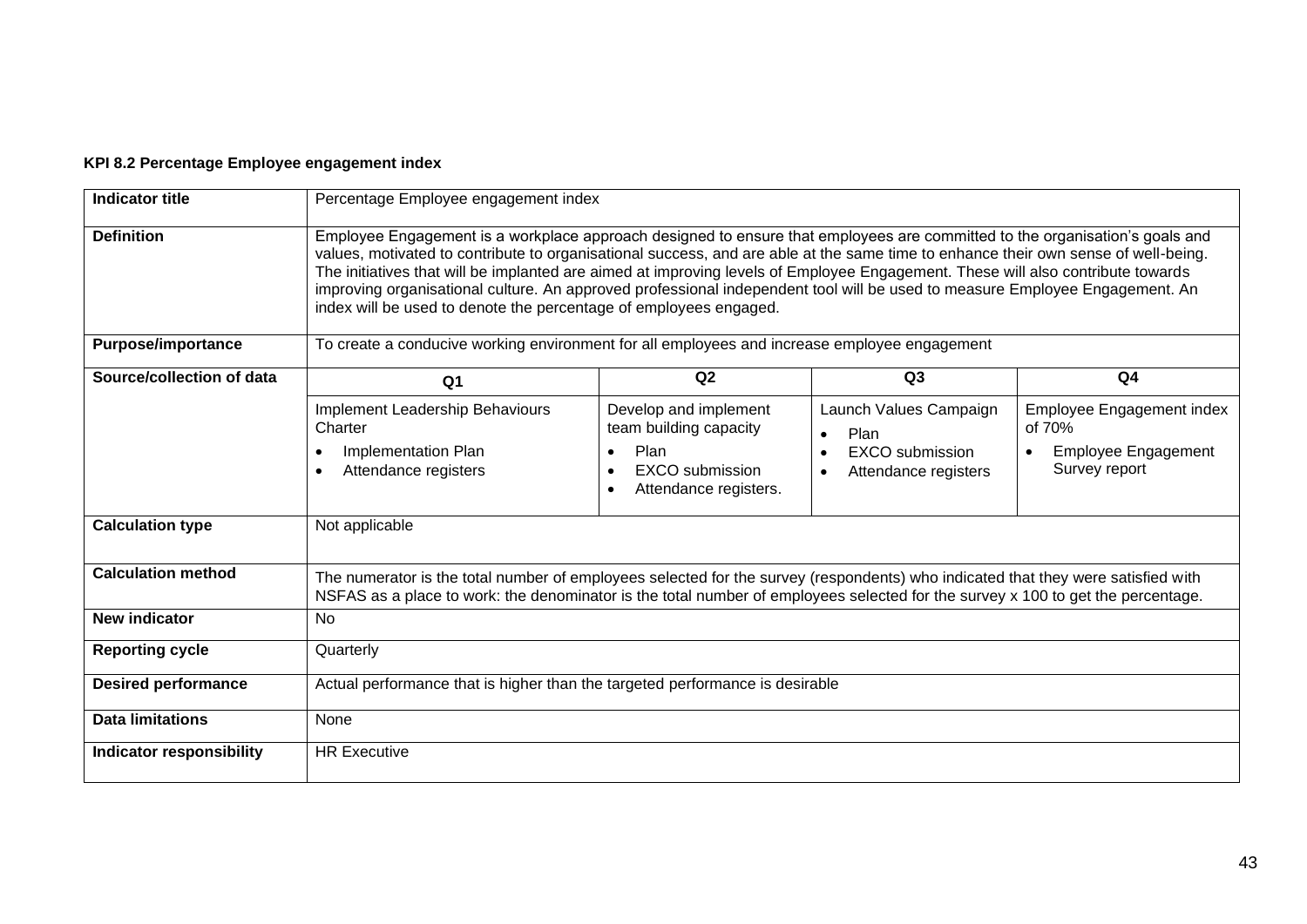# **12. MTEF ESTIMATES**

# **12.1 Revenue Estimates**

<span id="page-43-1"></span><span id="page-43-0"></span>

|                                          | <b>Audited outcomes</b> |             | <b>Adjusted appropriation 2018/19</b> |                           |                   | Medium-term expenditure estimate |            |            |            |
|------------------------------------------|-------------------------|-------------|---------------------------------------|---------------------------|-------------------|----------------------------------|------------|------------|------------|
| <b>R</b> thousand                        | 2015/16                 | 2016/17     | 2017/18                               | Original<br>Appropriation | <b>Adjustment</b> | <b>Revised</b><br>Appropriation  | 2019/20    | 2020/21    | 2021/22    |
| <b>Entity Revenue:</b>                   |                         |             |                                       |                           |                   |                                  |            |            |            |
| 1. Administration Fees                   | 22,344                  | 20,408      | 25,209                                | 23,944                    |                   | 23,944                           | 53,736     | 54,354     | 54,988     |
| 2. Interest                              | 694,058                 | 1,123,621   | 1,475,784                             | 1,533,743                 |                   | 1,533,743                        | 1,687,117  | 1,729,295  | 1,815,760  |
| 3. Unclassified revenue                  | 3,868                   | 30,461      | 11,098                                |                           | 1,274,331         | 1,274,331                        | 28,843     | 32,048     | 35,052     |
| <b>Total Entity Revenue</b>              | 720,270                 | 1,174,490   | 1,512,091                             | 1,557,688                 | 1,274,331         | 2,832,019                        | 1,769,696  | 1,815,697  | 1,905,800  |
| <b>Transfers Received:</b>               |                         |             |                                       |                           |                   |                                  |            |            |            |
| 1. DHET Loans & Bursaries                | 6,303,980               | 11,100,627  | 11,786,913                            | 20,065,271                |                   | 20,065,271                       | 30,541,878 | 35,014,917 | 37,395,932 |
| 2. DHET Administration Grant             | 148,878                 | 177,118     | 225,974                               | 269,120                   |                   | 269,120                          | 280,588    | 299,168    | 315,425    |
| 3. Realisation of Deferred Transfers     | 254,198                 | (2,065,308) | (34, 935)                             |                           |                   |                                  |            |            |            |
| 4. Other Government units                | 1,479,722               | 1,361,056   | 1,276,881                             | 1,497,162                 | (284, 125)        | 1,213,037                        | 1,152,385  | 1,094,766  | 1,040,028  |
| 5. Departmental agencies and<br>accounts | 1,045,330               | 979,092     | 833,821                               | 1,077,001                 | (284, 871)        | 792,130                          | 752,523    | 714,897    | 679,152    |
| 6. Higher education Institutions         | 311,384                 | 239,987     | 126,741                               | 252,136                   | (131, 732)        | 120,404                          | 114,384    | 108,665    | 103,231    |
| 7. Local Non-government Donors           |                         |             |                                       |                           |                   |                                  |            |            |            |
| 8. International Donor Organisations     |                         |             |                                       |                           |                   |                                  |            |            |            |
| <b>Total Transfers Received</b>          | 9,543,492               | 11,792,572  | 14,215,395                            | 23,160,690                | (700, 728)        | 22,459,962                       | 32,841,758 | 37,232,413 | 39,078,573 |
|                                          |                         |             |                                       |                           |                   |                                  |            |            |            |
| <b>Total Revenue</b>                     | 10,263,762              | 12,967,062  | 15,727,486                            | 24,718,378                | 573,603           | 25,291,981                       | 34,611,454 | 39,048,110 | 40,984,373 |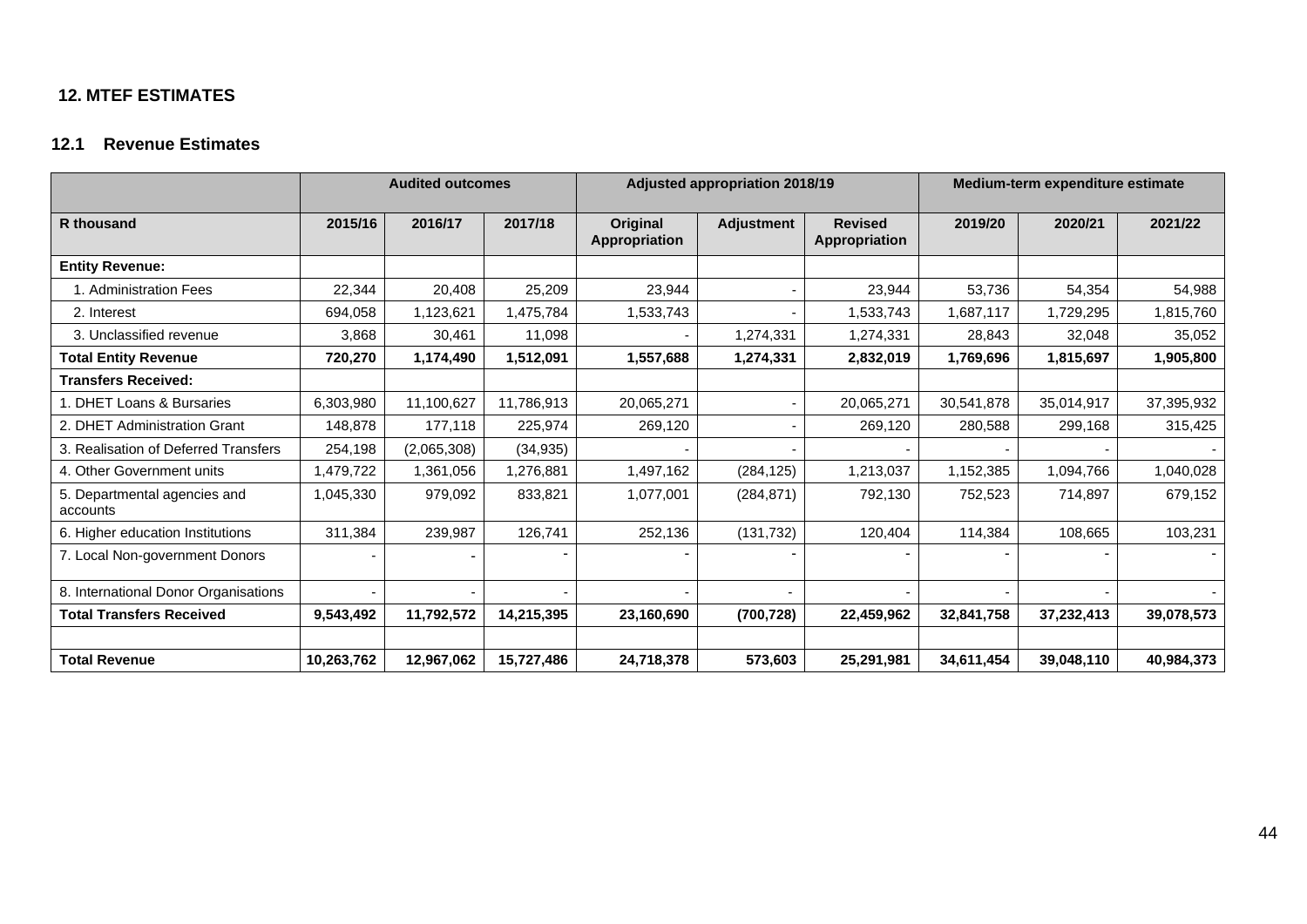# **12.2 Expenditure Estimates**

<span id="page-44-0"></span>

|                                                           |           | <b>Audited outcomes</b> |            |                           | <b>Adjusted appropriation 2018/19</b> |                                 | Medium-term expenditure estimate |            |            |  |
|-----------------------------------------------------------|-----------|-------------------------|------------|---------------------------|---------------------------------------|---------------------------------|----------------------------------|------------|------------|--|
| R thousand                                                | 2015/16   | 2016/17                 | 2017/18    | Original<br>Appropriation | <b>Adjustment</b>                     | <b>Revised</b><br>Appropriation | 2019/20                          | 2020/21    | 2021/22    |  |
| 1. Administration                                         | 112,315   | 153,199                 | 189,277    | 190,978                   | 65,080                                | 256,058                         | 246,955                          | 262,622    | 275,306    |  |
| 2. Student Centered Financial Aid                         | 6,467,468 | 7,396,067               | 7,480,634  | 22,993,655                | 1,244,108                             | 24,237,764                      | 32,676,588                       | 37,055,575 | 38,892,673 |  |
| 2.1 Operations (administration)                           | 47,474    | 70,787                  | 92,594     | 102,086                   | (2,892)                               | 99,194                          | 115,418                          | 122,330    | 129,525    |  |
| 2.2 Bursaries                                             | 6,419,994 | 7,325,280               | 7,388,040  | 22,891,570                | 1,247,000                             | 24,138,570                      | 32,561,170                       | 36,933,245 | 38,763,148 |  |
| Subtotal                                                  | 6,579,783 | 7,549,266               | 7,669,911  | 23,184,634                | 1,309,188                             | 24,493,822                      | 32,923,543                       | 37,318,196 | 39,167,979 |  |
| Changes to 2018/19 budget estimate                        |           |                         |            |                           | 1,309,188                             |                                 |                                  |            |            |  |
| Accounting expenses (depreciation /<br>impairment losses) | 1,979,144 | 3,498,063               | 5,003,833  | 337,460                   | 670,024                               | 1,007,484                       | 1,005,841                        | 1,004,362  | 1,003,031  |  |
| <b>Total Expenditure</b>                                  | 8,558,927 | 11,047,329              | 12,673,744 | 23,522,094                | 1,979,212                             | 25,501,306                      | 33,929,384                       | 38,322,559 | 40,171,011 |  |
| Accounting Surplus/(Deficit)                              | 1,704,835 | 1,919,733               | 3,053,742  | 1,196,284                 | (1,405,608)                           | (209,324)                       | 682,070                          | 725,551    | 813,363    |  |
| <b>LESS: Payment for Capital Assets</b>                   | 9,721     | 8,191                   | 6,801      | 8,596                     | 1,808                                 | 10,404                          | 11,818                           | 12,320     | 12,854     |  |
| <b>Surplus for The Year</b>                               | 1,714,556 | 1,927,924               | 3,060,543  | 1,204,879                 | (1,403,799)                           | (198,920)                       | 693,888                          | 737,871    | 826,217    |  |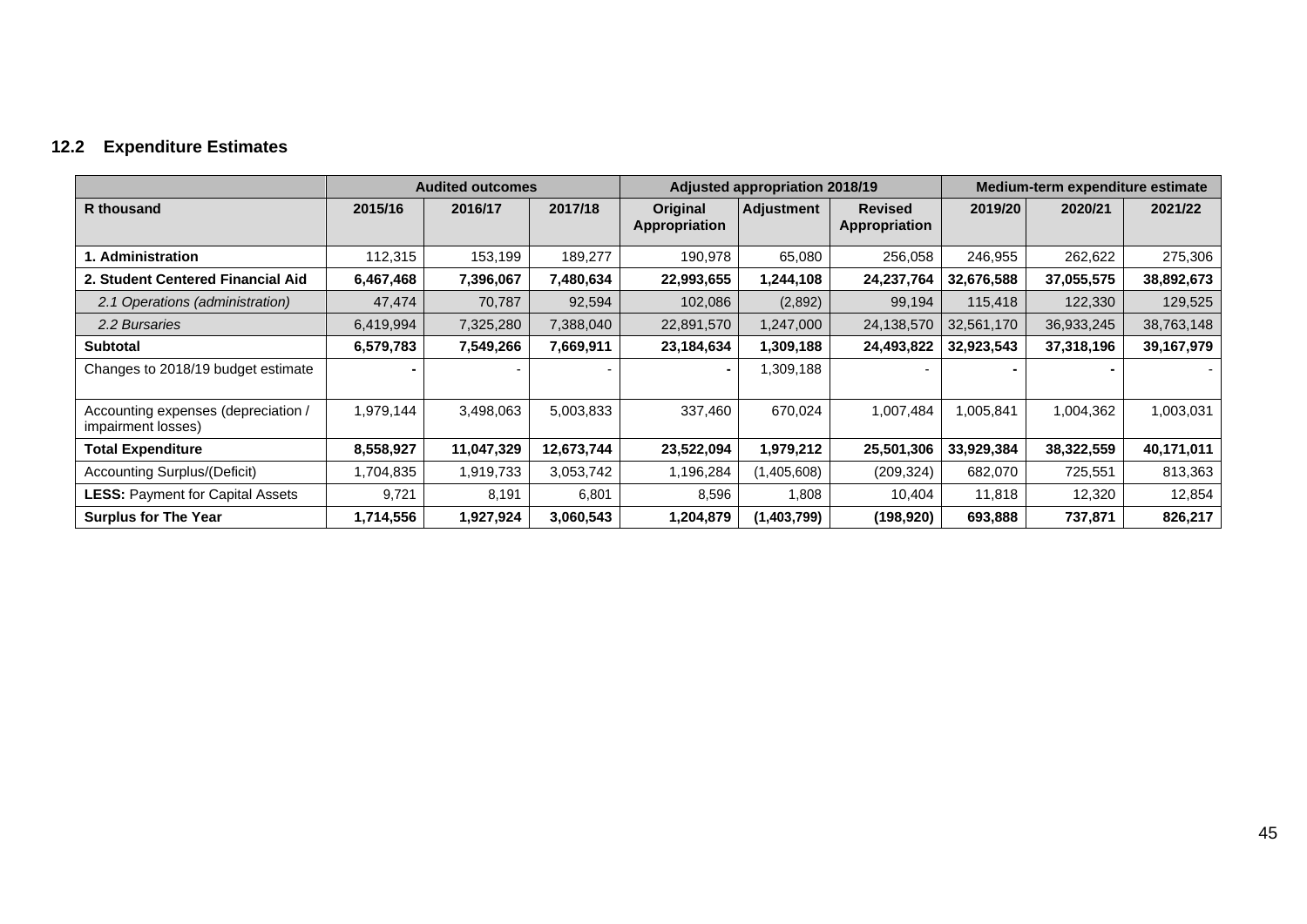### **Performance and expenditure trends**

The funding allocated to Programme 1: Administration increased by 30.8% from R189.3m in 2017/18 to R247.0m in the 2019/20 financial year. The increase was mainly due to compensation costs which increased by 50.8% from R72.2m in 2017/18 to R109.0m in 2019/20. It has been necessary to continue to increase the headcount of the entity in order to properly capacitate the entity to:

• Efficiently disburse funds to students and institutions. The rollout of the student-centred model to remaining institutions requires additional capacity in the contact centre, loans and bursaries and ICT.

The funding allocated to Programme 2: Student Financial Aid increased by 114.6% from R15.2 billion in 2017/18 to R32.7 billion in the 2019/20 financial year. DHET has significantly increased the funding to NSFAS after the fee-free announcement. The increased funding will allow NSFAS to improve access to higher education for financially eligible students.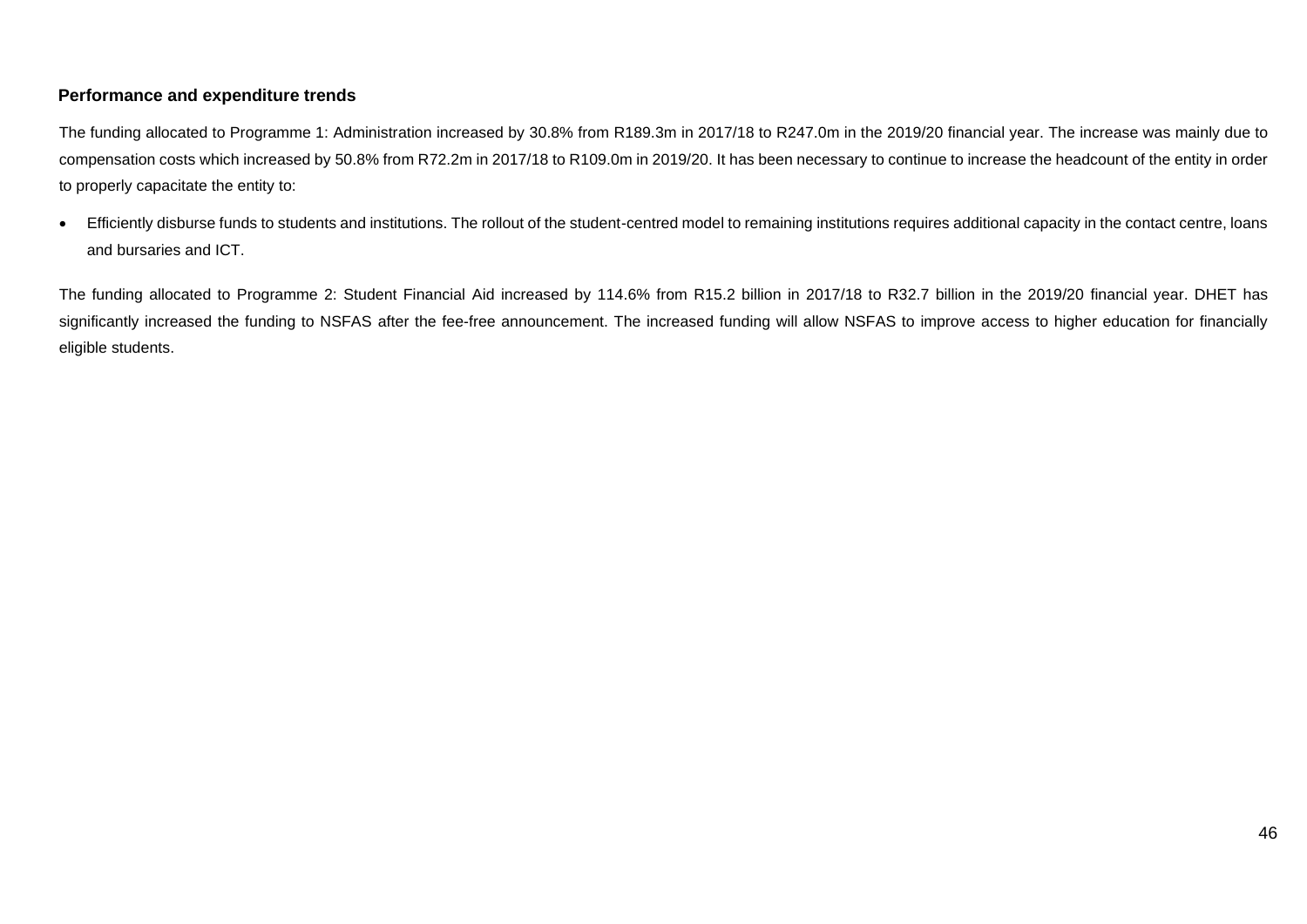### **12.3. EXPENDITURE BUDGET DETAIL**

|                                                           |           | <b>Audited outcomes</b> |            |                           | <b>Adjusted appropriation 2018/19</b> |                                 | Medium-term expenditure estimate |                       |            |
|-----------------------------------------------------------|-----------|-------------------------|------------|---------------------------|---------------------------------------|---------------------------------|----------------------------------|-----------------------|------------|
| <b>R</b> thousand                                         | 2015/16   | 2016/17                 | 2017/18    | Original<br>Appropriation | <b>Adjustment</b>                     | <b>Revised</b><br>Appropriation | 2019/20                          | 2020/21               | 2021/22    |
| <b>Economic Classification</b>                            |           |                         |            |                           |                                       |                                 |                                  |                       |            |
| <b>Current payments</b>                                   |           |                         |            |                           |                                       |                                 |                                  |                       |            |
| Compensation of employees                                 | 95,939    | 123,332                 | 149,111    | 181,385                   | 22,907                                | 204,292                         | 209,536                          | 222,236               | 235,432    |
| <b>Goods and Services</b>                                 | 54,130    | 92,463                  | 125,959    | 103,083                   | 37,473                                | 140,556                         | 141,019                          | 150,396               | 156,545    |
| Communications                                            | 9.718     | 4,775                   | 12,615     | 10,780                    | (3,274)                               | 7,506                           | 17,798                           | 18,777                | 19,810     |
| Consultants, Contractors and Special<br>services          | 16,915    | 32,770                  | 40,703     | 19,684                    | 14,262                                | 33,946                          | 27,125                           | 28,619                | 26,829     |
| Outside Services, Maintenance                             | 14,213    | 27,538                  | 40,036     | 43,577                    | 13,488                                | 57,065                          | 57,050                           | 61,806                | 66,447     |
| Staff education, training and development                 | 1,350     | 706                     | 1,795      | 1,897                     | 703                                   | 2,600                           | 2,035                            | 2,147                 | 2,265      |
| Postage, stationery and computer services                 | 8.625     | 14,225                  | 18,607     | 17,496                    | (2, 319)                              | 15,177                          | 12,723                           | 13,423                | 14,162     |
| <b>Official functions</b>                                 | 3,309     | 12.450                  | 12.203     | 9,649                     | 14.612                                | 24.261                          | 24,288                           | 25,624                | 27,033     |
| <b>Transfers and subsidies to</b>                         | 6,419,994 | 7,325,280               | 7,388,040  | 22,891,570                | 1,247,000                             | 24,138,570                      |                                  | 32,561,170 36,933,245 | 38,763,148 |
| <b>Households</b>                                         | 6,419,994 | 7,325,280               | 7,388,040  | 22,891,570                | 1,247,000                             | 24, 138, 570                    | 32,561,170                       | 36,933,245            | 38,763,148 |
| <b>Payments for capital assets</b>                        | 9,721     | 8,191                   | 6,801      | 8,596                     | 1,808                                 | 10,404                          | 11,818                           | 12,320                | 12,854     |
| Furniture and office equipment                            | 317       | 737                     | 1,889      | 307                       | 823                                   | 1,130                           | 1,016                            | 923                   | 831        |
| Software and other intangible assets                      | 1,094     |                         |            | 3,802                     | 1,004                                 | 4,806                           | 5,506                            | 5,809                 | 6,128      |
| Computer equipment                                        | 8,310     | 7,279                   | 4,912      | 4,487                     | (19)                                  | 4,468                           | 5,296                            | 5,587                 | 5,895      |
| <b>Vehicles</b>                                           |           | 175                     |            |                           |                                       |                                 |                                  |                       |            |
| <b>Total</b>                                              | 6,579,783 | 7,549,266               | 7,669,911  | 23,184,634                | 1,309,188                             | 24,493,822                      |                                  | 32,923,543 37,318,196 | 39,167,979 |
| Accounting expenses (depreciation /<br>impairment losses) | 1,979,144 | 3,498,063               | 5,003,833  | 337,460                   | 670,024                               | 1,007,484                       | 1,005,841                        | 1,004,362             | 1,003,031  |
| <b>Grand Total</b>                                        | 8,558,927 | 11,047,329              | 12,673,744 | 23,522,094                | 1,979,212                             | 25,501,306                      |                                  | 33,929,384 38,322,559 | 40,171,011 |

### <span id="page-46-0"></span>**Performance and expenditure trends**

The funding allocated to Programme 1: Administration increased by 30.8% from R189.3m in 2017/18 to R247.0m in the 2019/20 financial year. The increase was mainly due to compensation costs which increased by 50.8% from R72.2m in 2017/18 to R109.0m in 2019/20. It has been necessary to continue to increase the headcount of the entity in order to properly capacitate the entity to:

• Efficiently disburse funds to students and institutions and to further cement the rollout of the student-centred model to all remaining institutions which required additional capacity in the contact centre, loans and bursaries and ICT.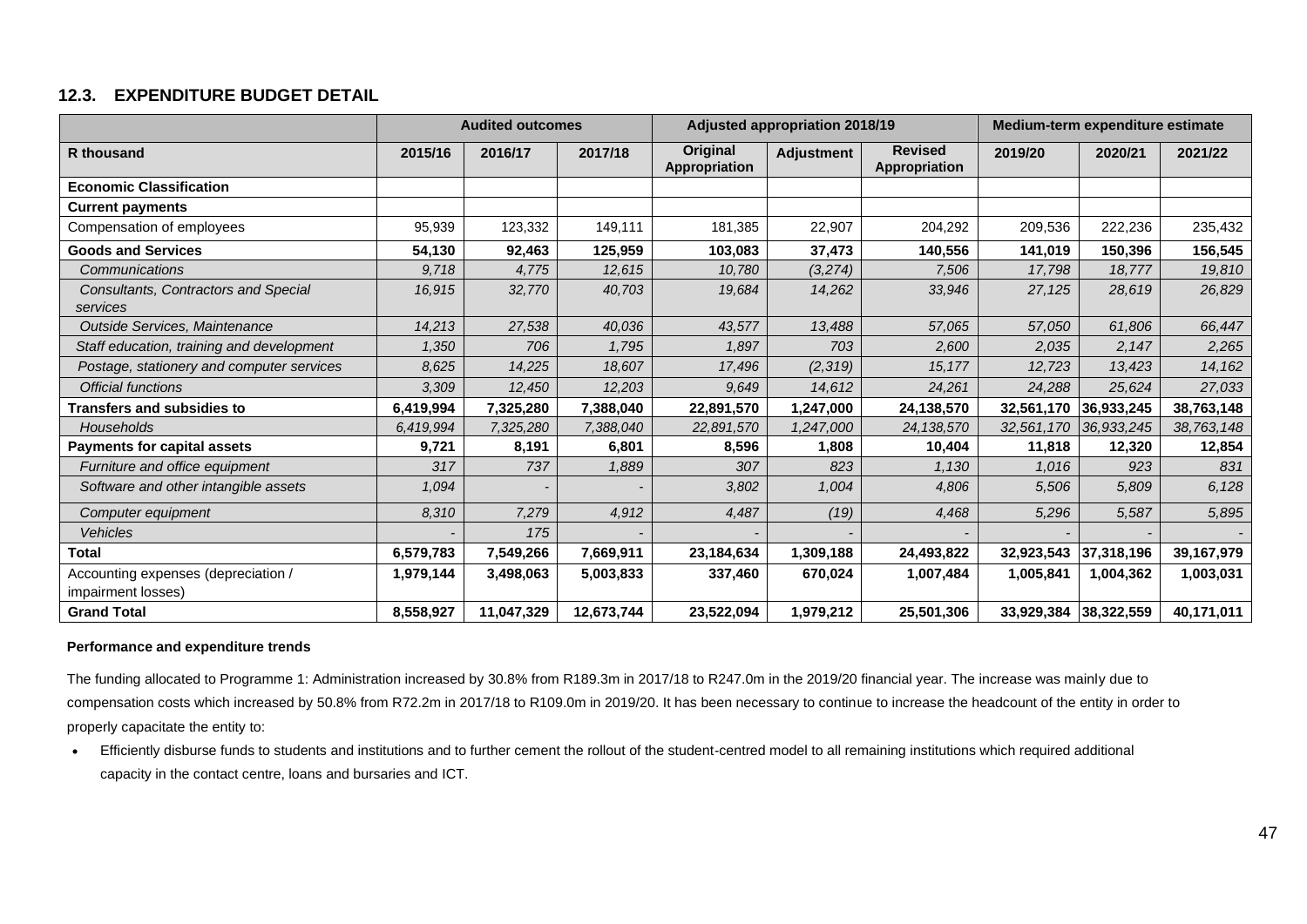#### **12.4 Programme 1: Administration**

| Programme 1                                                  |         | <b>Audited outcomes</b> |         |                           | <b>Adjusted appropriation 2018/19</b> |                                 | <b>Medium-term expenditure</b><br>estimate |         |         |
|--------------------------------------------------------------|---------|-------------------------|---------|---------------------------|---------------------------------------|---------------------------------|--------------------------------------------|---------|---------|
| R thousand                                                   | 2015/16 | 2016/17                 | 2017/18 | Original<br>Appropriation | <b>Adjustment</b>                     | <b>Revised</b><br>Appropriation | 2019/20                                    | 2020/21 | 2021/22 |
| 1. Administration                                            | 112,315 | 153,199                 | 189,277 | 190,978                   | 65,080                                | 256,058                         | 246,955                                    | 262,622 | 275,306 |
| <b>Subtotal</b>                                              | 112,315 | 153,199                 | 189,277 | 190,978                   | 65,080                                | 256,058                         | 246,955                                    | 262,622 | 275,306 |
| <b>Current payments</b>                                      |         |                         |         |                           |                                       |                                 |                                            |         |         |
| <b>Compensation of employees</b>                             | 54,247  | 64,621                  | 72,233  | 95,264                    | 23,455                                | 118,719                         | 108,959                                    | 115,563 | 122,425 |
| <b>Goods and Services</b>                                    | 48,348  | 80,387                  | 110,243 | 87,118                    | 39,817                                | 126,935                         | 126,179                                    | 134,739 | 140,028 |
| Consultants, Contractors and Special<br>services             | 16,915  | 32,770                  | 40,703  | 19,684                    | 14,262                                | 33,946                          | 27,125                                     | 28,619  | 26,829  |
| Outside Services, Maintenance                                | 12,412  | 22,570                  | 33,233  | 33,635                    | 23,153                                | 56,788                          | 56,539                                     | 61,267  | 65,879  |
| Staff education, training and<br>development                 | 1,350   | 706                     | 1,795   | 1,897                     | 703                                   | 2,600                           | 2,035                                      | 2,147   | 2,265   |
| Postage, stationery and computer<br>services                 | 8,625   | 14,225                  | 18,607  | 17,496                    | (2,319)                               | 15,177                          | 12,723                                     | 13,423  | 14,162  |
| <b>Official functions</b>                                    | 3,309   | 5,740                   | 3,291   | 4,665                     | 6,253                                 | 10,918                          | 9,958                                      | 10,506  | 11,084  |
| Communications                                               | 5,737   | 4,376                   | 12,615  | 9,741                     | (2, 235)                              | 7,506                           | 17,798                                     | 18,777  | 19,810  |
| <b>Payments for capital assets</b>                           | 9,721   | 8,191                   | 6,801   | 8,596                     | 1,808                                 | 10,404                          | 11,818                                     | 12,320  | 12,854  |
| Furniture and office equipment                               | 317     | 737                     | 1,889   | 307                       | 823                                   | 1,130                           | 1,013                                      | 923     | 831     |
| Software and other intangible assets                         | 1,094   |                         |         | 3,802                     | 1,004                                 | 4,806                           | 5,506                                      | 5,809   | 6,128   |
| Computer equipment                                           | 8,310   | 7,279                   | 4,912   | 4,487                     | (19)                                  | 4,468                           | 5,296                                      | 5,587   | 5,895   |
| Vehicles                                                     |         | 175                     |         |                           |                                       |                                 |                                            |         |         |
| <b>Total</b>                                                 | 112,315 | 153,199                 | 189,277 | 190,978                   | 65,080                                | 256,058                         | 246,956                                    | 262,622 | 275,306 |
| Accounting expenses (depreciation /<br>impairment<br>losses) | 26,000  | 11,206                  | 14,812  | 16,431                    |                                       | 16,431                          | 14,788                                     | 13,309  | 11,978  |

#### **Performance and expenditure trends**

The funding allocated to Programme 1: Administration increased by 30.5% from R189.3m in 2017/18 to R247.0m in the 2019/20 financial year. The increase was mainly due to compensation costs which increased by 50.8%

from R72.2m in 2017/18 to R109.0m in 2019/20. It has been necessary to continue to increase the headcount of the entity in order to properly capacity the entity to:

. Efficiently disburse funds to students and institutions and to further cement the rollout of the student-centred model to all remaining institutions which required additional capacity in the contact centre, loans and bur and ICT.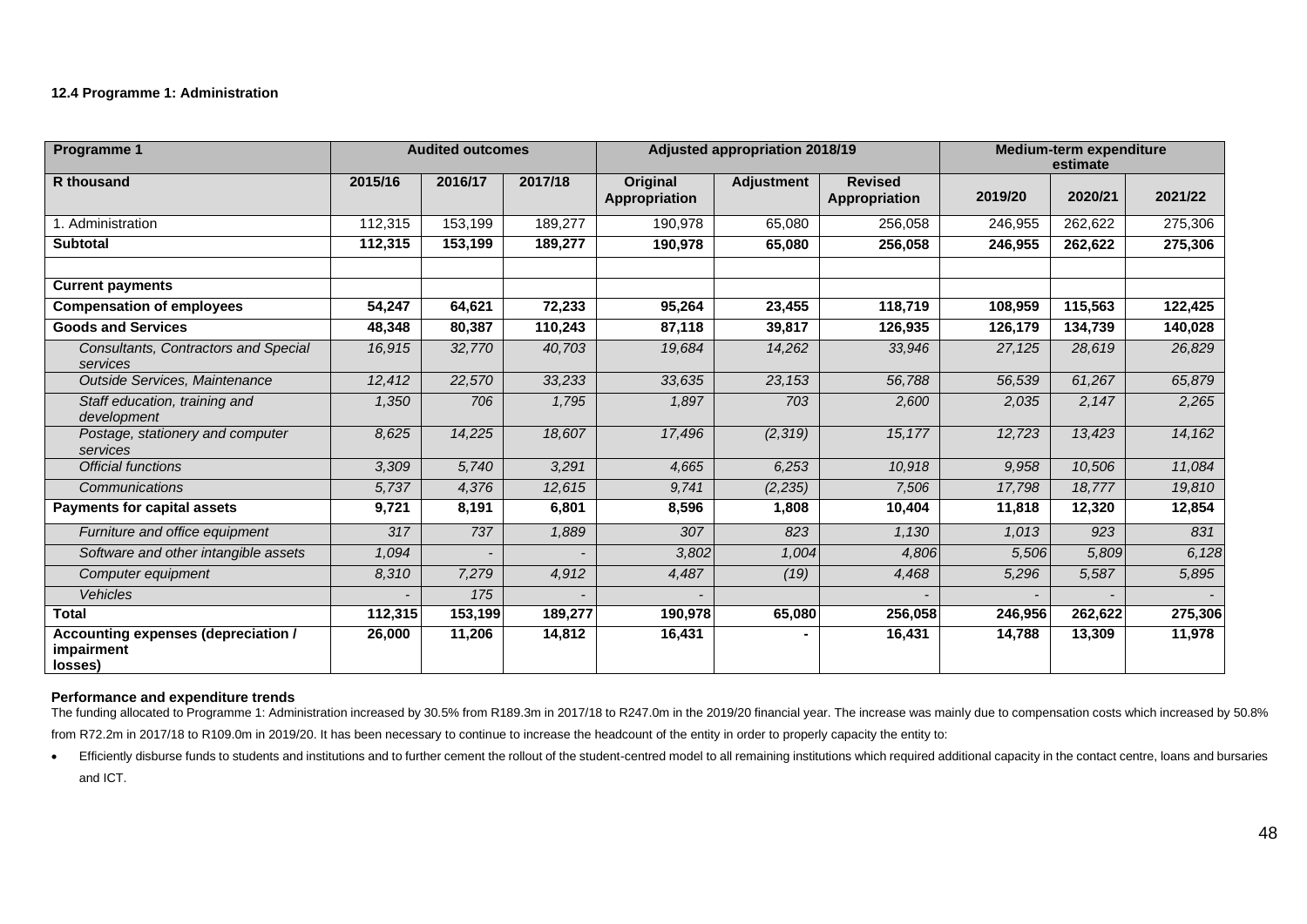### **12.5 STUDENT - CENTRED FINANCIAL AID**

| <b>Programme 2</b>                                        | <b>Audited outcomes</b> |            |                | <b>Adjusted appropriation 2018/19</b> | Medium-term expenditure estimate |                                 |            |            |            |
|-----------------------------------------------------------|-------------------------|------------|----------------|---------------------------------------|----------------------------------|---------------------------------|------------|------------|------------|
| <b>R</b> thousand                                         | 2015/16                 | 2016/17    | 2017/18        | <b>Original</b><br>Appropriation      | <b>Adjustment</b>                | <b>Revised</b><br>Appropriation | 2019/20    | 2020/21    | 2021/22    |
| 2.1 Student Centered Financial Aid -<br>Operations        | 47,474                  | 70,787     | 92,594         | 102,086                               | (2,892)                          | 99,194                          | 115,418    | 122,330    | 129,525    |
| 2.2 Student Centered Financial Aid -<br><b>Bursaries</b>  | 9,216,315               | 12,756,212 | 15,133,664     | 22,891,570                            | 1,247,000                        | 24,138,570                      | 32,561,170 | 36,933,245 | 38,763,148 |
| <b>Subtotal</b>                                           | 9,263,789               | 12,826,999 | 15,226,258     | 22,993,656                            | 1,244,108                        | 24,237,764                      | 32,676,588 | 37,055,575 | 38,892,673 |
|                                                           |                         |            |                |                                       |                                  |                                 |            |            |            |
| <b>Current payments</b>                                   |                         |            |                |                                       |                                  |                                 |            |            |            |
| <b>Compensation of employees</b>                          | 41,692                  | 58,711     | 76,878         | 86,121                                | (548)                            | 85,573                          | 100,577    | 106,673    | 113,007    |
| Goods and Services                                        | 5,782                   | 12,076     | 15,716         | 15,965                                | (2, 344)                         | 13,621                          | 14,840     | 15,657     | 16,518     |
| <b>Consultants, Contractors and Special</b><br>services   |                         |            |                |                                       |                                  |                                 |            |            |            |
| Outside Services, Maintenance                             | 1,801                   | 4,968      | 6,804          | 9,942                                 | (9,665)                          | 277                             | 511        | 539        | 568        |
| Staff education, training and<br>development              |                         |            |                |                                       |                                  |                                 |            |            |            |
| Postage, stationery and computer<br>services              |                         |            | $\overline{a}$ | $\overline{\phantom{0}}$              |                                  |                                 |            |            |            |
| <b>Official functions</b>                                 |                         | 6,710      | 8,912          | 4,985                                 | 8,359                            | 13,344                          | 14,330     | 15,118     | 15,949     |
| Communications                                            | 3,981                   | 399        |                | 1,038                                 | (1,038)                          |                                 |            |            |            |
| Households                                                | 6,419,994               | 7,325,280  | 7,388,040      | 22,891,570                            | 1,247,000                        | 24,138,570                      | 32,561,170 | 36,933,245 | 38,763,148 |
| Loan Disbursements                                        | 2,796,321               | 5,430,932  | 7,745,624      |                                       |                                  |                                 |            |            |            |
| <b>Total</b>                                              | 9,263,789               | 12,826,999 | 15,226,258     | 22,993,656                            | 1,244,108                        | 24,237,764                      | 32,676,588 | 37,055,575 | 38,892,673 |
| Accounting expenses (depreciation /<br>impairment losses) | 1,953,144               | 3,486,857  | 4,989,021      | 321,029                               | 670,024                          | 991,053                         | 991,053    | 991,053    | 991,053    |

### **Performance and expenditure trends**

The funding allocated to Programme 2: Student Financial Aid increased by 114.6% from R15.2 billion in 2017/18 to R32.7billion in the 2019/20 financial year. DHET has significantly increased the funding to NSFAS after the fee-free announcement. The increased funding will allow NSFAS to improve access to higher education for financially eligible student